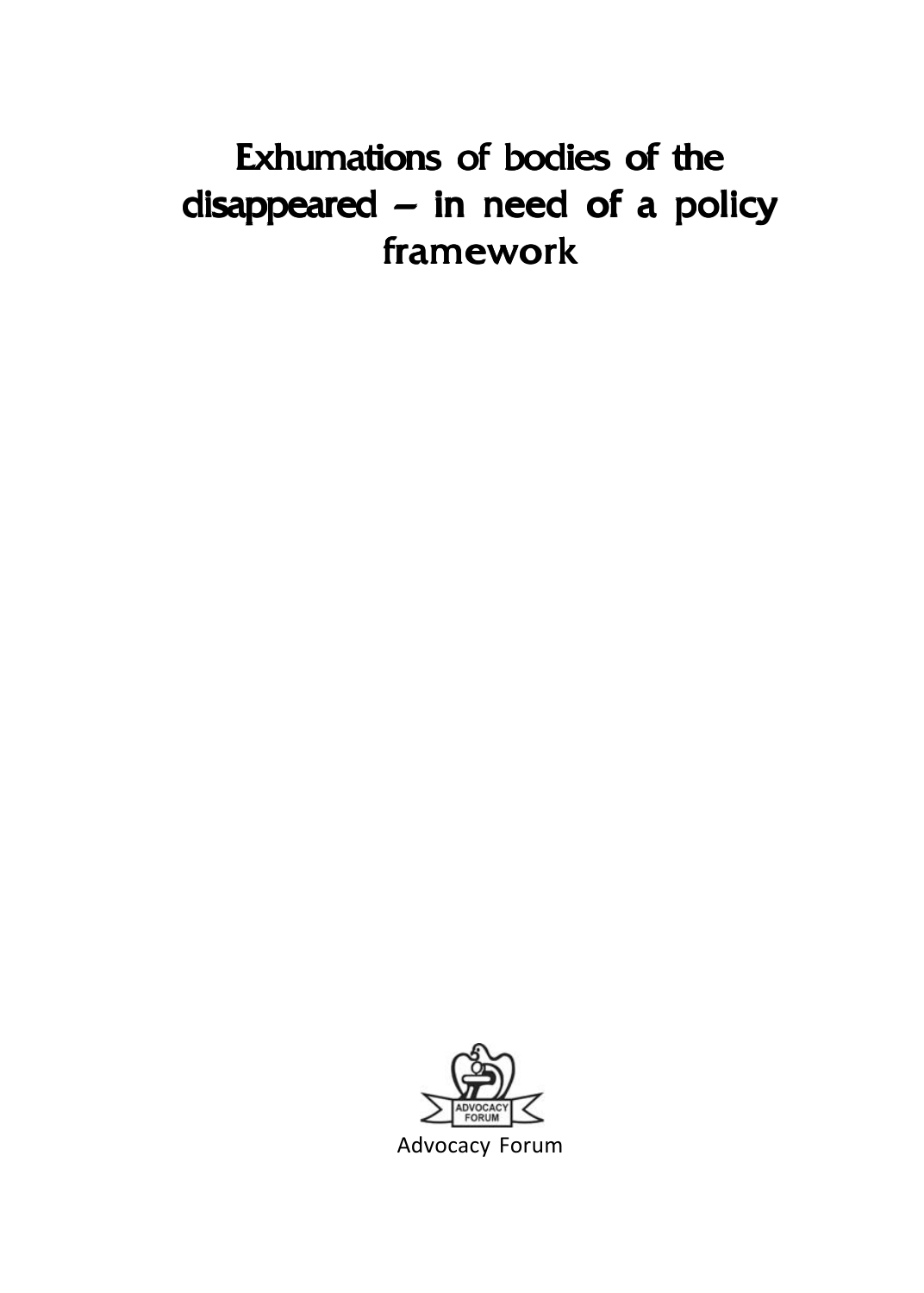### Exhumations of bodies of the disappeared – in need of a policy framework

First Edition 2011 (2068 v.s.)

*Publisher* Advocacy Forum Gairidhara, Kathmandu Nepal P.O.Box: 21798 Tel: +977-1-4004007/8 Fax: +977-1-426698 Email: info@advocacyforum.org.np Website: www.advocacyforum.org

Copyright© Advocacy Forum

*Layout and Cover Design* Kishor Pradhan

Printed at Kathmandu, Nepal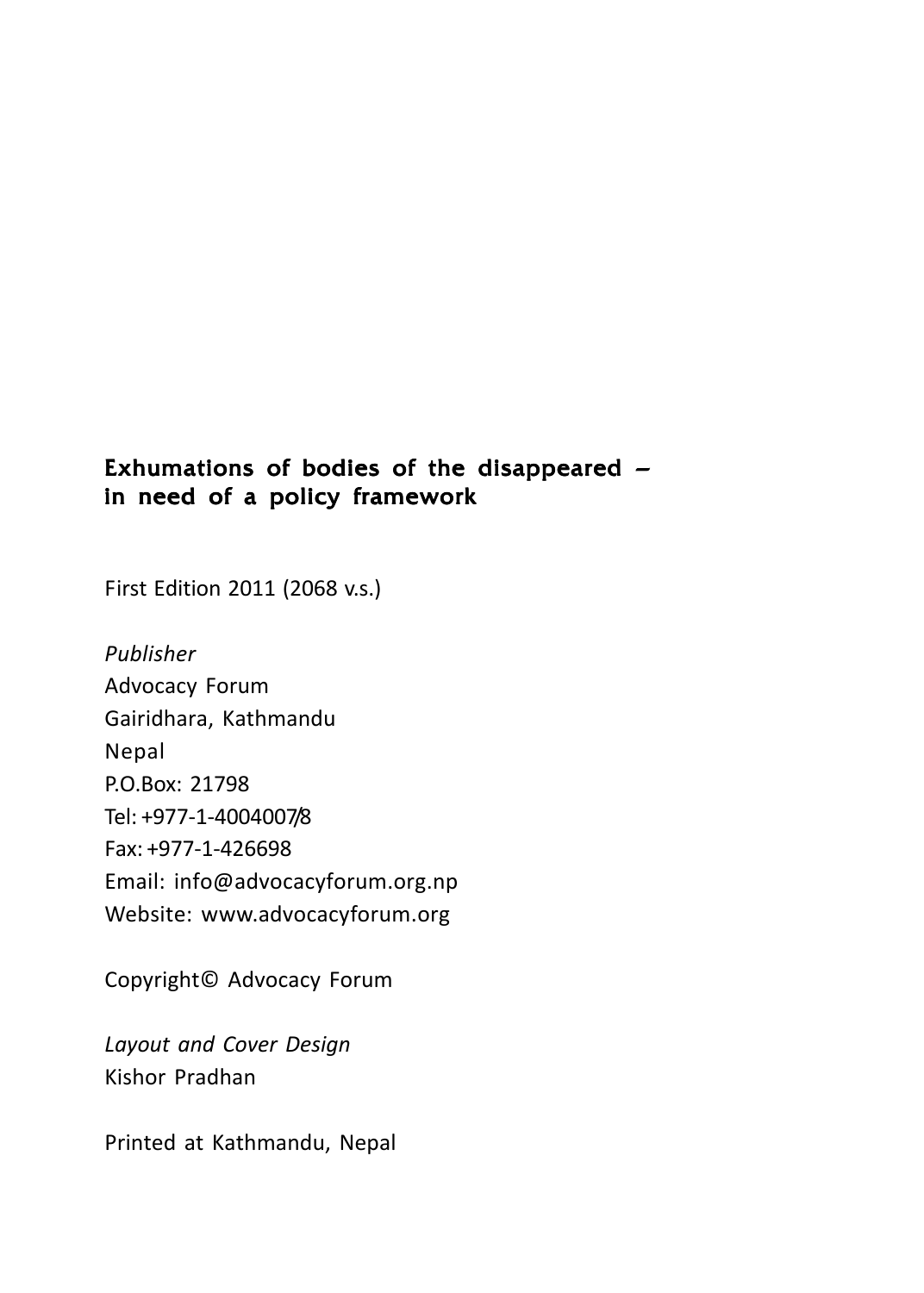## Acknowledgements

This report was researched and written by Rabindra Gautam and Ingrid Massage, with input from Kamal Pathak. The report was edited by Mandira Sharma, Chair Person of Advocacy Forum.

Advocacy Forum wishes to acknowledge and express its sincere thanks to all the individuals who provided information, analysis and assistance in the preparation of this report. Among them are officials of the International Committee of the Red Cross, the National Human Rights Commission, and the United Nations Office of the High Commissioner for Human Rights in Nepal, the International Commission of Jurists and the REDRESS Trust. We particularly wish to thank the victims and their families who shared their experiences with us. We hope that by producing this paper we can contribute to the rights of the relatives of the disappeared becoming more central in future exhumations.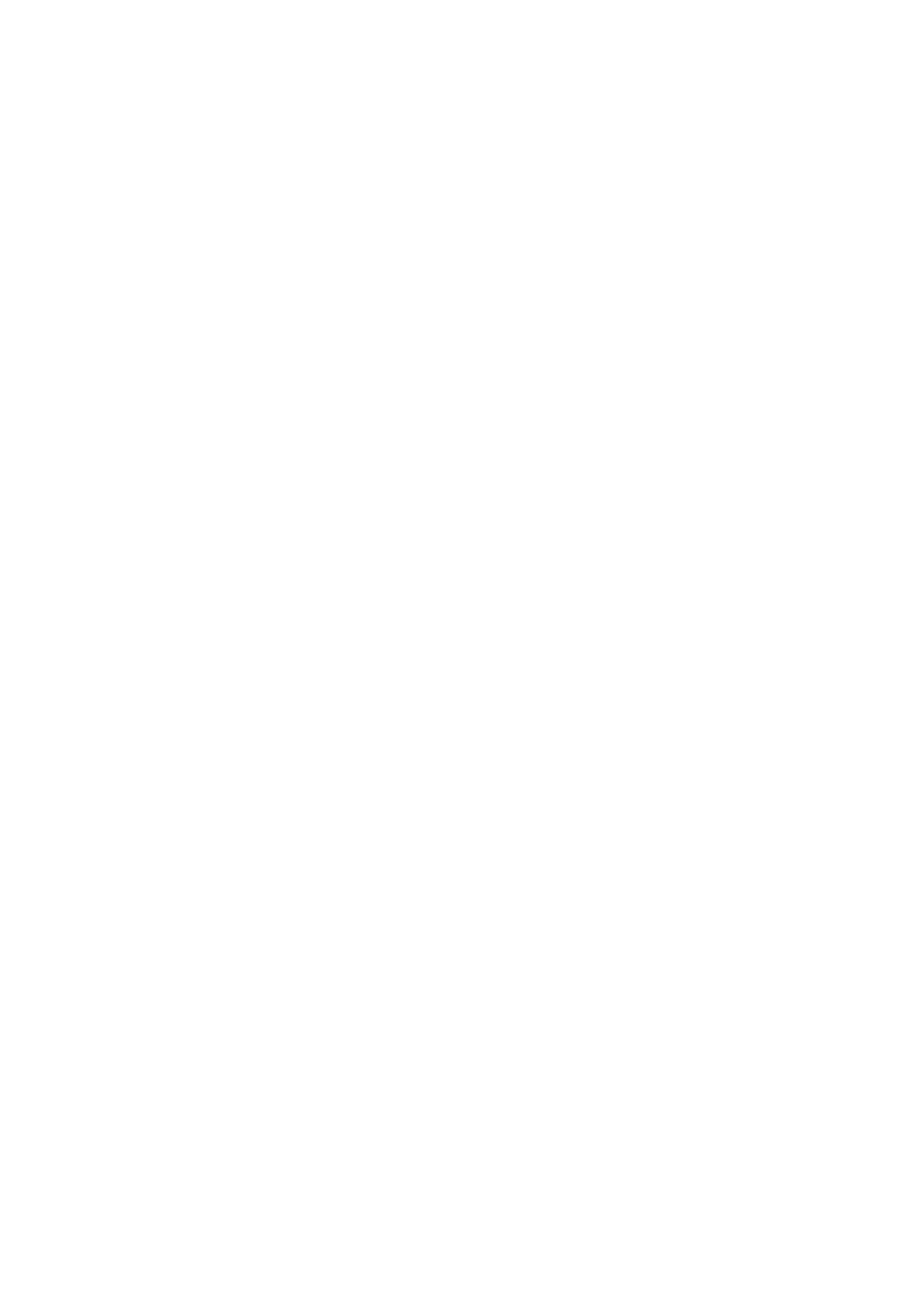# Table of Contents

| Acknowledgements         | $\cdots$ |
|--------------------------|----------|
| <b>Executive Summary</b> | vii      |

| The example of the five Dhanusha students | 1-15 |
|-------------------------------------------|------|
| Introduction                              | 1    |
| The case of the Dhanusha students         | 3    |
| Protection of the site                    | 8    |
| Exhumation of the Victims' Bodies:        | 9    |
| the NHRC takes the initiative             |      |
| Relatives kept in the dark                | 10   |
|                                           |      |

| Experiences of relatives during other exhumations<br>The Disappearance of Sarala Sapkota | $17-22$ |
|------------------------------------------------------------------------------------------|---------|
|                                                                                          | 17      |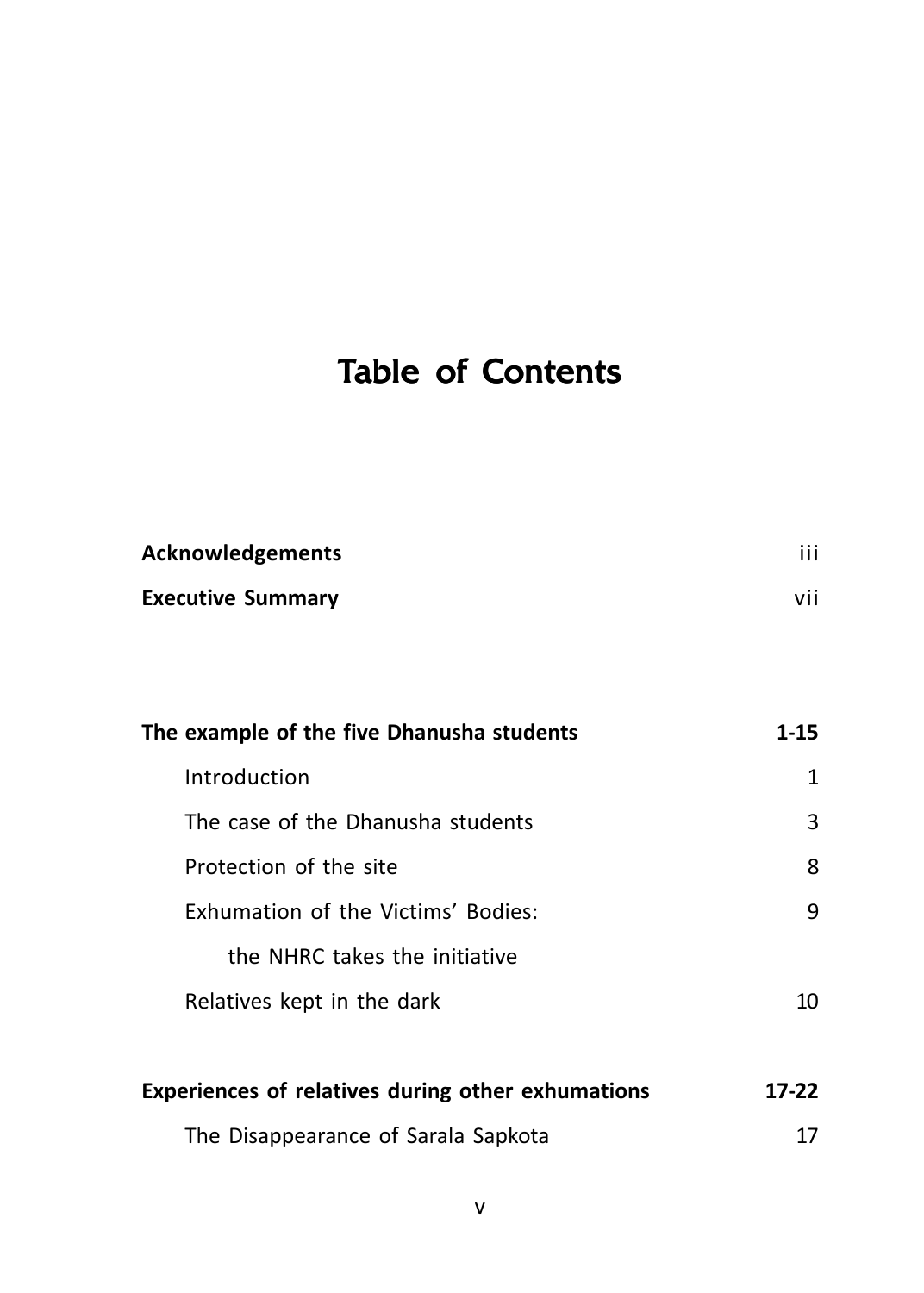| The Disappearance of Hari Prasad Bolakhe        | 18    |
|-------------------------------------------------|-------|
| The Shivapuri National Park Case                | 19    |
| The exhumation of Dekendra Raj Thapa            | 20    |
| The exhumation of the body of Maina Sunuwar     | 21    |
| Key shortcomings in the current legal and       | 23-32 |
| policy framework                                |       |
| Police Investigations                           | 23    |
| National Human Rights Commission                | 28    |
| <b>Medical Professionals</b>                    | 29    |
| The Public Prosecutor                           | 29    |
| International standards and best practices      | 33-40 |
| International Instruments                       | 33    |
| International Jurisprudence                     | 35    |
| Guatemala: An Attempt to Standardize Approaches | 39    |
| South African Approach                          | 40    |
| <b>Conclusions and recommendations</b>          | 41-45 |
| Legislative Reform                              | 42    |
| Policy Framework and Practical Measures         | 43    |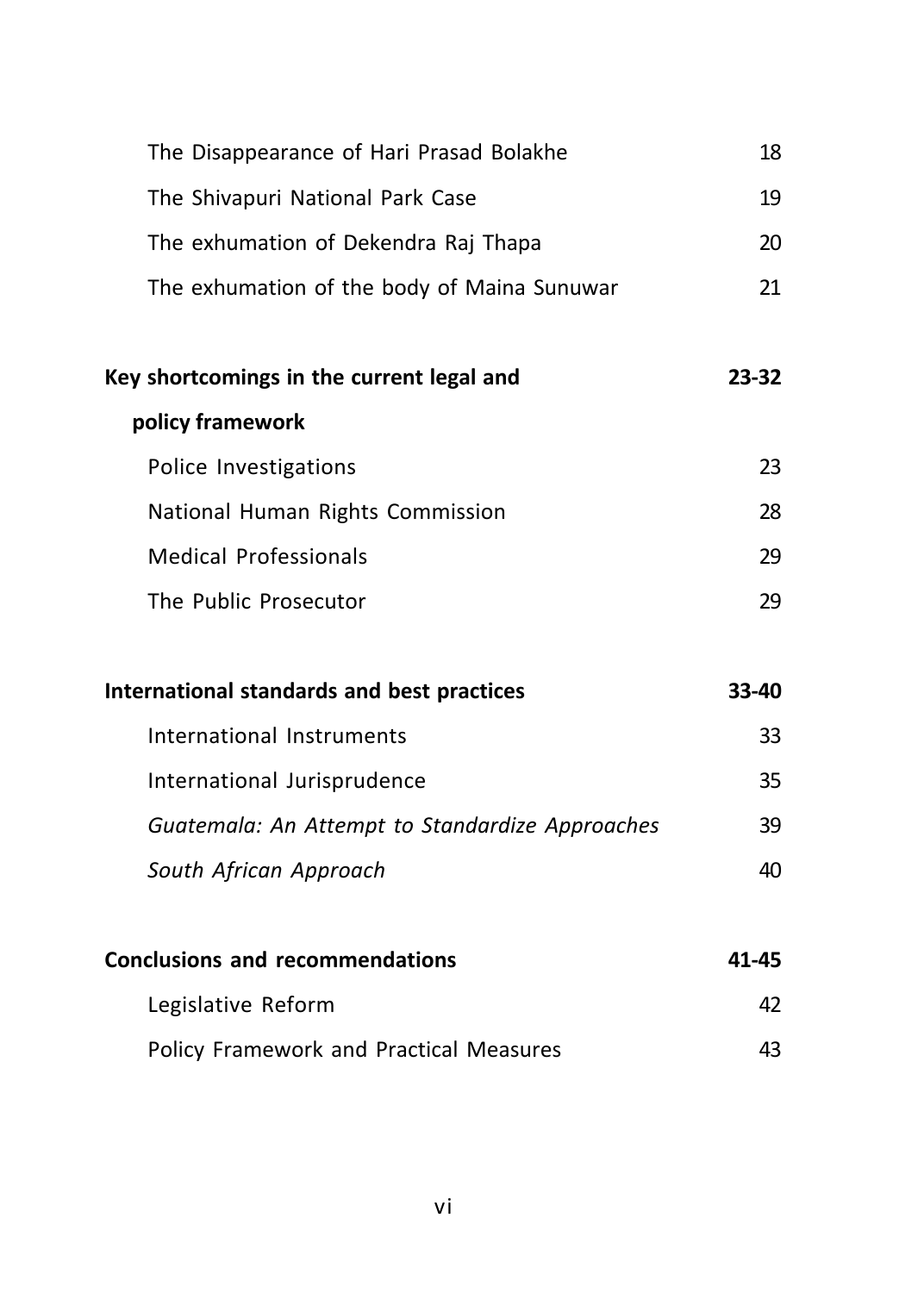## **Executive Summary**

The disappearance, killing and subsequent exhumation of the bodies of five students in Nepal's southern Dhanusha district is emblematic of the impunity that continues to protect perpetrators of serious crimes under international law. A summary of key historical points in the case gives a sense of the agony that institutionalized impunity causes families of the victims:

- five students were rounded up and killed in Dhanusha on 8 October 2003;
- almost three years later, on 23 January 2006, after years of denials and obfuscation, the Royal Nepal Army (RNA, now Nepal Army) in a letter to the National Human Rights Commission (NHRC) acknowledges the killing of these five students on the date of their arrest, but points the finger to the Nepal Police;
- six months later, on 9 July 2006, under constant national and international pressure led by family members, the Nepal Police tell families that they have registered a First Information Report,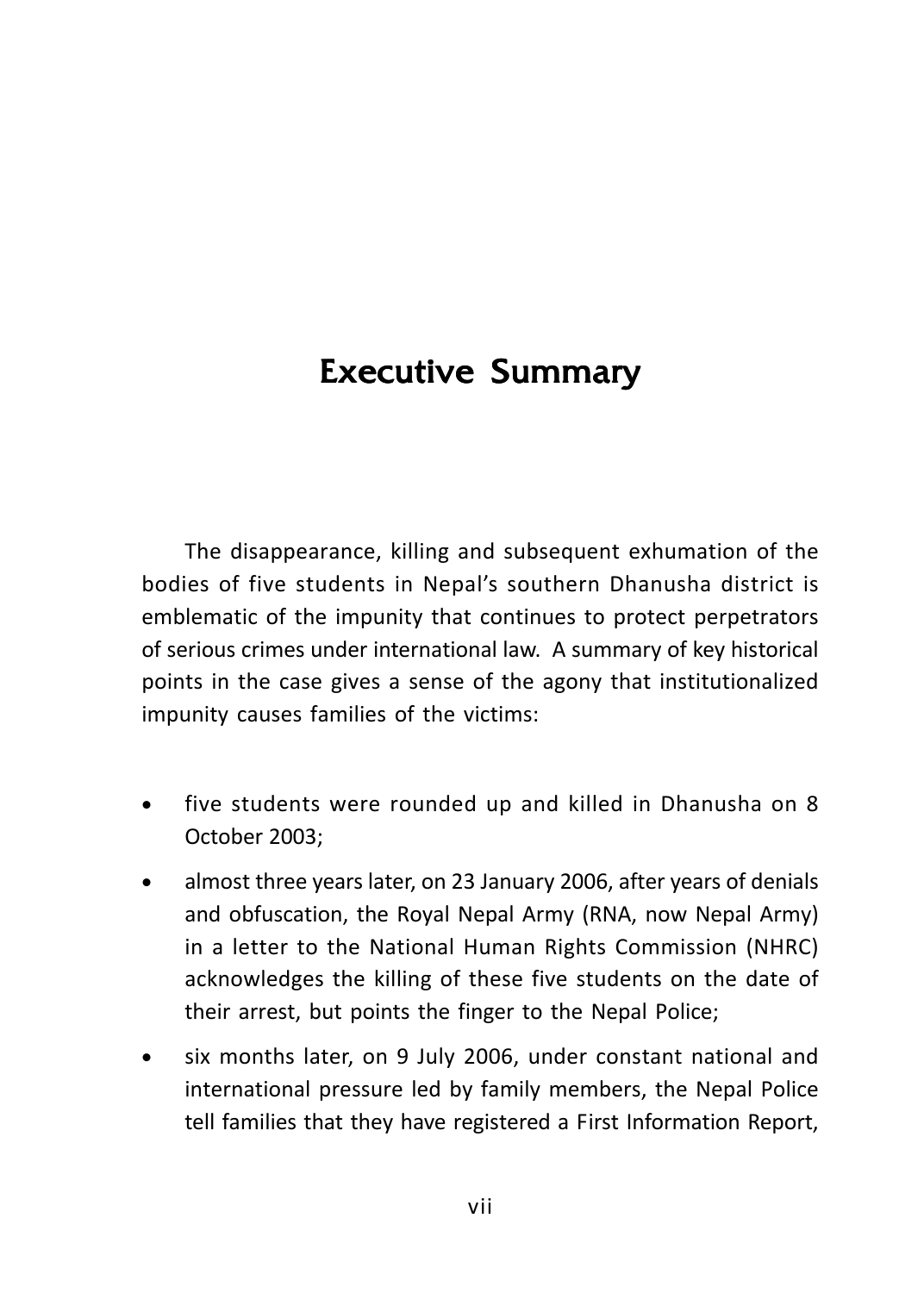the essential first step in a prosecution, and they fence off the area of the clandestine burial;

- after three years of inaction and neglect of the burial site, the Nepal Police acknowledge under Supreme Court questioning that an FIR was never filed and is ordered on 3 February 2009 to correct this and to initiate an investigation;
- seven years after the disappearance, in September 2010, after the leading advocate and father of one of the victims has died of heart failure, the exhumation of the bodies takes place, but in an *ad hoc* manner that falls below international standards of criminal procedure and respect for families of victims;
- in June 2011, one of the people identified as involved in the disappearances is promoted to a senior Nepal Police Department role. In an interim ruling, the Supreme Court holds that a recommendation by the National Human Rights Commission for him to be prosecuted is not sufficient basis to order the suspension of his promotion pending the outcome of the investigations.

This report focuses on the exhumation, and points to weaknesses in law and in practice. Advocacy Forum-Nepal (AF) believes that the *ad hoc* nature in which exhumations to date have been processed, with a lack of clarity on the responsibilities of individual authorities, the slowness of the process, the lack of attention to safeguarding evidence and ensuring it is admissible in legal proceedings, the lack of focus on the needs of the relatives during the exhumation processes in Dhanusha and elsewhere – all draw attention to the urgent need for a comprehensible policy framework to regulate exhumations undertaken as part of the gathering of evidence in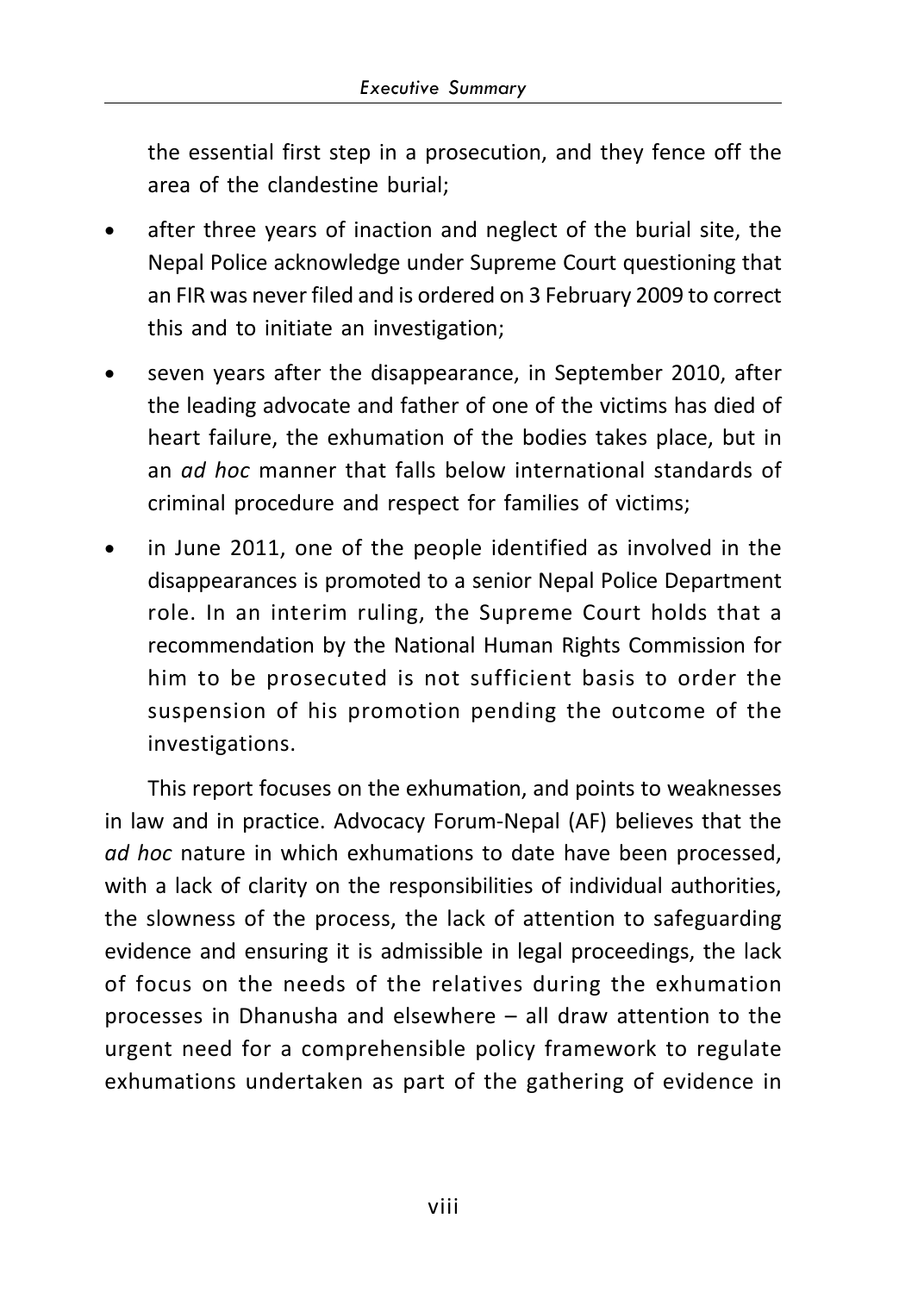criminal investigation procedures and/or as part of any future transitional justice mechanisms.

As Nepal is still in the early stages of dealing with the legacy of the armed conflict, there is an opportunity to put in place a clear legal and policy framework to ensure exhumations are conducted in line with international standards and best practices. Such a framework should be grounded in international law and best practices and include:

- 1. A strengthening of the existing legal framework including by amending the State Cases Act to ensure the compulsory involvement of forensic doctors and the prohibition for police to dispose of bodies.
- 2. A detailed victim and witness protection law should be put in place to ensure the necessary protection measures are available for victims of crime and human rights violations and key witnesses.
- 3. An unambiguous allocation of responsibilities among all the relevant agencies at the pre-, during and post-exhumation stages.
- 4. The creation of special investigation units in the Nepal Police and Attorney General's Office and the review of the Attorney General's role to ensure there is no conflict of interest at any stage of the investigations.
- 5. Ensure the right to truth of the relatives, their consensual participation in the process and include measures to ensure they are not re-traumatised.
- 6. Ensure better criminal procedures and practice that have the safeguarding of evidence as one of its central concerns and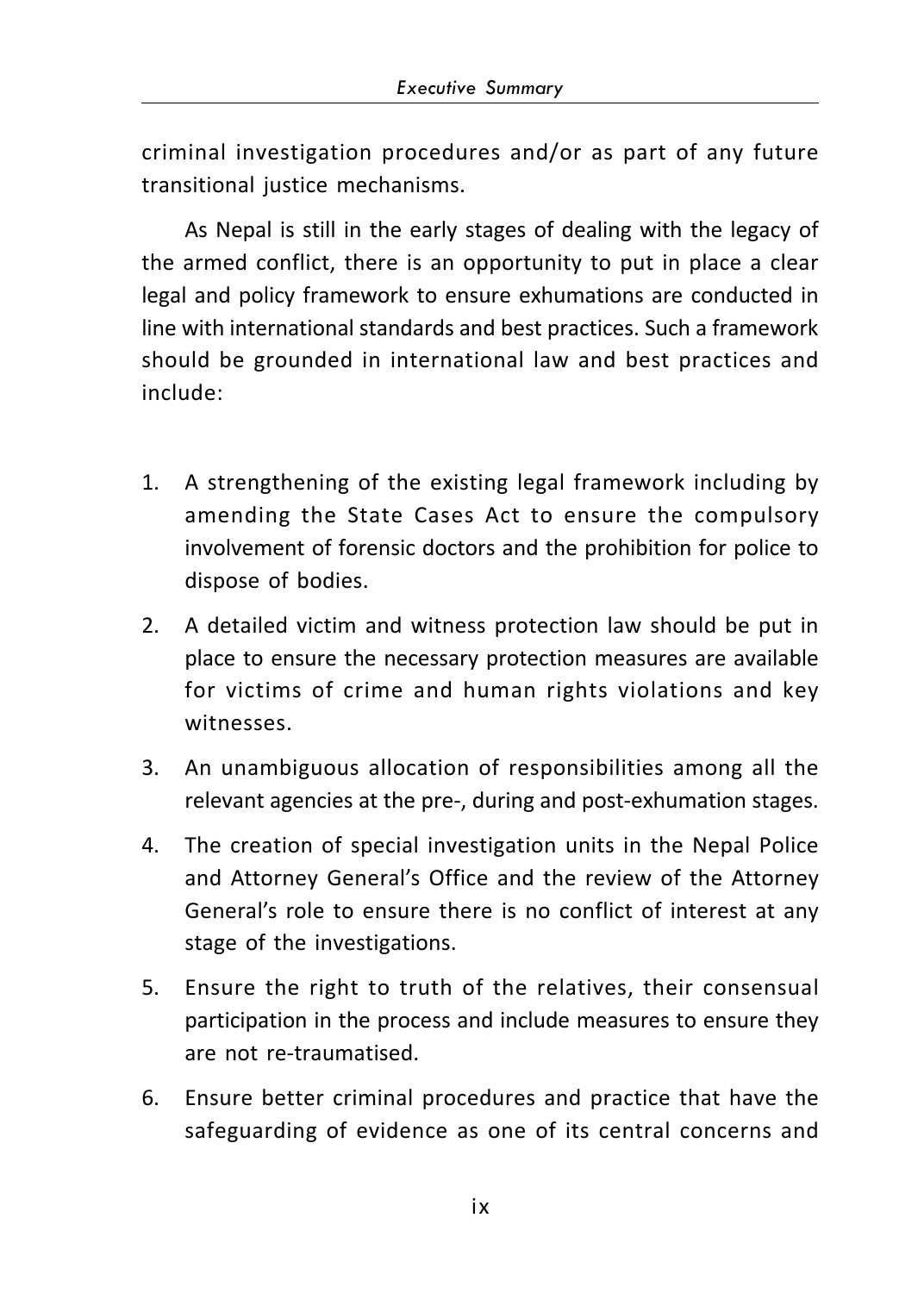improve the chances of obtaining truth, justice and reparations. These three rights from a victim's perspective are integrated and interconnected, and must be seen together in any analysis or set of recommendations.

- 7. The provision of psychological support for the families should be ensured, including through prior consultations with families of victims on any needs, expectations, and questions that they may have and, while, ensuring that re-victimization does not occur, permitting access of victims, as rights holders, to scientific and technical information, and favoring integral processes in search of truth, justice and reparations.
- 8. The standardized collection of *ante mortem* data should be incorporated into the policy framework, including a clear public awareness and communications strategy and the use of standard collection forms. Those collecting the information should be properly trained, including through sensitization on the psychosocial needs of the families. Sufficient financial resources should be allocated for this purpose.
- 9. A proper victim and witness protection scheme should be put in place and any alleged perpetrators in positions that may influence investigations should be suspended pending the outcome of investigations.

A comprehensive list of recommendations can be found at the end of this report.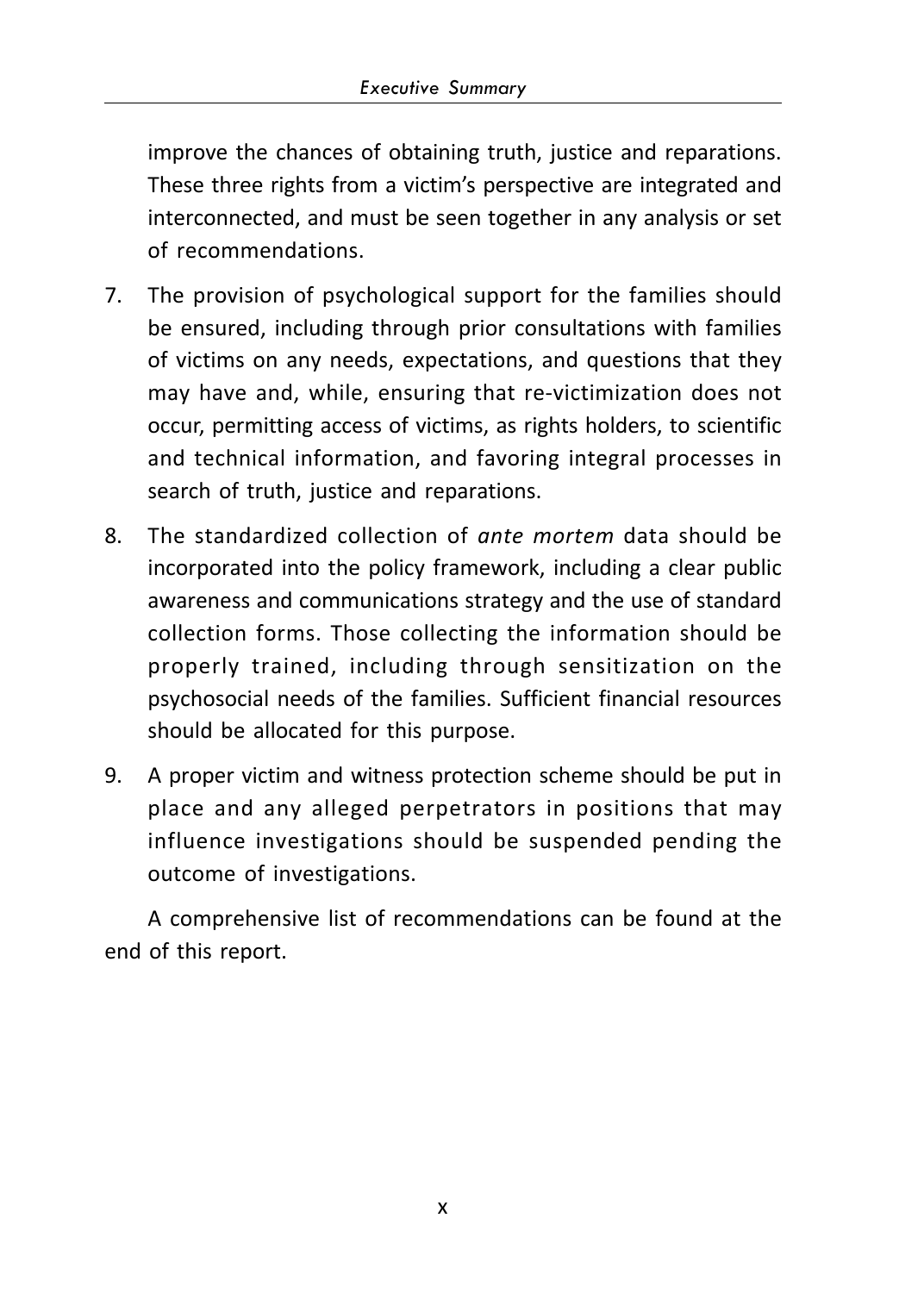## The example of the five Dhanusha students

#### **Introduction**

On 15 February 2011, national and international forensic experts exhumed what is believed to be the last of the human remains of five students from a site near the Kamala River, at Godar, Dhanusha district. This concluded an exhumation process initiated by the National Human Rights Commission (NHRC) in September 2010 to recover the remains thought to be of five students who disappeared after they were arrested by the security forces on 8 October 2003.

This briefing documents the *ad hoc* way in which exhumations have been carried out in Nepal to date and links these to the wider systemic failures in the criminal justice system that so far has failed to hold to account those responsible for disappearances. It will describe the problematic issues identified during the exhumations in Dhanusha and in other previous exhumations. Then, it will examine international standards and best practices and finally set out recommendations taking into account the Nepali context.

Disappearances were a prominent feature of the armed conflict between the security forces and the Communist Party of Nepal-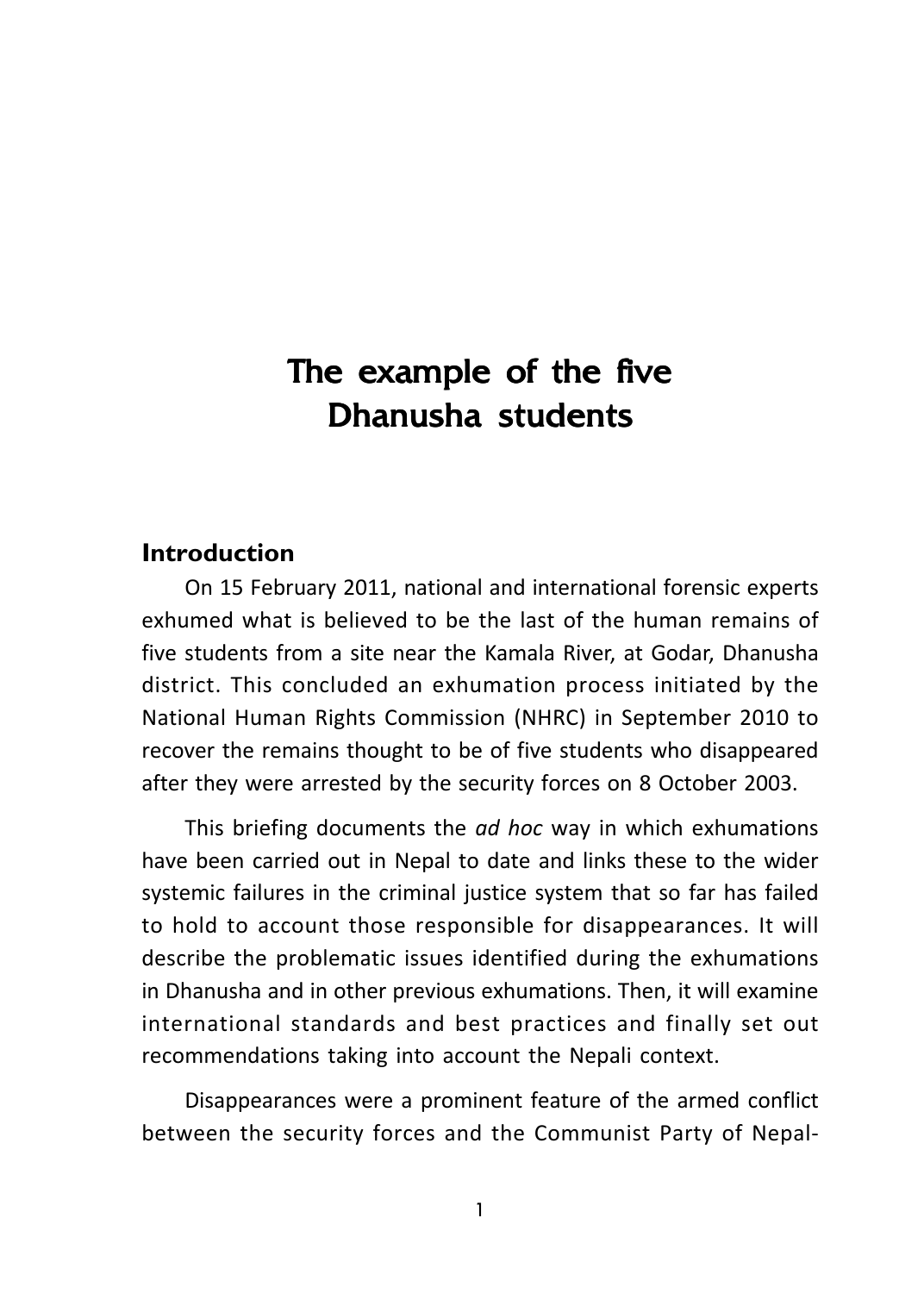Maoist (CPN-M) between 1996 and 2006. The NHRC received 1,619 complaints of enforced disappearances: 1,234 were attributed to the security forces, 331 to the Communist Party of Nepal-Maoist and 54 were not attributed to either party to the conflict. In August 2010, the International Committee of the Red Cross (ICRC) reported that 1,378 persons reported missing during the conflict remained unaccounted for.1

 According to the Government, 1,302 persons have been reported as disappeared.<sup>2</sup>

So far, very few bodies of the people who disappeared at the hands of the security forces or the Maoists during the conflict have been exhumed. It is likely that once the High-level Commission on Disappearances and the Truth and Reconciliation Commission are established, that many more relatives and witnesses will step forward and identify sites where the remains of victims of enforced disappearances have been illegally buried.<sup>3</sup> In the meantime, there have been some reports of illegal exhumations of bodies by unauthorized persons. For example, in Rolpa District on 24 March 2011, members of the Maoist-affiliated All Nepal People's Artist Federation exhumed the bodies of 11 members of the federation

1 International Committee of the Red Cross, 'List of Names of People Being Sought by Their Relatives: Update 30.08.10', available at http://www.familylinks. icrc.org/wfl/ mis\_npl.nsf/Bottin!OpenView&lang=eng. This figure includes people who went missing at the hands of both the security forces and the CPN-M.

<sup>2</sup> This figure dates from December 2010 and is the official number of relatives of the disappeared who have received "interim relief" provided by the Ministry of Peace and Reconstruction.

3 Bills for the establishment of both commissions have been before the Legislative Committee of the Parliament since April 2010. For more details, see Advocacy Forum and Human Rights Watch, "Indifference to Duty", December 2010, page 10-11, available at http:/ /www.advocacyforum.org/publications/impunity-reports.php.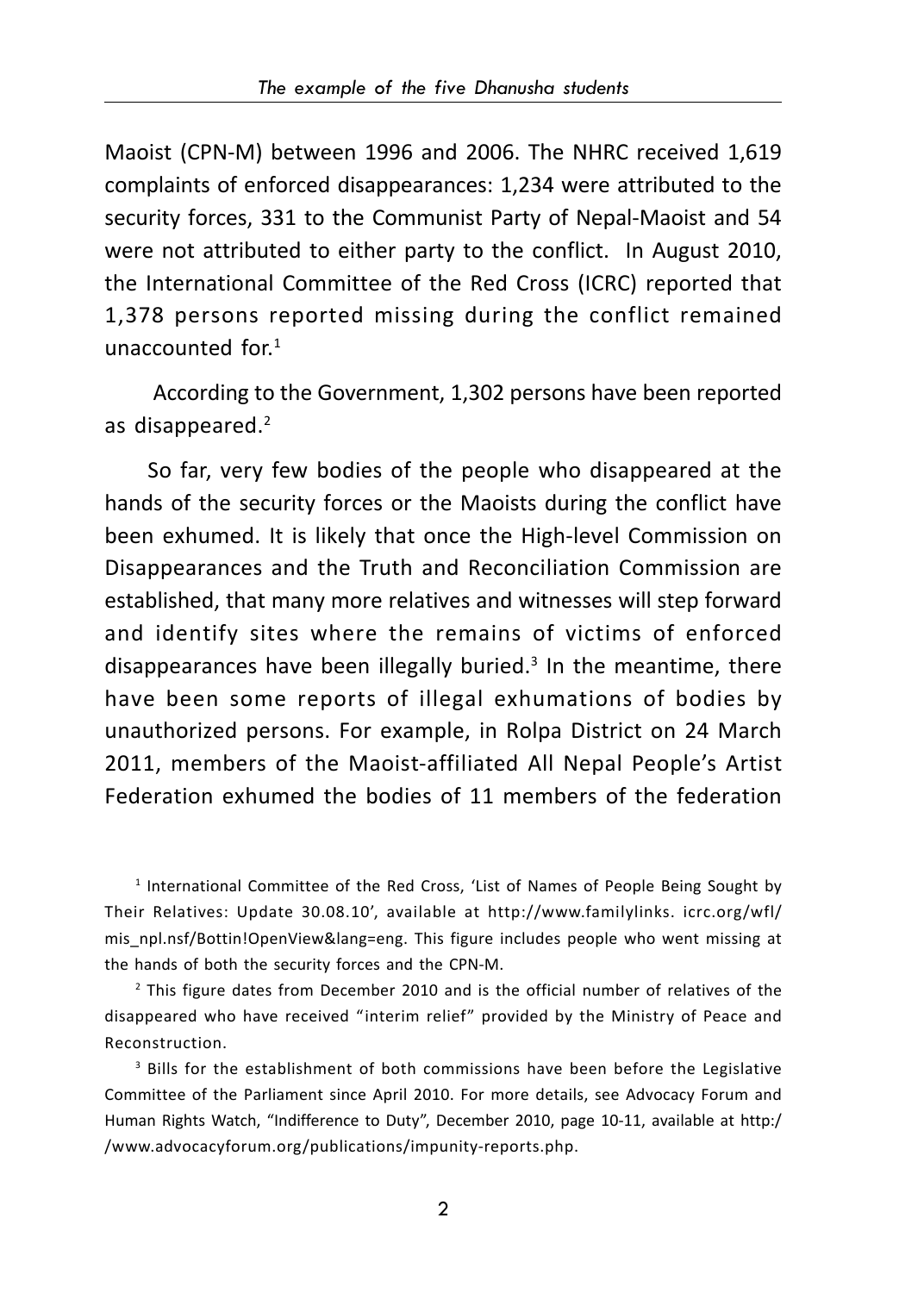who were said to have been killed by the then Royal Nepal Army (RNA, now Nepal Army) in June 1999. It is unclear why these bodies were exhumed this year (commemoration events have been held yearly since 2000) and what has happened to the remains since they were exhumed.4

Advocacy Forum-Nepal (AF) believes that the *ad hoc* nature in which exhumations to date have been processed, with a lack of clarity on the responsibilities of individual authorities, the slowness of the process, the lack of attention to safeguarding evidence and ensuring it is admissible in legal proceedings, the lack of focus on the needs of the relatives during the exhumation processes in Dhanusha and elsewhere – all draw attention to the urgent need for a comprehensible policy framework to regulate exhumations undertaken as part of the gathering of evidence in criminal investigation procedures and/or as part of any future transitional justice mechanisms. This policy framework should have an unambiguous allocation of responsibilities among all the relevant agencies at the pre-, during and post-exhumation stages, have the safeguarding of evidence as its central concern, ensure the right to truth of the relatives, their consensual participation in the process and include measures to ensure they are not re-traumatised. It should be grounded in international law and best practices.

### **The case of the Dhanusha students**

Sanjeev Kumar Karna and Durgesh Labh from Janakpur Municipality-10, Jitendra Jha from Janakpur Municipality-4, Pramod

<sup>4</sup> INSEC, 'Bodies of 11 Maoist Cadres Exhumed', 24 March 2011, http://www.inse conline.org/index.php?type=news&id=7866&lang=en. There have been other reports of illegal exhumations at Lamjung and Palpa.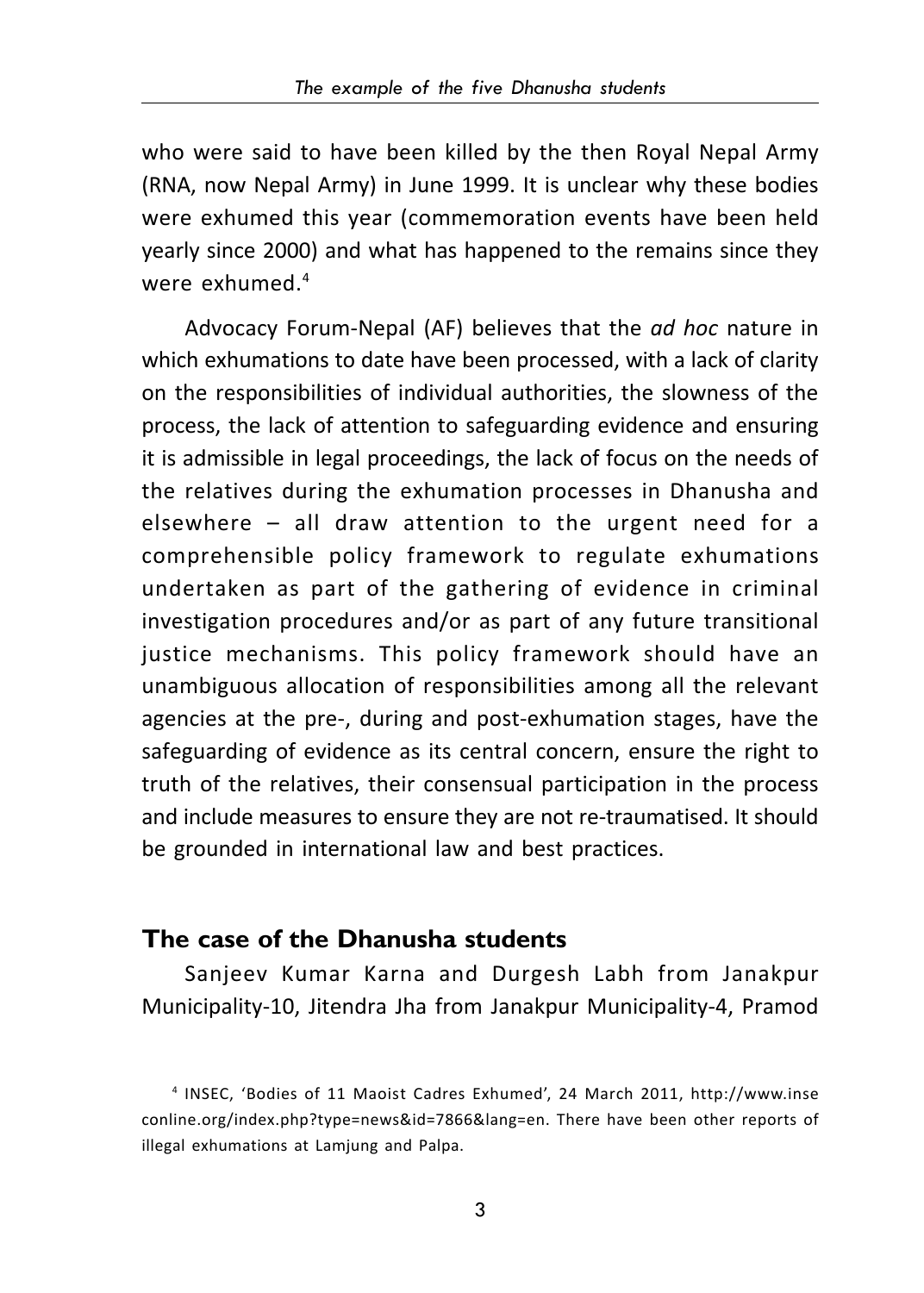Narayan Mandal from Kurtha VDC-1 and Shailendra Yadav from Duhabi VDC-7 were arrested with six other persons (whose identities are not known) on 8 October 2003 by security personnel under the unified command of the then Royal Nepal Army (RNA). All those arrested were young men in their mid-twenties.

According to witnesses who do not want to be identified, a group of around 20-25 joint security forces comprising of RNA, Armed Police Force and Nepal Police arrived in four vans at a place called Khataiyachauri VDC Ward No-4. Some were in uniform, while the majority was in plainclothes. They reportedly arrested 11 persons from a house in the area. Each of them was blindfolded, beaten with sticks and rifle butts and then taken to the then Regional Police Office (now Zonal Police Office) in Janakpur. Six of the eleven arrested students were reportedly released the next day, while five have remained disappeared since then.

Jay Kishor Lav, the father of Sanjeev Kumar Karna, one of the arrested students, has testified that he witnessed a group of young men including his son being lined up in the compound of the Regional Police Office in Janakpur on 8 October 2003. However, police denied and continue to deny their involvement in the detention of these individuals, including the son of Jay Kishor. On 9 October 2003, the families complained to the NHRC and requested an investigation.

The initial NHRC investigations consisted of writing letters to the security forces requesting confirmation of the whereabouts of the disappeared students. As the armed conflict between the government and the CPN-M intensified and the number of reported disappearances escalated, the NHRC did not have the capacity to thoroughly investigate all individual cases. After the King took power in February 2005 and appointed new members of the Commission, its effectiveness declined further.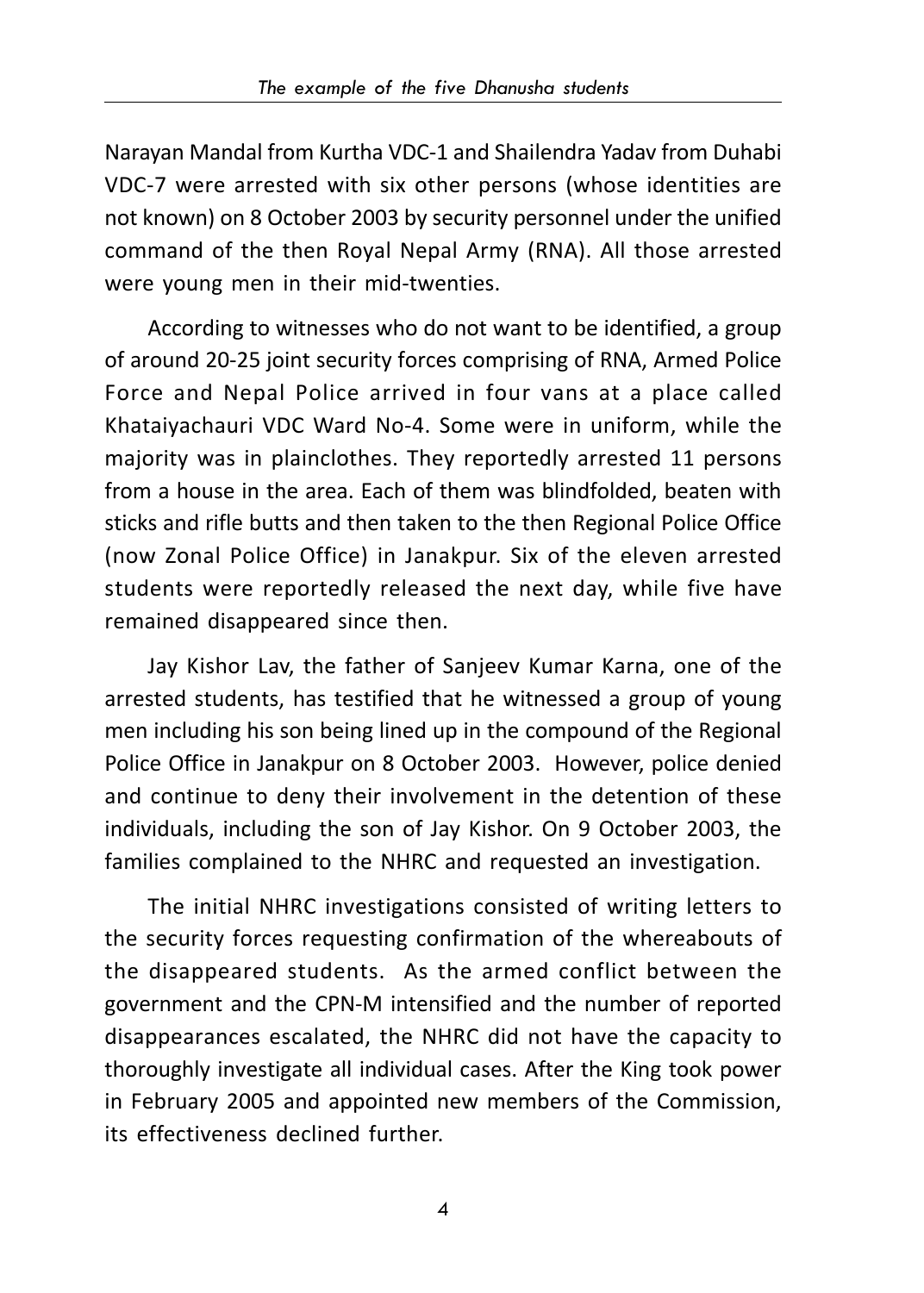Jai Kishor Lav reportedly visited all army barracks and police stations in Dhanusha and neighbouring districts more than a dozen times. On all visits, he was told that the students had not been and were not being held by the army or the police. He also wrote thousands of letters to different national and international human rights organizations, made more than 100 phone calls to the NHRC, and wrote numerous letters to political parties and national bodies, such as the Nepal Bar Association. In response, he received thousands of letters from different national and international organizations. He also personally wrote to the then King, Prime Minister and Home Ministry. Over a period of seven years, he devoted his live in search of his son. (Jay Kishor Lav died of a heart attack in April 2010, five months before the exhumations started.)

On 23 January 2006, more than three years after their initial inquiries, the NHRC received a letter from the Human Rights Cell of the RNA, stating that the five students had been killed in a police operation in Janakpur area on 8 October 2003. The letter did not state how they were killed, where their remains were or if their bodies had been disposed of. Following the correspondence from the RNA, the NHRC wrote to the Inspector General of Police. In a response dated 24 February 2006, Nepal Police Headquarters stated that a police task force, coordinated by a Deputy Inspector General, was investigating the case.

After the end of the armed conflict in April 2006, the relatives felt some level of security and some hope for justice and attempted to file a First Information Report (FIR, a formal complaint) with the local police. According to the State Cases Act, such complaints have to be filed "as soon as possible" at the "nearest police office".<sup>5</sup> In this

<sup>5</sup> State Cases Act, 1955, Section 3(1).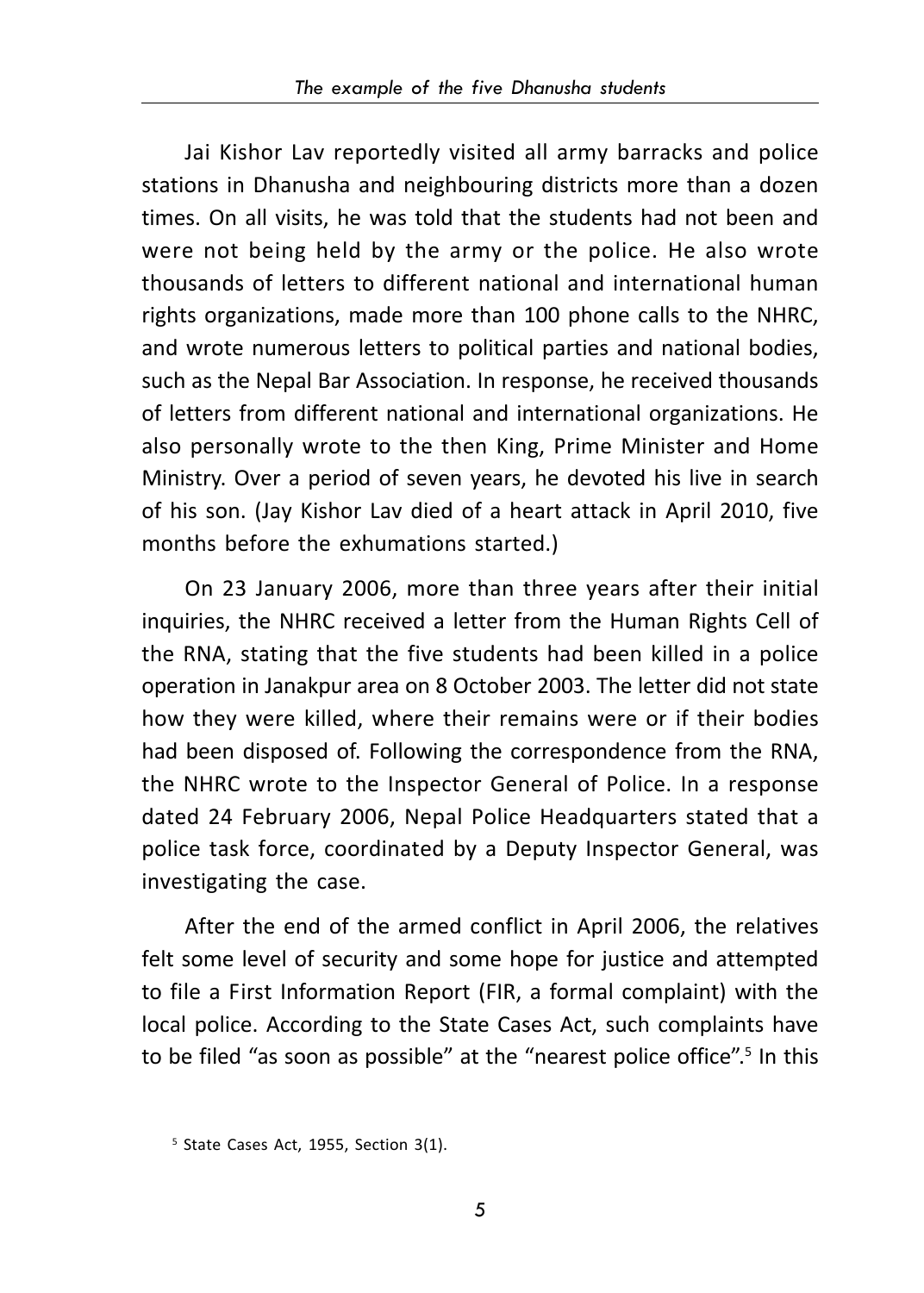case, this meant that they had to complain at the Janakpur District Police Office, the subordinate police office of the regional police where Jai Kishor last saw his son and the other students being lined up. The families therefore feared that the police personnel were likely to be sympathetic to some of the people involved in the arrest and disappearances. Nevertheless, they went to the police station on 9 July 2006 in the company of AF lawyers and representatives of the United Nations Office of the High Commissioner for Human Rights in Nepal (OHCHR). The police first refused to file the FIR. After hours of discussion, they finally accepted the FIRs. The families of Sanjeev, Jitendra, Durgesh, and Shailendra jointly filed a FIR about their arrest and enforced disappearance and the family of Pramod Narayan filed a separate one. On the same day, the families (accompanied by AF lawyers and officers of OHCHR) showed the police the alleged site where, according to villagers, the bodies of the five students had been buried and where villagers had reportedly seen some clothes and slippers in the days immediately after they were buried. The police demarcated the site with barbed wire, but did not take any action to start the process of exhumation of the bodies. The police also did not carry out any investigations despite repeated formal and informal inquiries from Jai Kishor, AF and others to be informed of the progress.

On 28 January 2007, Jay Kishor filed a writ petition in the Supreme Court with the assistance of AF seeking an order for the Dhanusha police to inform the court of the progress in the investigations. At a preliminary hearing on 4 February 2007 Justice Sarada Prasad Pandit issued a 15-day "Show Cause Notice" against the Dhanusha District Police Office (DPO) and the Regional Police Office. On 21 August 2007, the court ordered the Nepal Police Headquarters to provide a copy of the report of the police task force set up to investigate the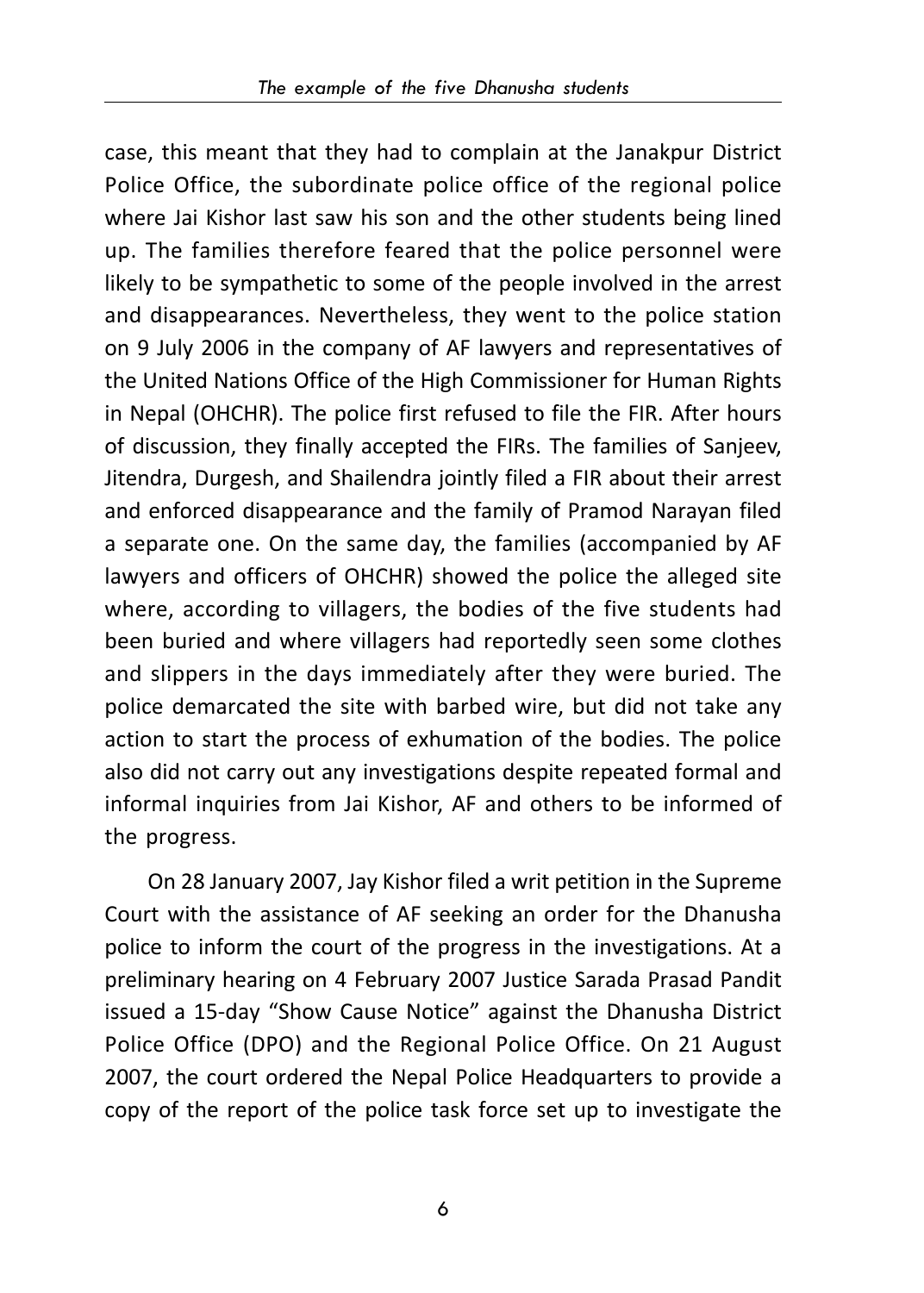case. The police informed the Supreme Court on 6 October 2007 that the task force was defunct and that it was forming a new committee. In a further hearing, on 3 March 2008, the Supreme Court ordered the NHRC to submit all the documents in the case.

In its final hearing on 3 February 2009, the Supreme Court, after receiving a reply from the Dhanusha DPO arguing that it had not registered the FIRs in Diary No.  $10^6$  as per the law, and thus did not take any action regarding the FIR, issued an order to the DPO to immediately register the FIR and to promptly proceed with investigations. Finally, the FIR was registered in February 2009. In its judgment, the Supreme Court also noted the conflicting versions of events provided by the army and the police: on the one hand, an internal police investigation report states that the students were handed over to the Bhiman Barracks; on the other, the army informed the court that the police were responsible for the disappearances and killings. It is to be noted that neither the Nepal Police nor the Nepal Army has submitted the reports of their internal investigations resulting in these conclusions to the court.

In the absence of much progress in the criminal investigation and a lack of transparency about any internal disciplinary investigations within the Nepal Police and Nepal Army, human rights defenders approached the Supreme Court in July 2011 when Kuber Singh Rana, named as one of the suspects in the FIRs filed by the relatives, was promoted to Assistant Inspector General of Police (AIG). They sought a court order to suspend his promotion to avoid him

6 Several police forces in the country have used this argument to suggest that somehow this would absolve the police of its responsibilities to conduct criminal investigations under the State Cases Act. AF maintains that the use of specific registers is an administrative police matter, and does not in any way negate obligations set out in law.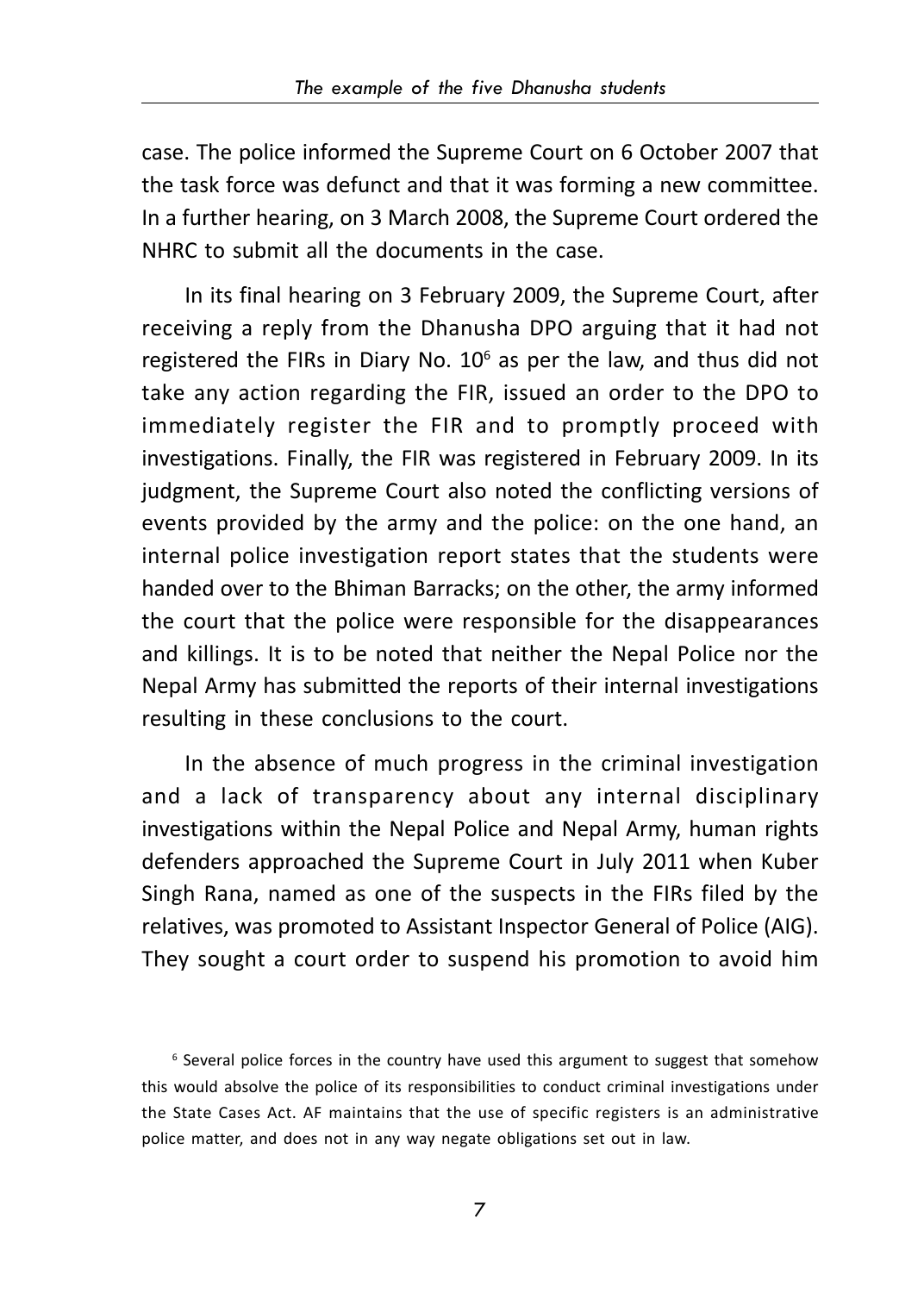being able to interfere with the investigations. The court refused to give the order, but did direct the police and Attorney General's Office to report back on a monthly basis to the court and the NHRC on progress in the case.

Where those accused of serious human rights violations (including enforced disappearances, summary execution, and torture) are in an official position within the State, international human rights law requires that they should be suspended from office pending the investigation into the allegation. This has been recognized as necessary both to protect the investigation from interference from influence by the alleged perpetrator,<sup>7</sup> and to uphold or restore public confidence in the country's institutions.<sup>8</sup>

#### **Protection of the site**

As stated above, in July 2006, at the same time that police appeared to have filed an FIR (later denied by police), relatives had pointed out the probable site of the clandestine burial to the Dhanusha police based on reliable witness testimony. Though the police had initially demarcated it with barbed wire, this was later removed, though it is unclear by whom and when. Amid fears that the police were not adequately securing the site, AF felt compelled to hire a villager to act as a watchman over the site. Between July

7 See, e.g. Principles on the Effective Prevention and Investigation of Extra-legal, Arbitrary and Summary Executions, Recommended by Economic and Social Council resolution 1989/ 65 of 24 May 1989, Principle 15; Principles on the Effective Investigation and Documentation of Torture and Other Cruel, Inhuman or Degrading Treatment or Punishment, Recommended by General Assembly resolution 55/89 of 4 December 2000, Principle 3(b).

8 UN Human Rights Council, Report of the independent expert on the situation of human rights in the Democratic Republic of the Congo, Mr. Titinga Frédéric Pacéré, A/HRC/4/7, 21 February 2007, para. 67.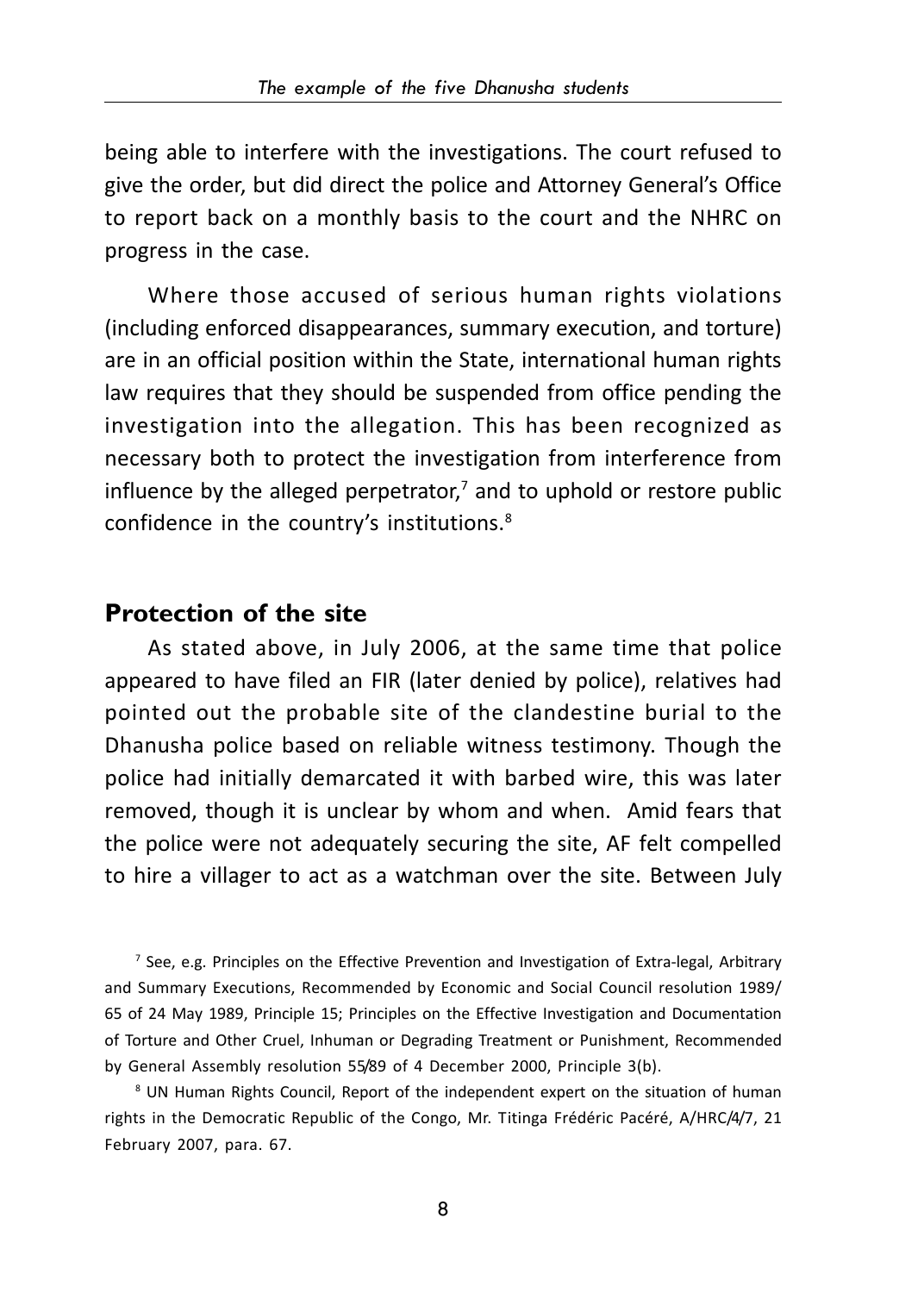2006 and September 2010, the police failed to proceed with the exhumations. This is despite the Supreme Court ruling of February 2009 and directions from the public prosecutor in November 2009 (see below).

## *Exhumation of the Victims' Bodies: the NHRC takes the initiative*

The NHRC completed its own investigations on 29 January 2008. It wrote to the Prime Minister and Council of Ministers recommending that the government should provide NRs 300,000 compensation to the families and initiate further investigations with a view to bring those responsible to justice. However, as of early 2011, the families have not received this compensation recommended by the NHRC though they have received NRs 100,000 as "interim relief".<sup>9</sup>

The NHRC decided to initiate an exhumation due to the persistent inaction of the Dhanusha police even in the face of the Supreme Court order of February 2009 and continuous pressure by Jai Kishor, AF, and other HR organizations. This refusal to obey the highest court was not only a case of impunity, but a rejection of the rule of law itself by the institutions bound to uphold it. In this context, the NHRC sought the assistance of Finnish forensic experts with whom it had cooperated earlier during the exploration of a possible exhumation site at Shivapuri National Park (see below). Also participating were staffs of the National Forensic Science Laboratory (NAFOL), Forensics Medicine Department of the Institute of Medicine (FMD, IOM), the Department of Archaeology (DOA) and the forensic

<sup>9</sup> For more information on the "interim relief" scheme, see Advocacy Forum, 'Discrimination and Irregularities. A Painful Tale of Interim Relief in Nepal', 2010, http:// www.advocacyforum.org/publications/transitional-justice.php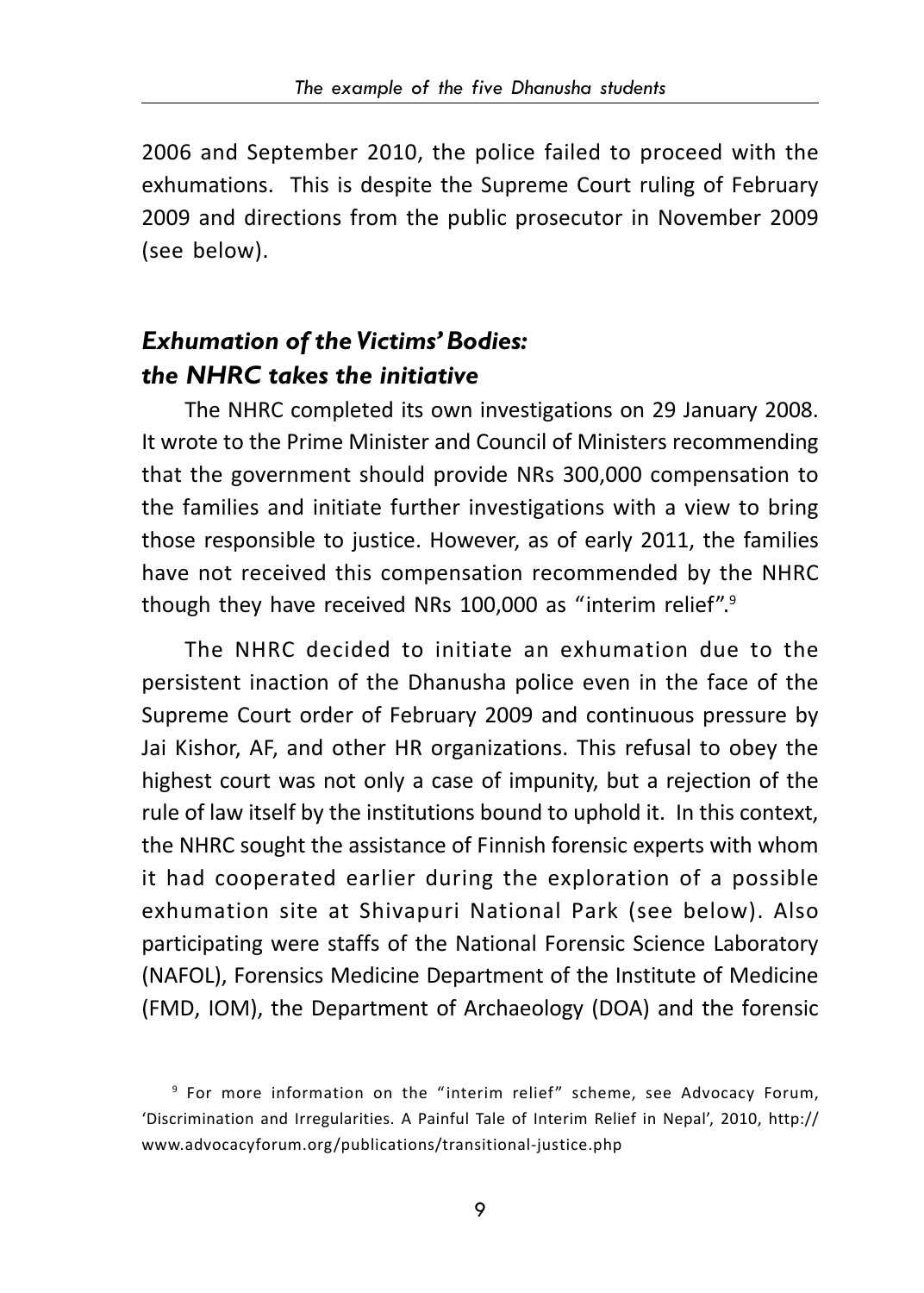laboratory of the Nepal Police.<sup>10</sup> Eventually, the Nepal Police also agreed to participate in the exhumation process. $11$ 

On 6 September 2010, the process of exhumation began under the formal authority of the police with the technical assistance of the NHRC. By the evening of 14 September 2010, four skeletal remains had been recovered along with 21 other pieces of evidence, including cartridge cases, bullets, worn clothes and footwear, necklaces, etc. The Dhanusha Police secured all the evidence and documented the scene of the crime. Observing the skeletal remains, it reportedly appeared that the victims had been murdered: the head of one of the bodies appeared to have been severed and there were what appeared to be bullet holes observed in another body. All the bodies were reportedly lying face down and two of them were said to have been blindfolded. Then, on 19 September 2010, the NHRC stopped the exhumation. According to some reports, the exhumations were stopped because of sickness suffered by the experts involved in the process. According to others, they were stopped because the fifth body they were trying to locate could not be found. Finally, on 14 February, 2011, the team led by the NHRC resumed the exhumation and found the remaining fifth body.12

#### *Relatives kept in the dark*

From early on in the exhumation process, there was concern that the presumed relatives of those exhumed, as well as their legal

11 Ibidem

<sup>&</sup>lt;sup>10</sup> Sumina Karki, 'Of disappearances, and forensic science', MyRepublica, 24 December 2010, http://theweek.myrepublica.com/details.php?news\_id =26449.

<sup>&</sup>lt;sup>12</sup> Kathmandu Post, 'Dhanusha burial site: NHRC starts over Godar exhumation', 14 February 2011, http://202.166.193.40/2011/02/14/headlines/Dhanusha-burial-site-NHRCstarts-over-Godar-exhumation/329573/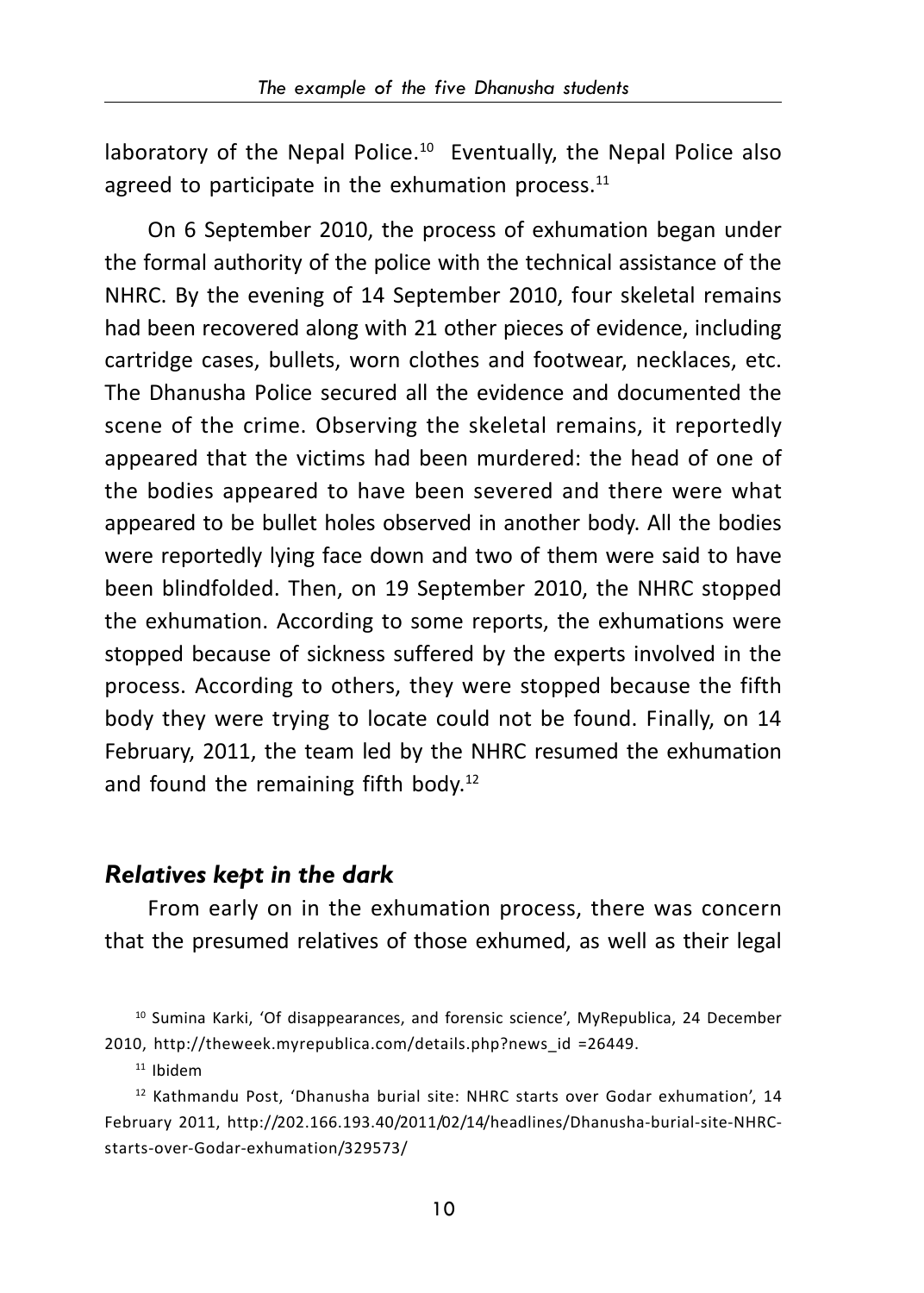representatives and concerned human rights organizations, were not provided sufficient information about the process of exhumation before it actually started. This is denied by the NHRC. However, interviews by AF and other human rights organizations with some of the relatives indicate that many, if not all, of the relatives were not fully informed in advance of the start of the exhumation process.

Approximately one week before the exhumations started, the local NHRC office called a meeting for local NGOs, but did not invite the relatives. In the meeting, the focus of discussions was on the possible location of the graves. There was no mention of the relatives. On 2 September 2010, the relatives themselves were requested to come to the local NHRC office in Janakpur, Dhanusha and were asked to fill in an *ante-mortem data* form, without being clearly informed of the specific plans ahead. Then, on 4 September 2010, just before the team set off for Dhanusha, the NHRC on short notice called a meeting in Kathmandu to provide a briefing to national NGOs on how the exhumation process was being initiated. By that time, it was evident that NHRC plan was final, and there was limited scope to influence the way in which relatives were going to be participating and kept informed. At this meeting, NGO representatives raised concern about the legality of the exhumation, and sought clarification about the authority in charge, i.e. whether the Dhanusha police or the NHRC were leading the investigations. It appears that the decision to conduct the exhumations under the formal authority of the police was taken very late in the process, and that the relatives were never informed about this. Given their concern that senior police officers were involved in the arrests and disappearances of their loved ones, it would have been particularly important to explain this to them and set out the measures taken to ensure the process could not be interfered with and the evidence collected would be secured. The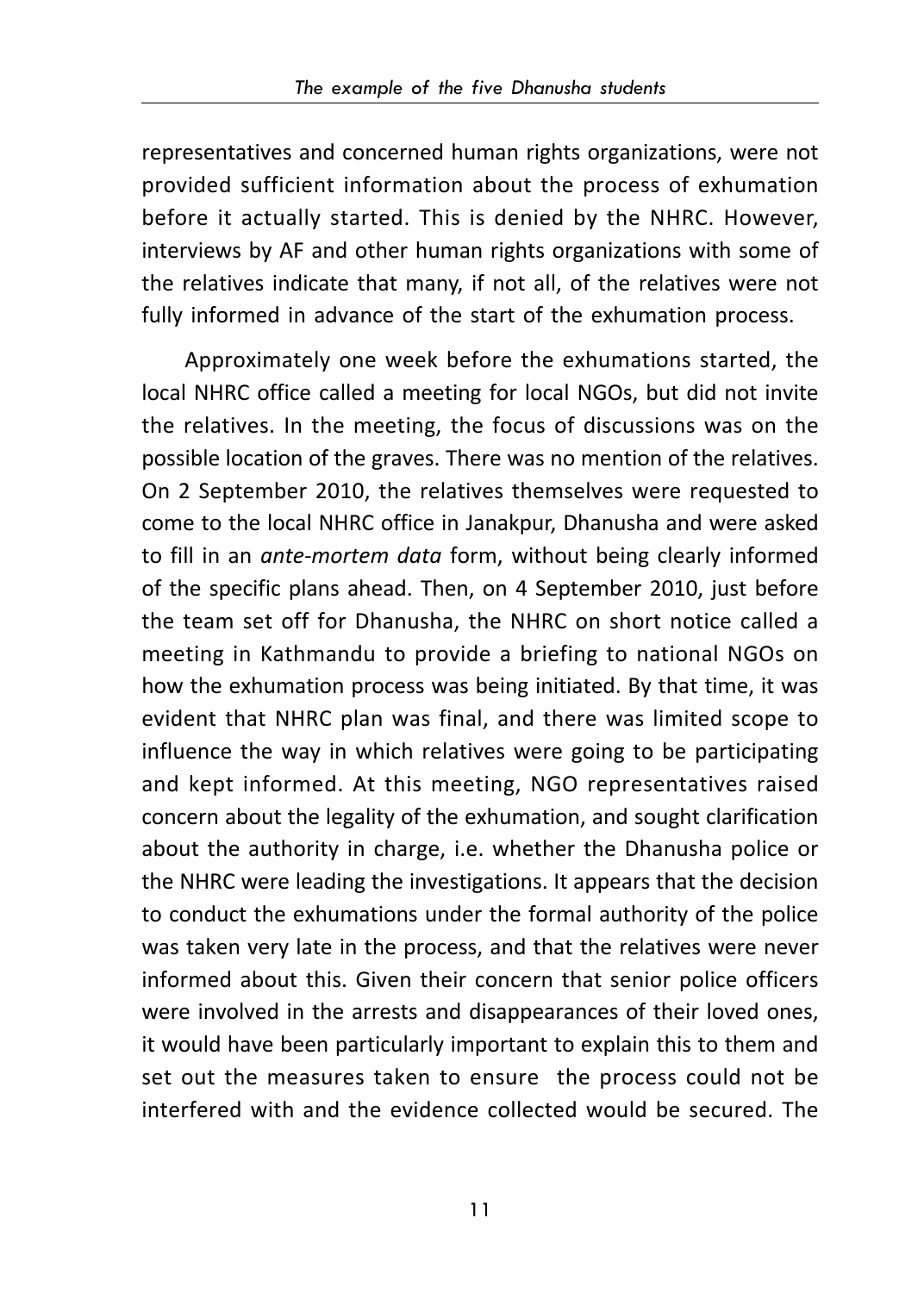NHRC also appointed a former member of the NHRC, Sushil Pyakurel as an observer for civil society during the exhumations though this was not discussed during the NGO briefing in the morning of 4 September 2010

Most of the relatives stated that they learned about the actual start of the exhumation from radio broadcasts on the day that the exhumation began. They were not formally informed, let alone consulted and no counseling was offered to them in the period leading up to the start of the exhumation. After the NGOs raised concern about the lack of counseling, the ICRC highlighted and stressed that psychosocial needs of the families should be given due consideration. Subsequently, during the later part of the exhumations, the families were provided a one-off counseling session by an organization based in Sindhuli district and supported by the ICRC. The ICRC also organised a briefing session on the psychosocial needs of the families of the missing, including sensitization for the organisers and support staff taking part in the exhumation.

In addition to members and staff of the NHRC, national and international forensic experts and the Dhanusha police, a person from OHCHR was present providing technical support during the exhumation. On the first day, two human rights defenders from AF managed to get access to near the actual site of the exhumations. But, on the following days, they and other human rights defenders were told by the police to remain at a distance of approximately 50 meters. During breaks in the work, or at the culmination of work, some human rights defenders managed to move closer to the site and meet informally with either NHRC staff or police officials. However, this was an *ad hoc* form of access that formally violated the boundaries set by the NHRC.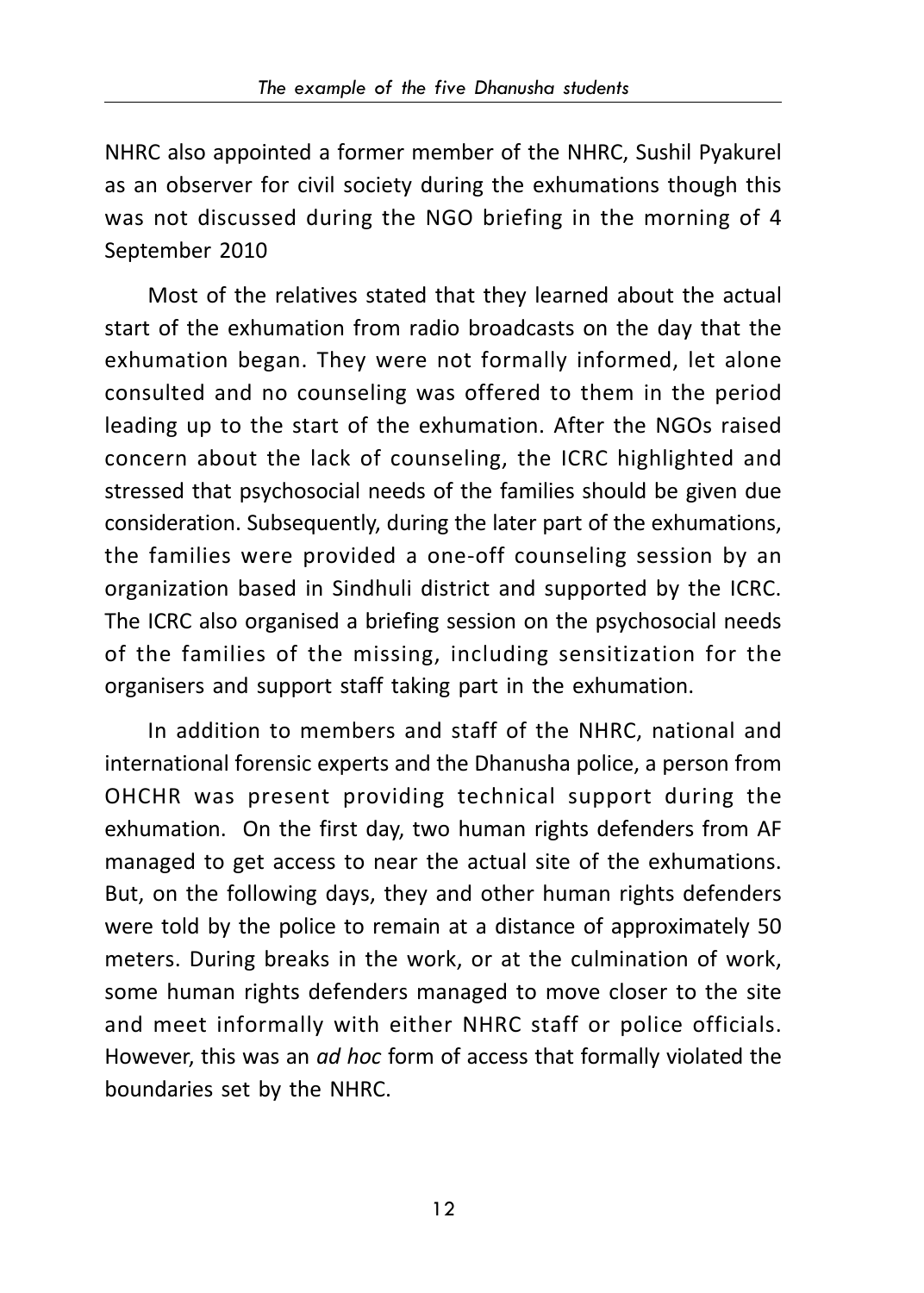OHCHR's formal role was as an observer to the process. The organization subsequently submitted a number of recommendations to the NHRC to improve future exhumations. In May 2011, OHCHR provided AF with a list of these recommendations:

- Put in place a plan for all weather conditions; prepare all equipment and materials needed in an organized manner; clear sharing of organized responsibilities; arrangements of better equipments; coordination with stakeholders, information management and clear communication.
- Holding separate briefing meetings with media and human rights defenders beforehand, where the process, methods, responsibilities and objectives are explained clearly. It must also be clearly explained why access and photographing is not allowed at all times.
- Clarify the legal framework regarding the competence of NHRC to undertake exhumations when there is a pending criminal investigation.<sup>13</sup>

Contrary to best practice, the exhumation team did not properly collect *ante-mortem data* from the relatives, nor did they put arrangements in place to provide psychosocial counseling to the victims' families.14 The team did not ask the families what they expected from the process in terms of their presence, nor did they provide information on the steps to be taken, etc. The collection of *ante mortem* data by the NHRC was done in isolation, without

<sup>&</sup>lt;sup>13</sup> Email exchange with staff member of OHCHR, 11 May 2011.

<sup>&</sup>lt;sup>14</sup> For a summary of best practices involved in the collection of ante-mortem data, see "ICRC: The Missing. Action to resolve the problem of people unaccounted for as a result of armed or internal violence and to assist their families. Final report and outcomes", 2002, http://www.icrc.org/eng/assets/files/other/icrc\_themissing\_102002\_en\_3.pdf, page 23-24.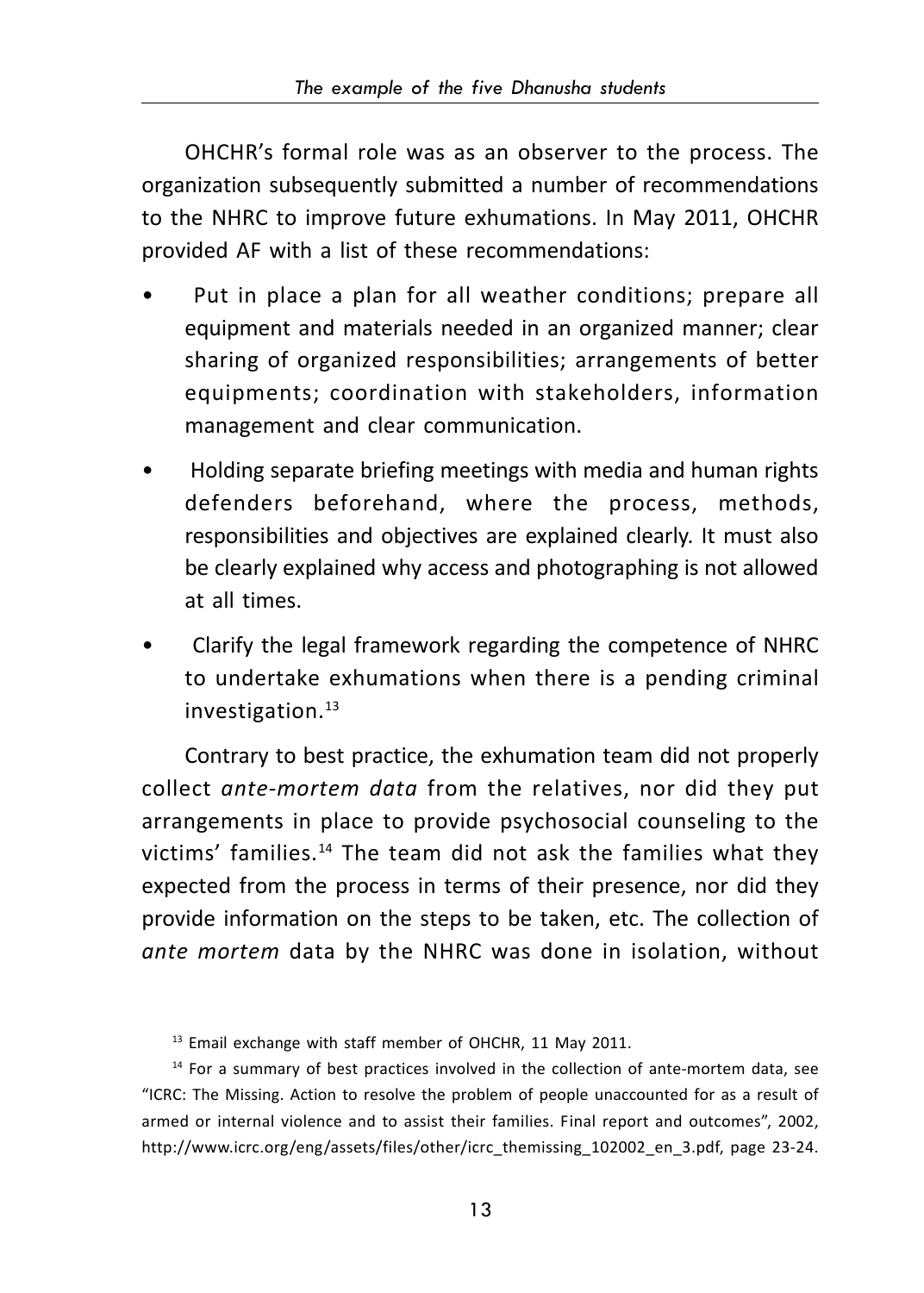explanation to the relatives of the wider process ahead. The relatives were reportedly also asked to fill out the forms without being provided much guidance.

Throughout the period from 6 to 19 September 2010, while the exhumations proceeded, the families were not provided daily progress reports about the findings of the process of exhumation. Some relatives were allowed temporary access to the site on three occasions (including on 8 September 2010). Each time, this only happened after they explicitly requested access from the NHRC.<sup>15</sup>

Similarly, as stated above, when the team stopped the exhumation on 19 September 2010, the relatives were not formally informed and the reason for the cessation was not made clear. According to some reports, the NHRC called a halt to the exhumations as it had been unable to locate the fifth body, after digging "58 trenches, nine extensions and two blocks".16 Other reports said the suspension was due to illness. The relatives were particularly upset that the team did not inform them about when they would resume the exhumation of the remains of the fifth body.

During the first of two subsequent de-briefings conducted by the NHRC in Kathmandu on 30 September 2010, concerns were raised about the lack of clear legal authority and guidelines to ensure a smooth and effective investigation and prosecution. One human rights defender also expressed concern about the lack of involvement

<sup>15</sup> The NHRC maintains that relatives had indicated that they did not want to be involved in the whole exhumation process, but only wanted to visit the site if there was "progress". However, others report that at least some of the families had indicated they wanted to be present but had been told that it was not possible as there was no transport available.

<sup>16</sup> Kathmandu Post, 'Dhanusha burial site: NHRC starts over Godar exhumation', 14 February 2011, http://202.166.193.40/2011/02/14/headlines/Dhanusha-burial-site-NHRCstarts-over-Godar-exhumation/329573/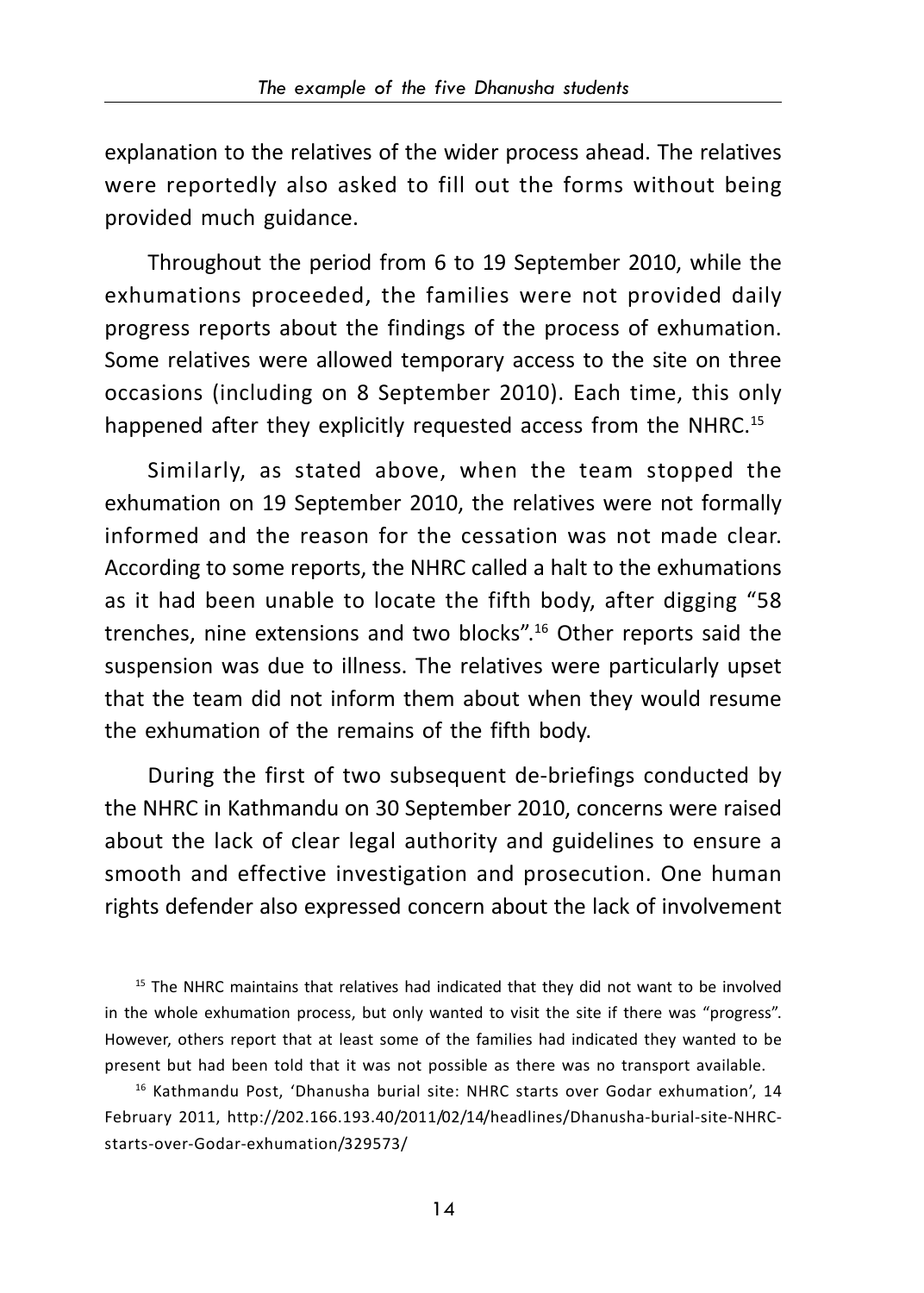of the families with the exhumation process, and regarding the appearance of arbitrariness in keeping human rights defenders at a distance of 50 meters most of the time. The criticism was not well received by the NHRC. There were also complaints that the team did not provide counseling or support for the victims' families. The donors, OHCHR or INGOs observers present did not pick up on this issue. In response, the NHRC said that they were prepared to provide counseling to the victims' families if that was requested. This resulted in the relatives being permitted to be present during the exhumation of the fifth body in February 2011.

The process of identifying the five exhumed bodies is reportedly underway at the Teaching Hospital while advance forensic tests are being carried out at University of Helsinki.

At the end of the process in September 2010, the relatives were not formally asked to identify any of the items recovered during the exhumation. Nor have the police requested them to come to the DPO to identify them since. As of early August 2011, the families are not clear when the remains are likely to be returned to them to allow them to perform the last rituals or what the process and plans for that are.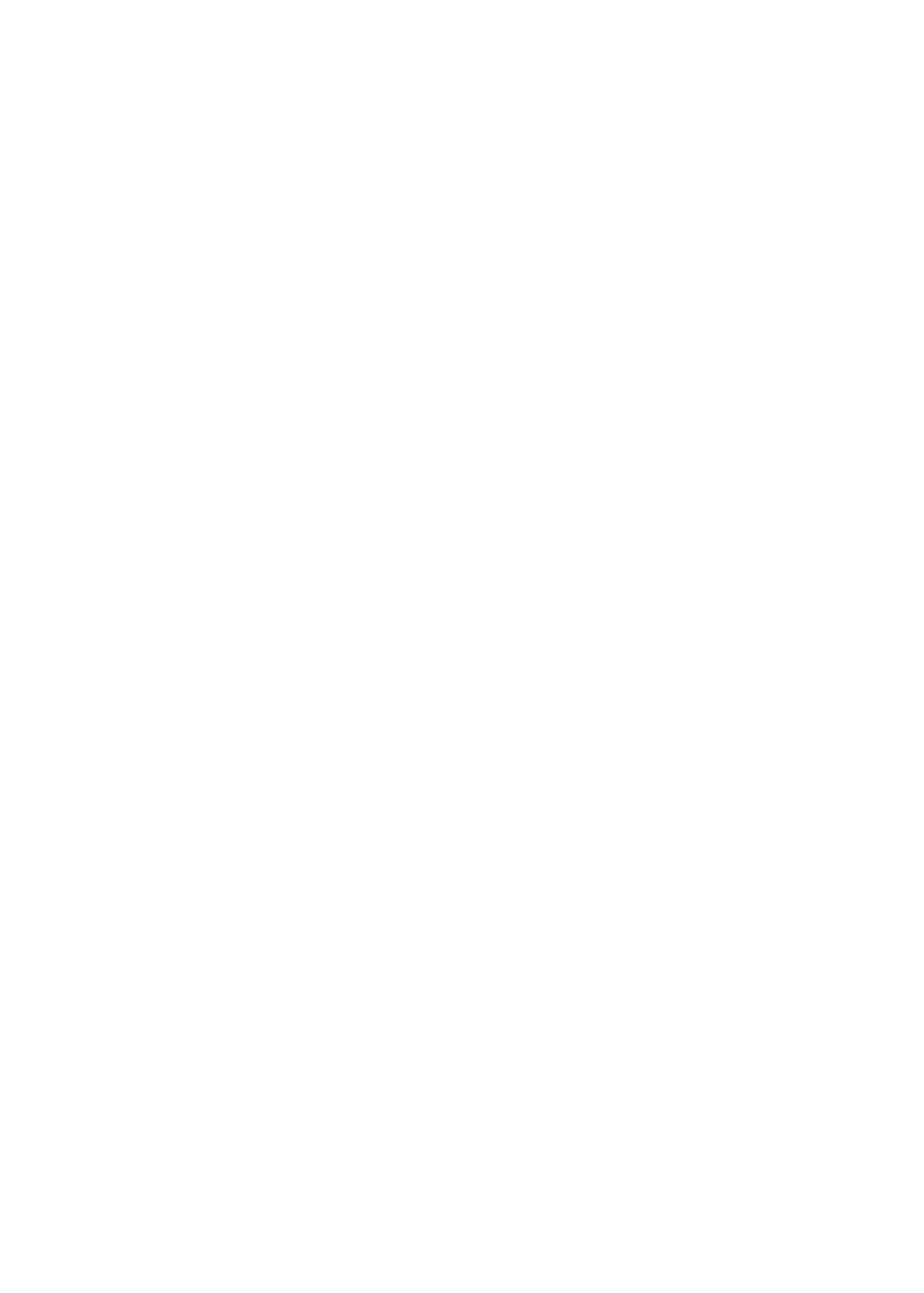# Experiences of relatives during other exhumations

The NHRC in the past has undertaken a small number of other exhumations. AF is aware of six cases where forensic doctors have exhumed bodies under the authority of the NHRC. It appears that the NHRC took on this responsibility for humanitarian purposes, such as for the body to be returned to the family rather than as a process of collecting evidence of a crime, safeguarding the chain of custody of the evidence to be presented before police and public prosecutors as part of a larger body of evidence and recommendations for further investigations and prosecutions of those responsible as per the normal criminal procedure.

### **The Disappearance of Sarala Sapkota**

On 11 January 2006, a forensic pathologist from Teaching Hospital in Kathmandu was engaged by the NHRC to recover the remains of 15-year-old Sarala Sapkota from the forest near her village, Chhapagaun, Jeevanpur VDC, Dhading District. Sarala Sapkota had disappeared after she was arrested from her grandfather's house on 15 July 2004. When her relatives went to Baireni Barracks and the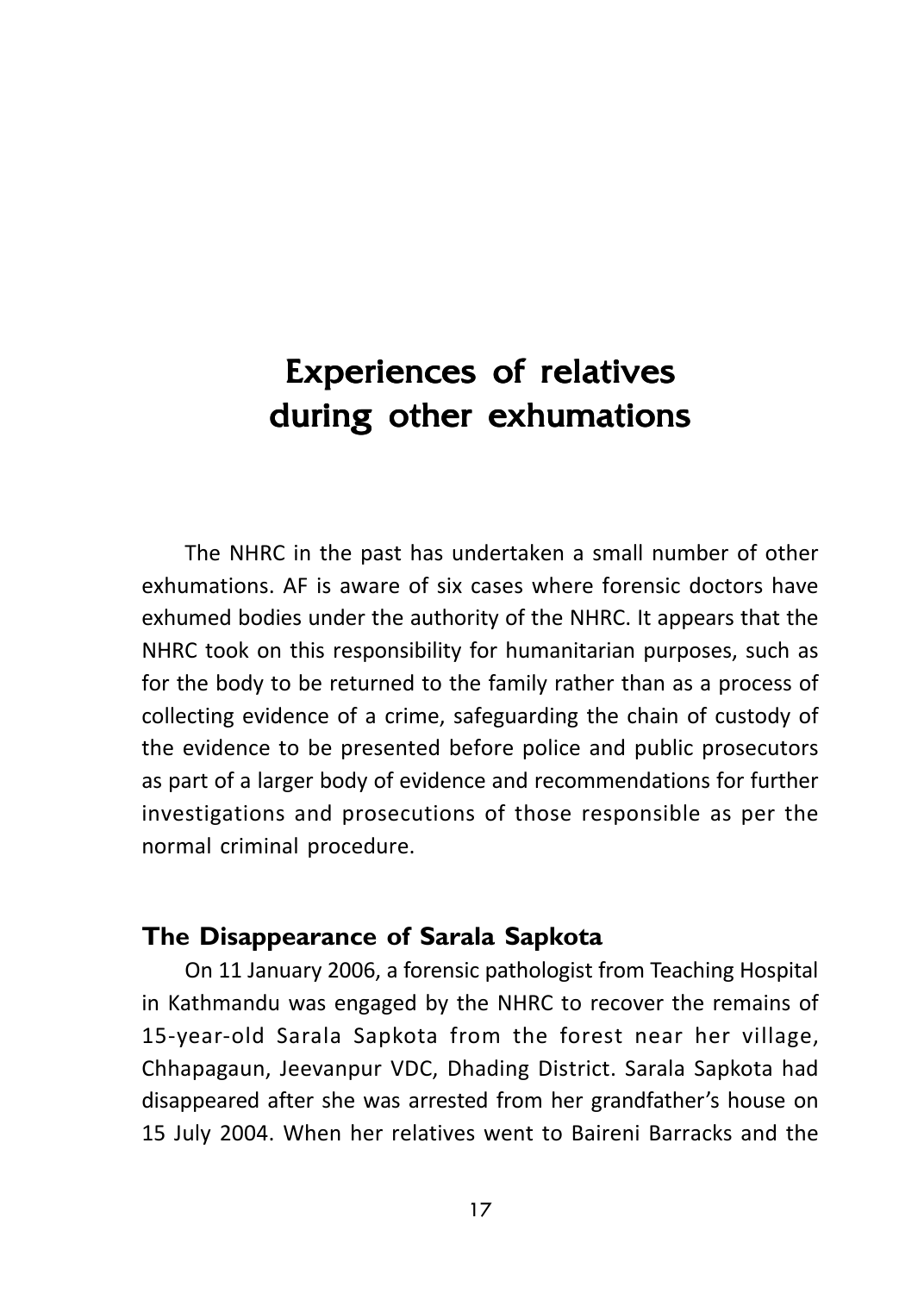Dhading DPO, the officers denied that the arrest had taken place. For 16 months, the family received no information on Sarala's whereabouts. The father filed complaints with the NHRC and the ICRC. He later informed them of a stench of what could be a body coming from nearby fields. The NHRC sent a delegation to examine the site on 22 December 2005 and then returned to perform the exhumation on 11 January 2006.

This was the first exhumation undertaken at the initiative of the NHRC. The forensic report and post-mortem report was submitted to the NHRC. The NHRC provided a copy to the DPO but to AF's knowledge, the DPO has not taken any action to investigate the case, despite a FIR filed by the father. On 14 July 2008, the NHRC concluded its investigations. It submitted its recommendations to the Government on 19 August 2008, recommending that the family be provided NRs 300,000 compensation and that the police initiate prompt investigations into the FIR. As of early August 2011, the family has not received the compensation recommended by the NHRC, though it has received NRs 100,000 "interim relief". Sarala's remains continue to be held at the Forensic Department of the Teaching Hospital, Kathmandu as the father is refusing to perform funeral rites unless justice has been done. Despite a Supreme Court order of 31 May 2010 ordering the Dhading police to promptly proceed with investigations, there is no sign of progress.

## **The Disappearance of Hari Prasad Bolakhe**

Similarly, after the NHRC, during its investigations into the disappearance of Hari Prasad Bolakhe obtained information from witnesses that Hari had been killed and that his body was buried in a forest at Ganesthan, Kavre District, it proceeded with organizing an exhumation without involving the police. On 6 July 2006, the NHRC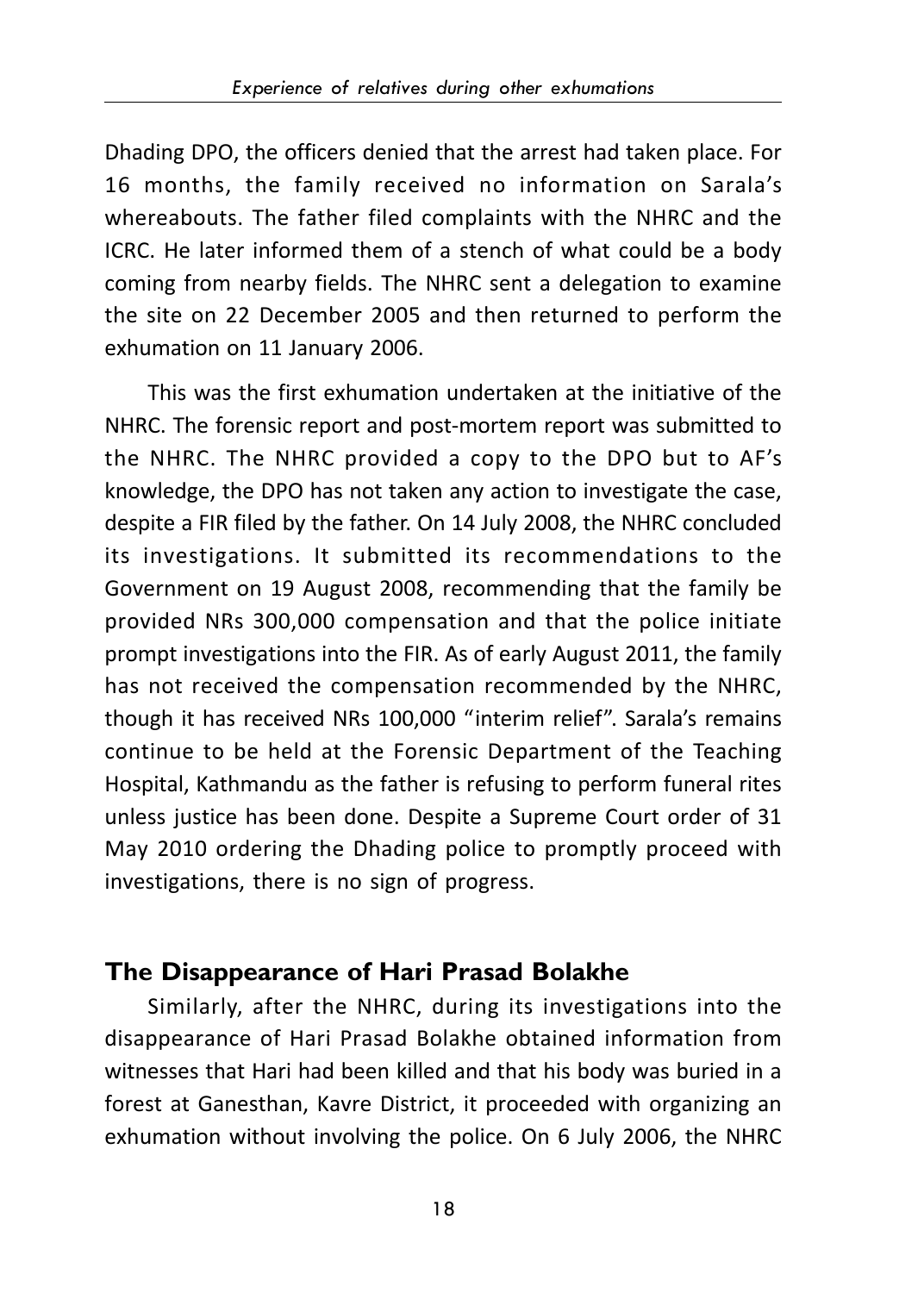exhumed Hari's body together with the clothes and shoes he was wearing at the time of his arrest. The father and brother of Hari Prasad were present. Forensic examinations concluded that Hari had died due to a "gunfire injury to the pelvis." The forensic department sent copies of the forensic report to the Kavre police and the NHRC though the criminal investigations has seen little progress since.

### **The Shivapuri National Park Case**

In mid-December 2007, the NHRC organized a visit to identify a possible burial site at an area in Shivapuri National Park, north of Kathmandu city, where it is alleged that the body of one of many people detained at the Maharajgunj army barracks in 2003 who subsequently disappeared had been taken and cremated by the RNA. The individual was thought to be one of 49 people named in a May 2006 report by OHCHR which documented torture and disappearances from the barracks.<sup>1</sup> In this instance, in addition to national forensic experts, two forensic experts from Finland were engaged.

The experts reportedly tested 15 different objects  $-$  coal-like black objects, black soil, plastic and rubber-like materials and all other collected objects, including pieces of woods and clothes — in a laboratory in Finland. In November 2008, the NHRC received the results which stated that the remains were human. The NHRC then announced that it would invite the Finnish experts — Professor Helena Ratna of the University of Helsinki and Professor Rekka Saukko of the University of Turku — to continue with the investigation. "We decided to invite them because, after studying the report, we

<sup>1</sup> OHCHR-Nepal, "Report of investigation into arbitrary detention, torture and disappearances at Maharajgunj RNA barracks, Kathmandu, in 2003–2004", May 2006, http:/ /nepal.ohchr.org/en/index.html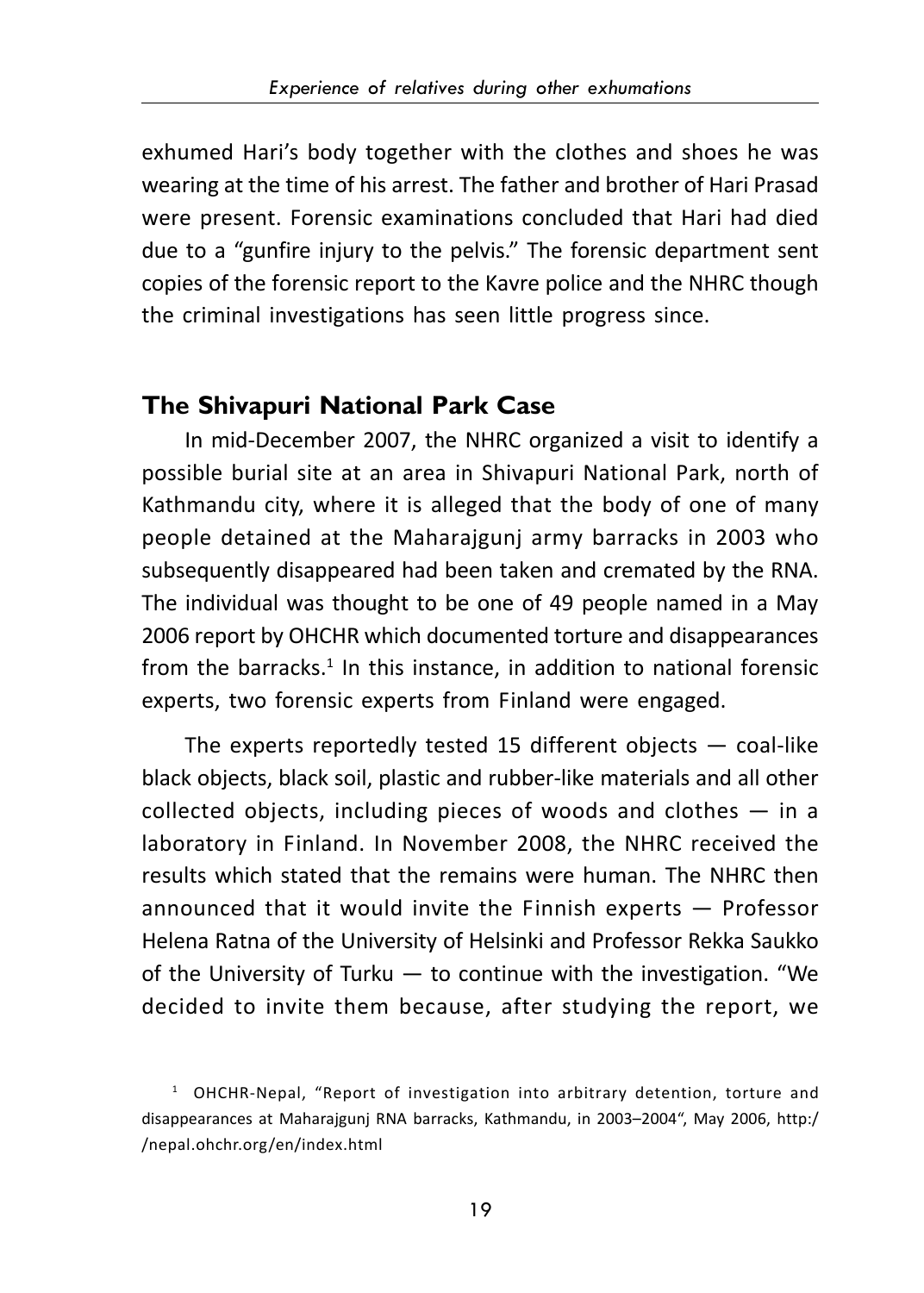concluded that we should continue with the investigation," NHRC commissioner and spokesperson Gauri Pradhan told the Himalayan Times on 26 November 2008<sup>2</sup>

The NHRC has also sought assistance from the ICRC. In late 2008, two experts from Geneva, Ute Hofmeister and Oran Finegan, trained NHRC staff as well as Nepal Police, local forensic experts, medical students and human rights activists in exhumation procedures, the collection of ante-mortem data and other skills relating to the identification of human remains.<sup>3</sup> Further training sessions were organized in 2009 and 2010. In December 2010, 15 forensic experts from NAFOL, FMD, IOM, DOA and the forensic laboratory of the Nepal Police, and NHRC participated in a joint training conducted by ICRC and the Ministry of Peace and Reconstruction with the technical support from an Argentine forensics anthropology team.<sup>4</sup>

Despite this, there have been no further developments in the Shivapuri National Park case.

### **The exhumation of Dekendra Raj Thapa**

On 25 June 2008, the NHRC organized the exhumation of the body of Dekendra Raj Thapa, from a jungle area in Dailekh district. Dekendra Raj Thapa had been abducted by members of the CPN-M in the district on 11 August 2004 on suspicion of spying against the party. He was affiliated to Radio Nepal, Nepal Red Cross Society, Dailekh, Amnesty International, and was the President of the Drinking Water Users' Committee. He was politically close to the CPN-UML.

<sup>&</sup>lt;sup>2</sup> Himalayan News Service, "SHIVAPURI CASE: A growing pointer to human remains", 26 November 2008. (The article is no longer available on the internet.)

<sup>3</sup> Nepali Times, 'Unearthing the Truth', 19 December 2008, available at http:// www.nepalitimes.com/issue/2008/12/19/Nation/15496

<sup>4</sup> Sumina Karki, "Of disappearances, and forensics", MyRepublica, op cit note 8.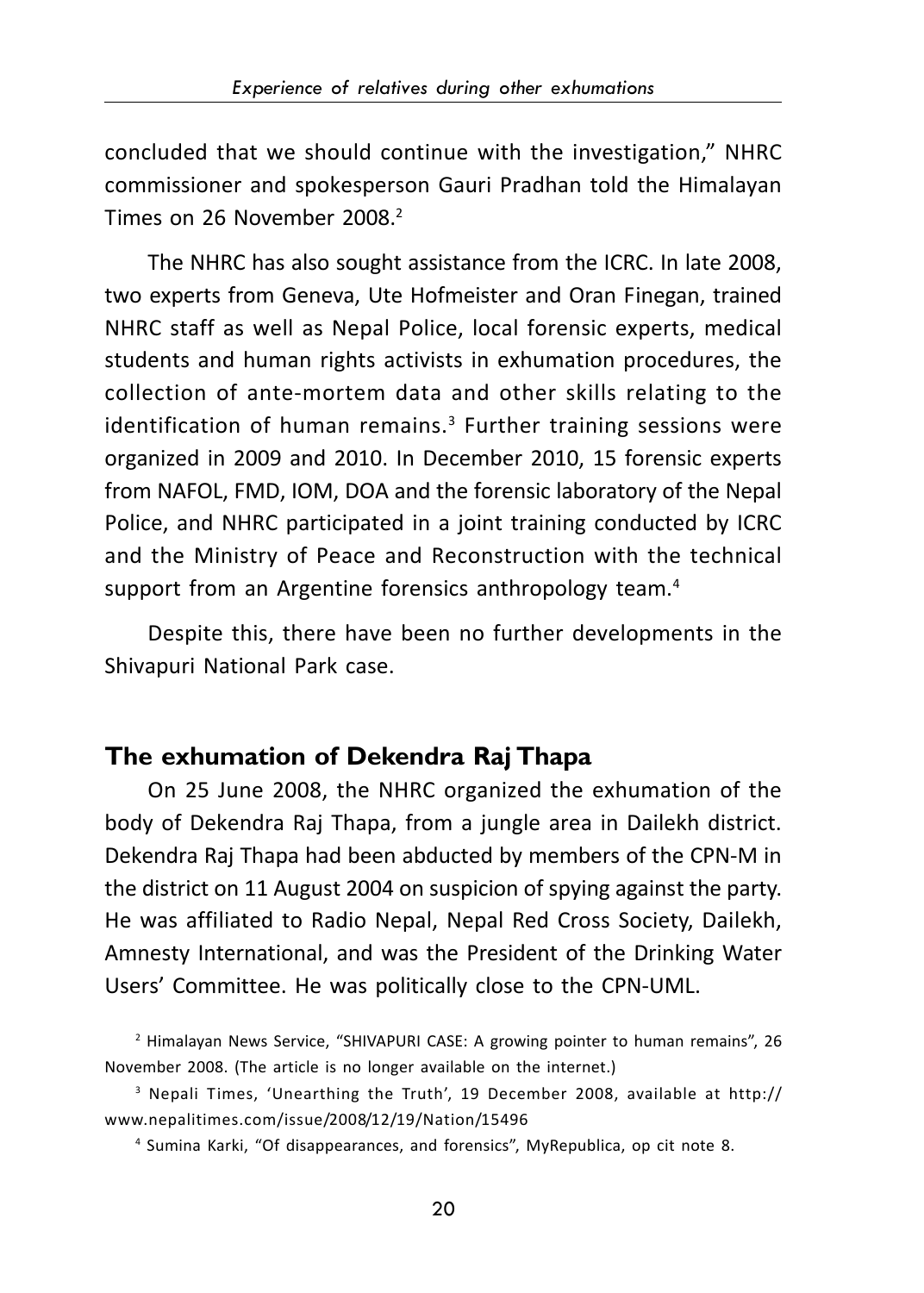He was allegedly tortured before he was killed. The names of the alleged perpetrators are Lachi Ram Gharti, Bam Bahadur Khadka, Chabi Lal Shahi (Ranjeet), who is a Secretary of the Maoists Party for the district.

The exhumation was conducted on request of the family and the Federation of Nepal Journalists. His family filed a FIR naming the alleged perpetrators with the Dailekh police. However, there has been little progress in the investigations and none of the alleged perpetrators have been questioned let alone arrested. DNA tests have since confirmed that the remains recovered were Dekendra Raj Thapa's. Forensic tests have reportedly also confirmed that he was killed after severe torture.

### **The exhumation of the body of Maina Sunuwar**

Contrary to the exhumations described above, the NHRC did not lead the exhumation of the body of Maina Sunuwar, a 15-year-old girl who died in army custody after torture in February 2004.<sup>5</sup> National forensic experts with the assistance of an international expert exhumed her remains from a shallow grave near the Panchkhal army barracks in Kavre District in March 2007.

The Kavre police were in charge of the criminal investigation into Maina's death, and the exhumation was clearly considered as part of that investigation. It was organized with the technical assistance of OHCHR in close consultation with AF (representing Devi Sunuwar, Maina's mother). OHCHR and the NHRC were present as observers, as were Devi Sunuwar and her husband. OHCHR asked Devi Sunuwar to provide ante-mortem data in advance of the

<sup>5</sup> AF, "Maina Sunuwar. Separating fact from fiction", February 2010, available at http:/ /www.advocacyforum.org/downloads/pdf/publications/maina-english.pdf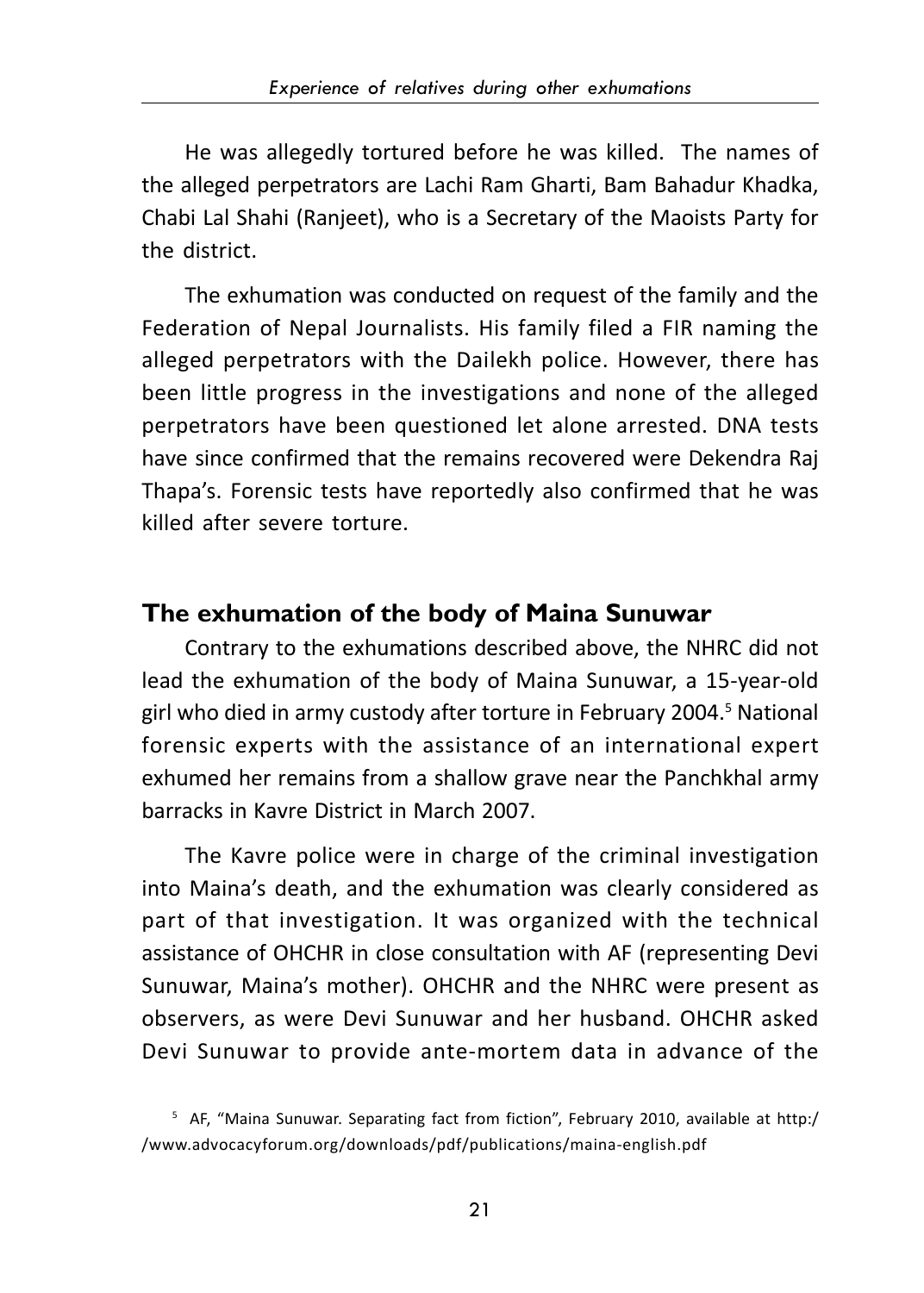exhumation, and was assisted by her legal counsel during the interview. However, there was no psychological counselling provided before, during or after the exhumation.

The remains were taken to the Teaching Hospital Forensic Department. A DNA sample was taken from Devi Sunuwar. The police sent this sample together with a sample from the remains for analysis to a laboratory in India in late November 2007. In July 2008, the results of tests on the samples confirmed the remains were indeed Maina's. These were communicated to the Kavre police. The DPO informed the public prosecutor and court accordingly. Earlier, in January 2008, on the direction of the Supreme Court, the Kavre Public Prosecutor had filed murder charges in the Kavre District Court against the four army officers suspected of being responsible for her death. The court also issued summons for the arrest of the four accused. However, none of them have been questioned nor arrested by police.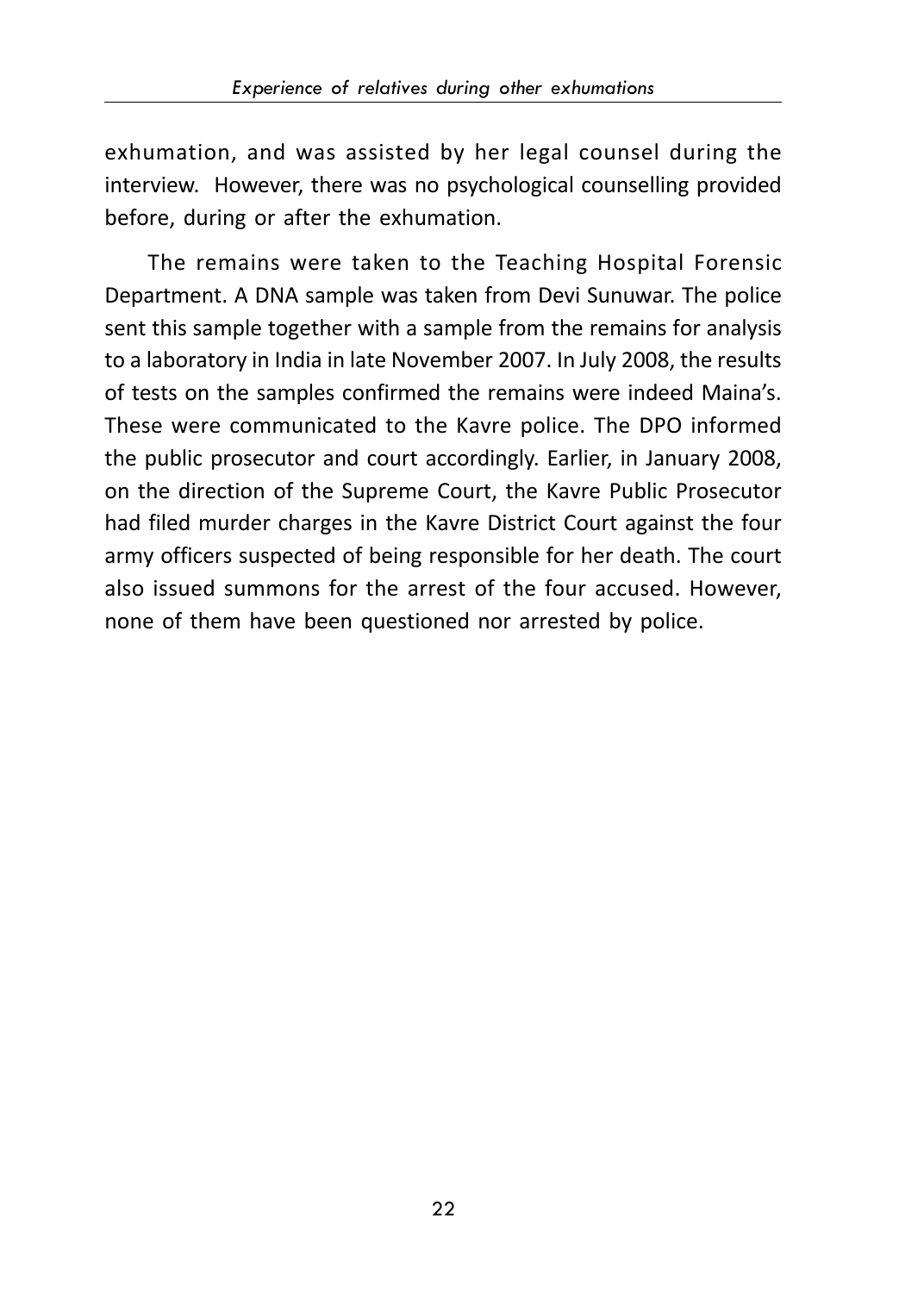# Key shortcomings in the current legal and policy framework

### **Police Investigations**

There is no specific legal and policy framework in Nepal addressing the process of gathering evidence through exhumations. Instead, the State Cases Act is applied, providing a more general framework for criminal investigations and the handling of cases involving the recovery of bodies in the State Cases Act applies. Section 11 of the Act states:

- (1) If a police Office receives information on homicidal, accidental or suicidal death, death in suspicious circumstances caused by criminal activities committed in its territory, the Police Personnel not below the rank of Assistant Police Inspector, as soon as possible, shall go to the place where the dead body is located and shall examine the body and prepare a body examination report consisting in, inter alia, the essentials as follows, shall as far as possible, take photos of the dead body and the scene:
	- a) Particulars regarding the identification of the body;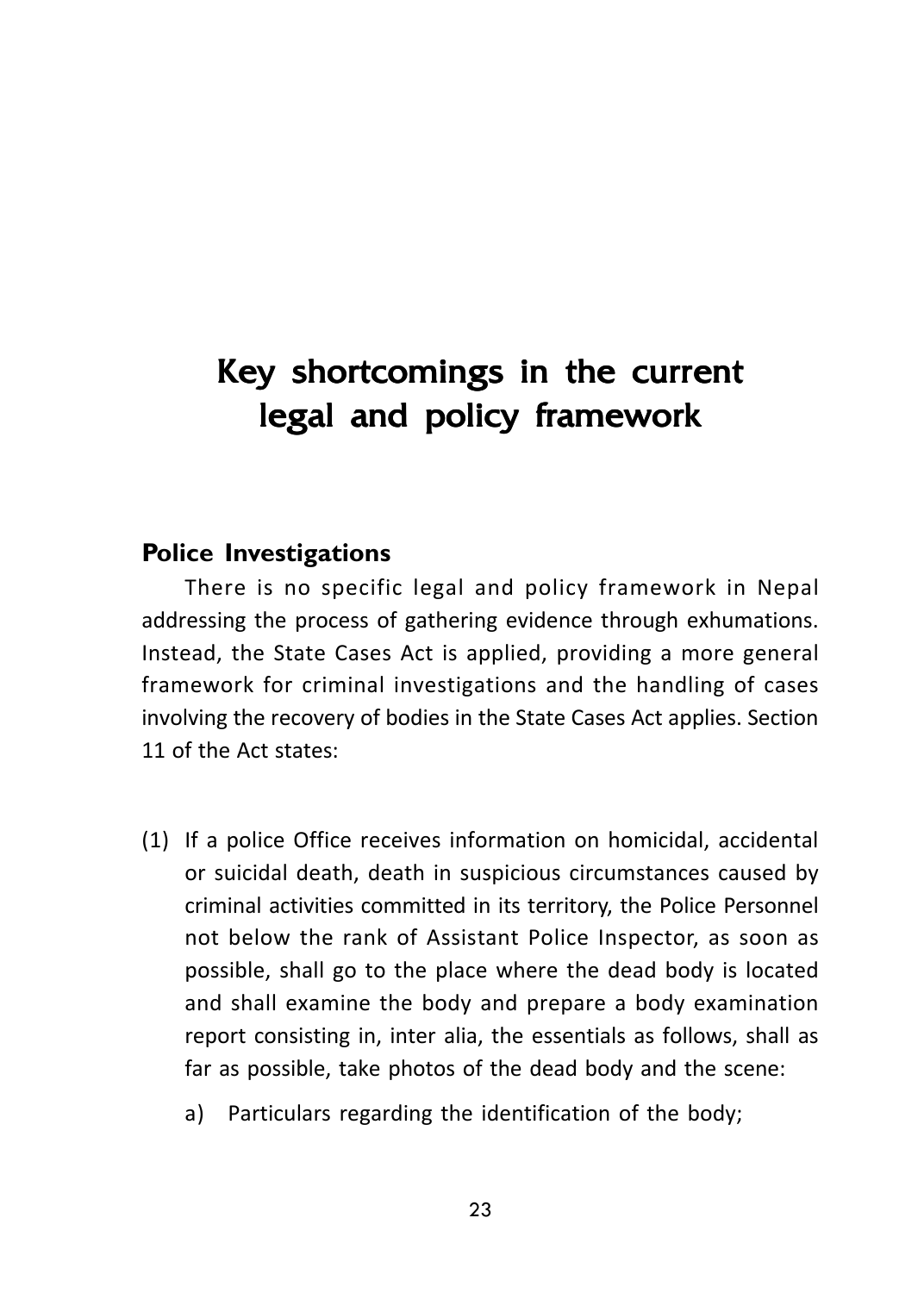- b) The place where the dead body is located;
- c) Wounds, injuries, blue or red marks, if seen on the body, particulars, inter alia, of place, number, length, breadth, depth of every wound, injuries, blue or red marks;
- d) The possible cause of death and symptoms related to it as appears on the body;
- e) Any symptoms which may be helpful determining the cause of death;
- f) Any remarkable things.
- (2) Notwithstanding anything provided by sub Section (1) the examination of the body by the person as authorized under no 2 of the Chapter on Homicide of the Country Code shall not be prejudiced.1
- (3) If it appears by the examination of the body that the death is caused by criminal activities or is in suspicious circumstances, the relevant Police shall refer the same body to the Government doctor for a post-mortem the expenses being borne from government funds.
- (4) If the body is not in a condition to be examined or is found in a state of decomposition, the relevant Police personnel shall prepare an examination report mentioning the same; the proceeding as mentioned under Sub Section (3) are not required.
- (5) After the body is examined or examination report is prepared under sub Section (4), the relevant Police Personnel shall hand

<sup>1</sup> The Country Code provision referenced here requires the VDC or Police to get the nearest most medically qualified person to do a 'dead body examination report' as soon as possible, and to protect the body.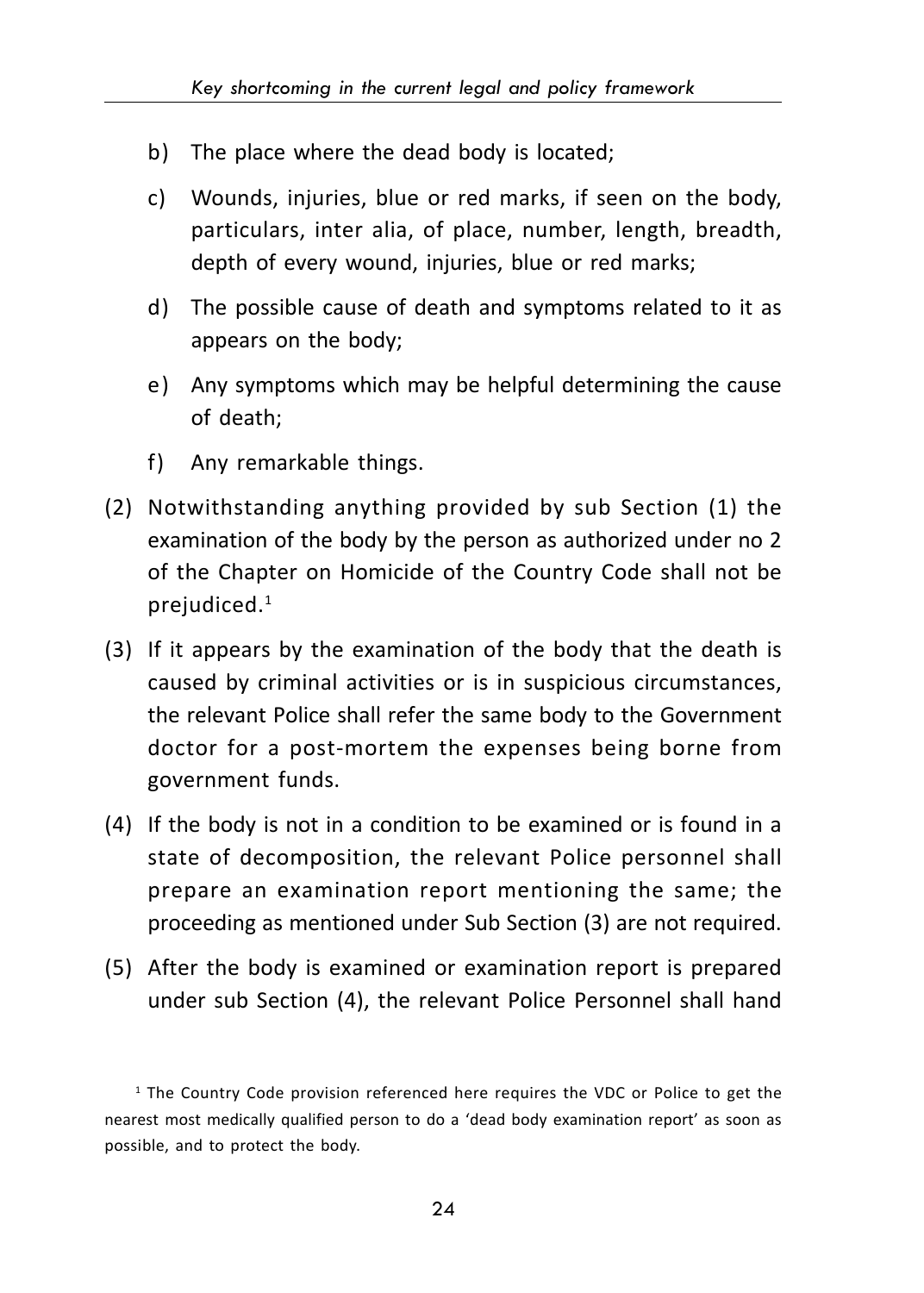over the body to its family members and have them sign a receipt. In case the family member refuses to receive the body or no family member is present, the relevant Police Personnel shall carry out cremation in accordance with the Police Act having the expenses borne from government Funds.<sup>2</sup>

It is apparent on the face of these provisions that they do not specifically contemplate the complexities associated with clandestine burials exhumed years after death, except to the extent that a "state of decomposition" is to be noted (subsection (4)). However, a number of these general provisions regarding criminal investigations are particularly relevant to exhumations. For instance, according to Section 4(1) of the Act, police officers must "as soon as possible, make arrangements to prevent the commission of the crime, extinction or loss of evidence relevant to the crime and to prevent the criminal (suspect) from escaping". Section 7 of the Act further requires that a police officer "not below the rank of Assistant Police Inspector" "shall, as soon as possible, carry out an investigation of such crime and collect evidence." The police officer who is conducting the investigation has to "prepare a report containing in, as far as possible, particulars as follows:

- a) Particulars of the scene;
- b) Location of such scene and its linkage with the crime or criminals;
- c) Any remarkable items that were seen or found at or around the scene.

The investigating officer, in addition to preparing the on the scene report, may, inter alia, as far as possible, take photographs of the

 $^2$  This refers to Section 22A of the Police Act which sets out procedures for the police to handle 'unclaimed' dead bodies.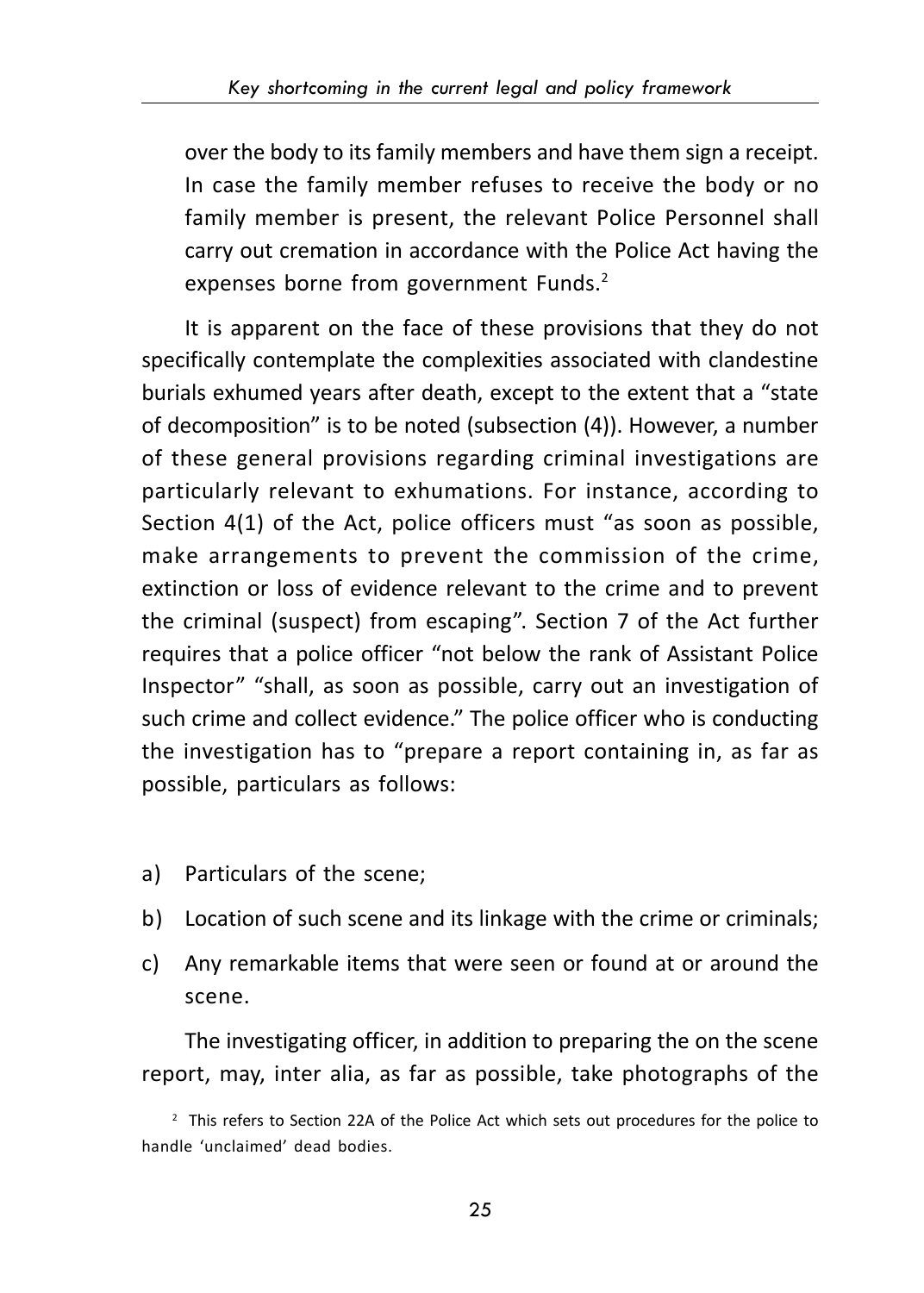scene, of fingerprints or footprints as seen or found at the scene or of any important items.

The investigating officer shall, in case the documents or goods relevant to the crime are found, take possession over them."

The obstacles faced by the police in performing these duties are manifold. First of all, there is a lack of cooperation from the Nepal Army. Furthermore, as in the Dhanusha case, senior officers of both the Nepal Army and Nepal Police are regularly named as suspects in the FIRs. As the officers in charge are normally of a lower rank (assistant police inspectors or police inspector as it was in Dhanusha), it is hard for them to enforce cooperation from more senior officers.

The Supreme Court in its interim ruling of 13 July 2011 (see above), ordered the state to appoint an officer with powers equivalent to that of a Deputy Superintendent of Police (DSP) to take forward the investigations in pursuant to Rule 4(1) of State Cases Rules, 1998. Moreover, the court directed that the government should see to it that Kuber Singh Rana does not intervene and influence the investigation. The court also ordered the Prime Minister's Office, Home Minister and Police Headquarters to send a monthly progress report to the court and the NHRC.  $3$  It remains to be seen whether this will result in tangible progress in the investigations, and how Kuber Singh Rana, as Assistant Inspector General of Police will cooperate with the investigation led by a junior officer of DSP rank.

In addition, the longstanding climate of impunity in the country has contributed to a lack of commitment of the police to conduct effective investigations into complaints filed against the security forces. This is evident from the lack of action to protect the crime scene at Dhanusha and the lack of genuine attempts to interview

<sup>3</sup> See http://www.advocacyforum.org/downloads/sc-decision-in-kuber-rana-case.pdf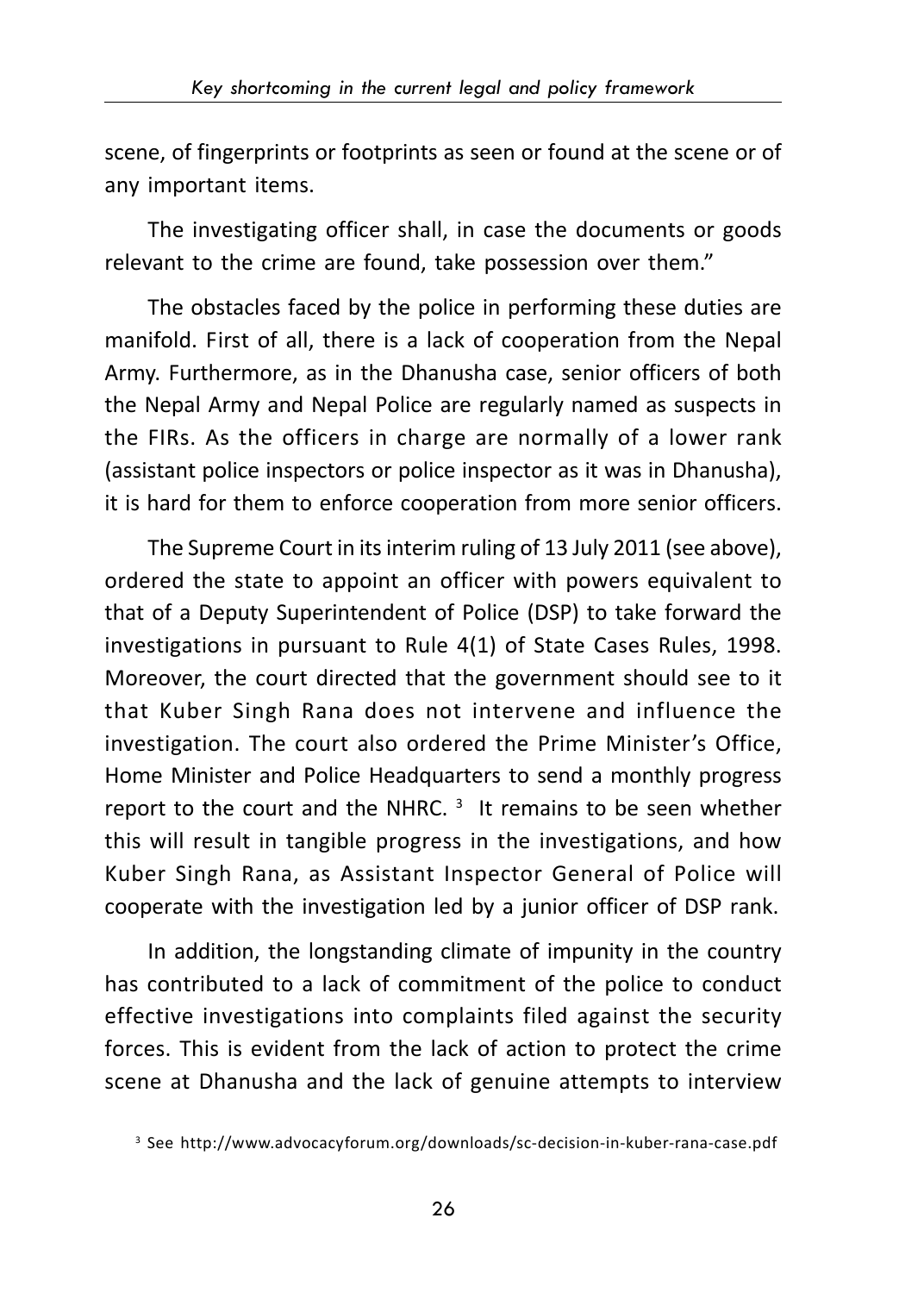suspects or collect evidence about the alleged crime. Instead, the police tend to procrastinate and write letters seeking information. In a Supreme Court ruling of December 2009 on a mandamus petition relating to the killing of Reena Rasaili, the court commented on the tendency of police to report letter-writing ("correspondence") as evidence of investigative action:

*"Correspondence does not comprise investigative procedures in cases of homicide. Correspondence cannot be called investigation.... An act declared a crime by the law is a crime … no matter who the perpetrator is or what the circumstances are. The law does not prevent anyone from investigating an FIR stating that a woman sleeping at night in her home was forcefully arrested ... and shot dead by the army or security personnel. It would be a mockery of the law and of the natural rights of civilians."*<sup>4</sup>

Still, the Nepal Police repeatedly has argued that the cases from the armed conflict period should be treated differently. Some officers have argued that the transitional justice mechanisms will "deal with" these crimes. However, the draft laws for the establishment of the TRC and the Disappearances Commission have not set out any powers for the commissions to initiate prosecutions. Instead, it is expected that they will refer cases where there is *prima facie* evidence of a crime having been committed to the police and Attorney General's Office for further investigations with a view to prosecutions.<sup>5</sup>

4 Supreme Court of Nepal, order of December 14, 2009 in Writ no. 0339/2064 (2007), p. 4.

5 For a legal briefing on the relationship between transitional justice mechanisms and the criminal justice system, see OHCHR-Nepal, "The relationship between transitional justice mechanisms and the criminal justice system. Can conflict-related human rights and humanitarian law violations and abuses be deferred or suspended on the basis of commitments to establish a Truth and Reconciliation Commission?", March 2011, available at http://nepal.ohchr.org/en/resources/Documents/English/other/2011/2011\_03\_29 Legal\_Opinion\_E.pdf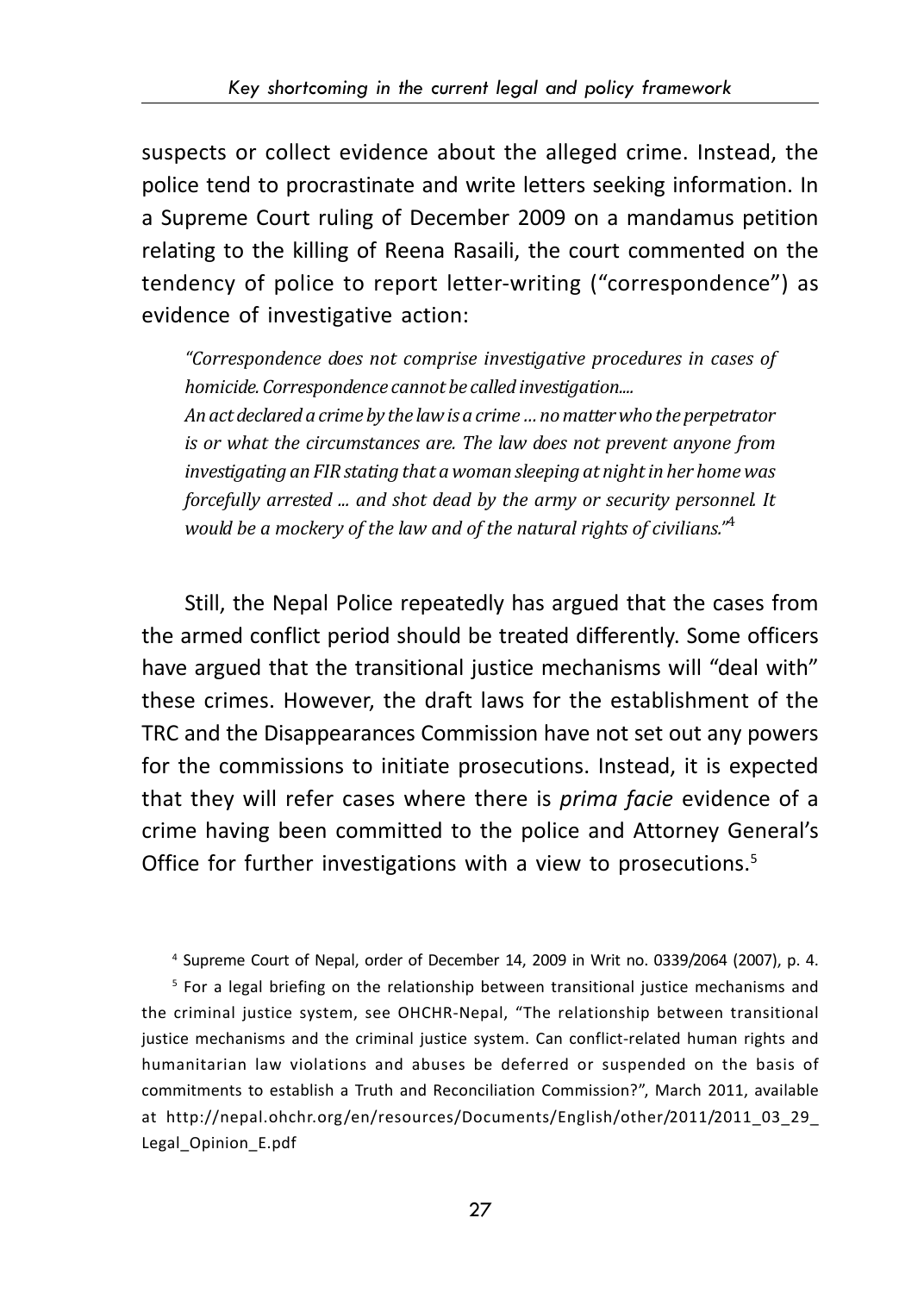## **National Human Rights Commission**

The powers of the NHRC are set out in the 1997 NHRC Act. $^6$  Under Sections 131-133 of the 2007 Interim Constitution the NHRC was elevated to a constitutional body. The powers of the Commission under Section 132 include conducting inquiries, forwarding recommendations to the concerned authorities, lodging petitions in court, reviewing existing laws relating to human rights, monitoring the implementation of international instruments concerning human rights to which Nepal is party, and publicising the names of officials, bodies and individuals violating human rights. The NHRC does not have judicial powers; but has powers similar to a court to obtain evidence, issue summons, and seek cooperation from relevant institutions and to "order the provision of compensation". Though these powers are set out in the Interim Constitution, the 1997 statute has not been amended accordingly, so some confusion currently prevails about the NHRC's powers.

The NHRC does not have a protocol setting out procedures to be followed in investigations of cases involving possible exhumations. It remains unclear whether or not the NHRC can collect evidence through exhumations and whether it can directly refer all the evidence it has collected to the Attorney General's Office for further investigation with a view to prosecution. So far, though the Interim Constitution and the 1997 Act is silent on this question, the NHRC has not referred any cases directly to the Attorney General's Office for prosecutions.<sup>7</sup> Instead, it is submitting the reports of its investigations to the Office of the Prime Minister and Council of Ministers. The recommendations made by the NHRC have not been uniformly

6 See http://www.nhrcnepal.org/legislation1.php?legisNo=3.

<sup>7</sup> AF understands that a working group has been set up consisting of representatives of the Attorney General's Office and the NHRC to study this question.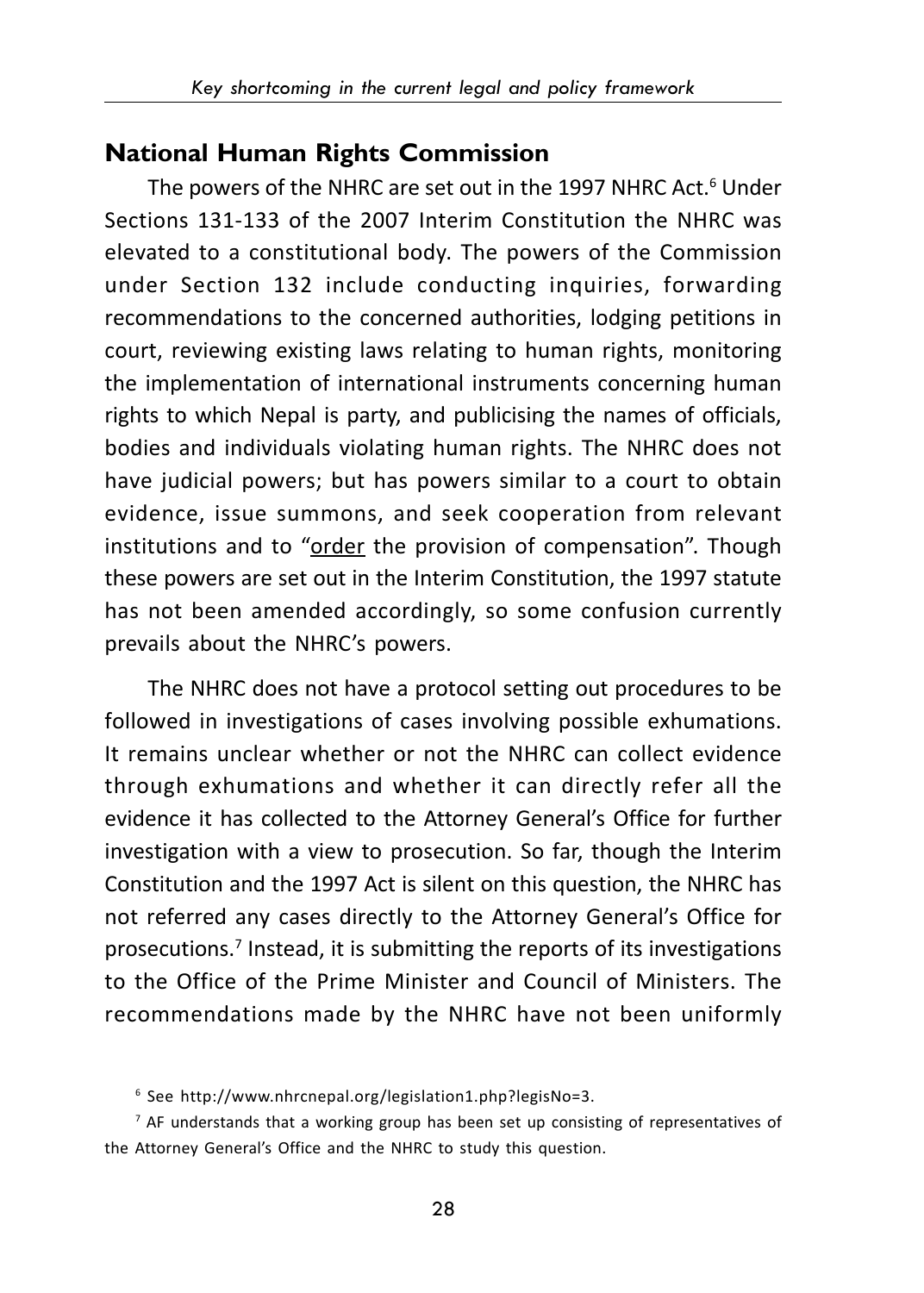implemented. "Out of the total of nearly 500 recommendations made by the NHRC, only 35 have been fully implemented over the period of the last 14 years, according to progress reports received by the Office of the Prime Minister and Council of Ministers (PMO)."8

## **Medical Professionals**

In addition to the lack of clarity about the role of the Nepal Police and the NHRC, there is also confusion about the role of forensic doctors. The State Cases Act (which dates from 1955, when there were no forensic experts in Nepal) does not explicitly provide for forensic experts to be involved in police investigations.<sup>9</sup> Section 13 generally states that if the investigating police officer thinks it is necessary, s/he may seek expert opinions. When read with Section 11, which gives the police wide-ranging powers to examine bodies and dispose of them (see above), it is clear that the legal framework of the State Cases Act is not guaranteeing effective exhumations of the highest standard and needs to be amended.

## **The Public Prosecutor**

The role of public prosecutors in investigations of human rights violations has been problematic. Though the State Cases Act provides that a public prosecutor can advise the Nepal Police, Section 7(5) states that it can only do so upon request. This has resulted in a very passive approach among public prosecutors, with occasional exceptions (such as in the Dhanusha case). During the Dhanusha

<sup>8</sup> Bimal Gautam "Only 35 NHRC Recommendations Implemented" MyRepublica 12 January 2010 http://www.myrepublica.com/portal/index.php?action=news\_details&news \_id=27064.

<sup>9</sup> The first forensic doctor started practising in Nepal in 1985.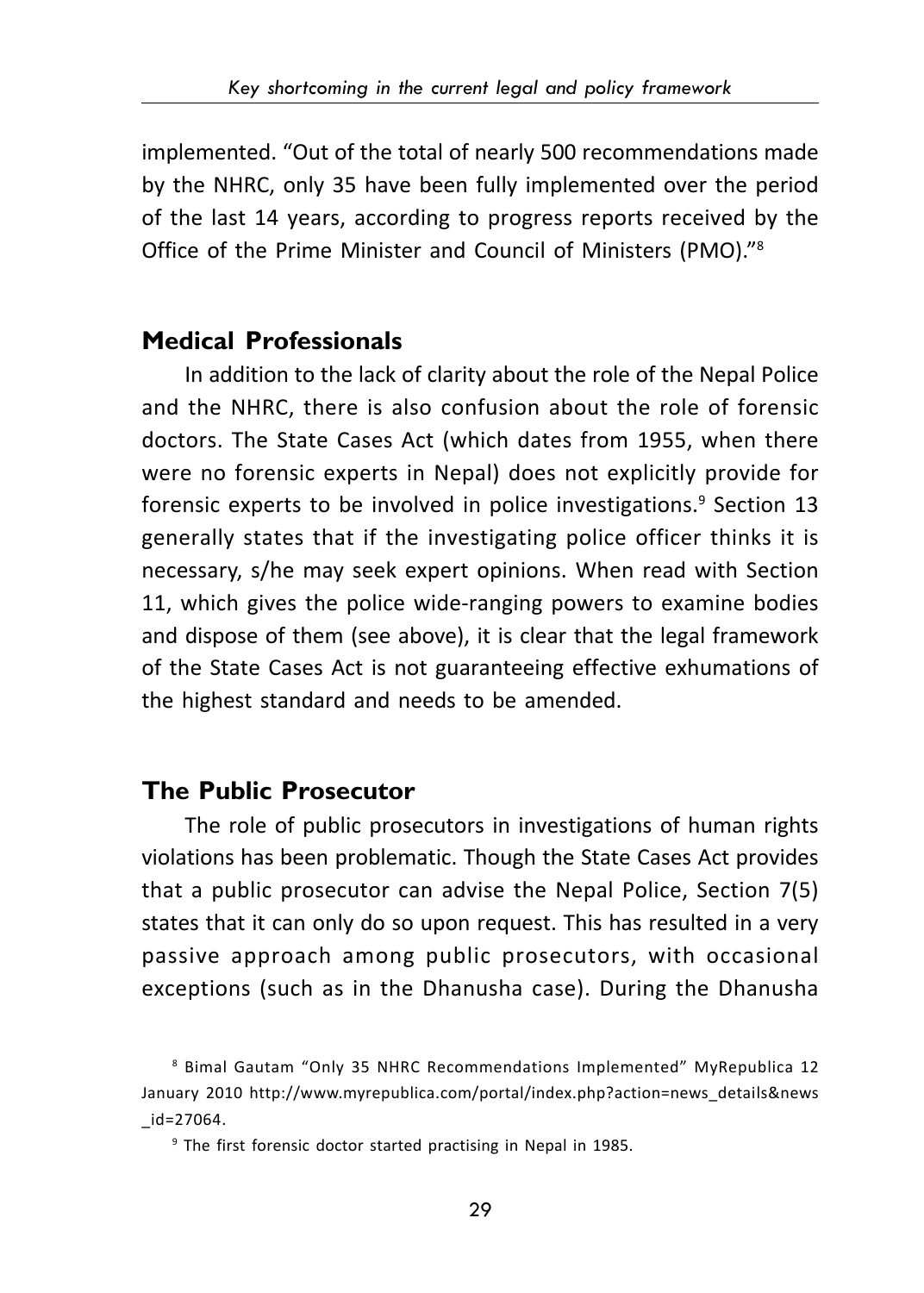investigations, in November 2009, the district public prosecutor proactively provided detailed directions on conducting the exhumations to the local police. Despite this, the police had delayed the exhumations till September 2010.10

Further lack of clarity and potential conflict of interest surrounding the role of the Attorney General became apparent when the Attorney General appeared on the side of AIG Kuber Singh Rana in a case filed by human rights defenders challenging his promotion before the Supreme Court (see above). Under the 2007 Interim Constitution, the Attorney General's Office is the institution responsible for prosecuting all "state cases", i.e. criminal cases listed in the State Cases Act, 1955 (which includes murder). So, it is clear from this, that there is a potential conflict of interest involved in this dual role for the Attorney General (who, if the police do a proper investigation, will be the institution bringing criminal charges against the people on whose behalf the same Attorney General is currently appearing in writ petitions referring to those same criminal activities which may have to be prosecuted later). This potential conflict is further highlighted after the Supreme Court in an interim ruling directed the police and Attorney General to report monthly to the court and the NHRC about the progress in the criminal investigations.

A similar potential conflict of interest has emerged in the case of Arjun Lama, resident of Chhatrebas VDC -5, Dapcha, Kavre district who was abducted by a group of Maoist cadres on 19 April 2005 Those who abducted him have been identified as Maoist cadres Yadav Paudel, alias "Rakki" of Puranagaun VDC-8, Bhola Aryal of Mathurapati

<sup>&</sup>lt;sup>10</sup> OHCHR, Report of the United Nations High Commissioner for Human Rights on the human rights situation and the activities of her office, including technical cooperation, in Nepal, 16 February 2011, UN doc: A/HRC/16/23, paragraph 36.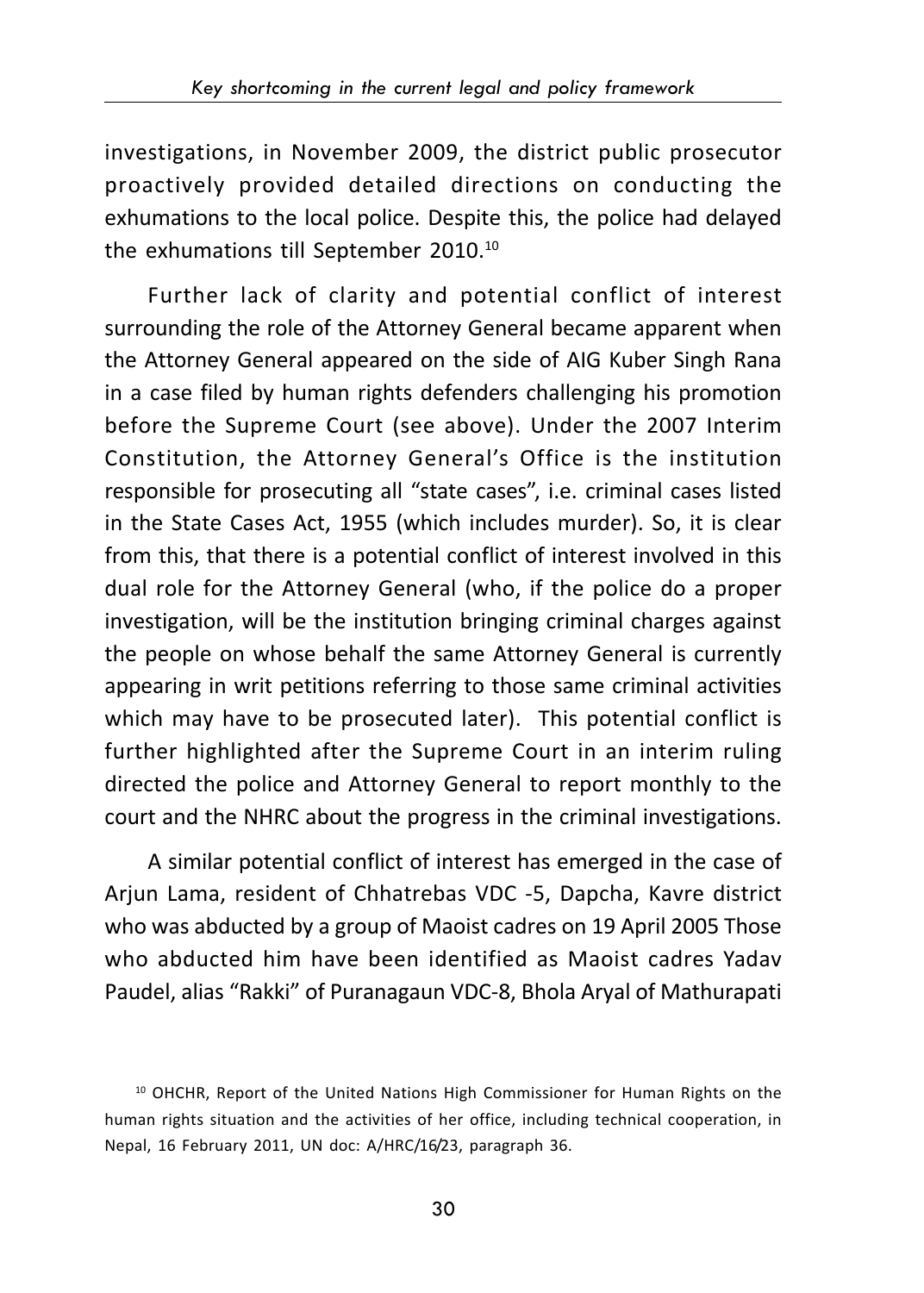VDC-3, Phulbari, and Karnakhar Gautam alias "Shyam", of Pokharichauri VDC-8, Phulbari in Kavre district. After the arrest, he disappeared.

According to Arjun's wife Purni Maya and several witnesses, he was produced before Agni Sapkota, a Central Committee Member of the CPN-M by a local Maoist activist Norbu Moktan at a Maoist training centre at Budakhani VDC. Then on the direct command of Sapkota, Maoist cadres killed him in the fourth week of June 2005 and buried his body.

In this case, like many others, the police first refused to register the FIR arguing that accountability for crimes committed during the conflict will be dealt with by the proposed TRC. The Supreme Court on 10 March 2008 issued an order against the DPO stating that it is the primary duty of the police to do the investigation on the alleged crimes of murder. Investigation on such cases cannot be deferred to a commission which has not even been established and whose mandate and jurisdiction are not made clear yet. Unless there is law and the law ensures that all these crimes fall under the jurisdiction of TRC, all the crimes listed in the State Cases Act has to be registered and investigated by the police under the existing criminal justice system. Eventually, the FIR was registered at the DPO Kavre on 11 August, 2008. There are six accused in the case, namely Agni Sapkota, Yadav Poudyal, Bhola Aryal, Karnakhar Gautam, Suryaman Dong and Norbu Moktan.

On 4 May, 2011, Agni Sapkota, was appointed as a Minister in the government. Challenging this decision, a writ was filed in the Supreme Court on 27 May, 2011 by a group of human rights defenders. Once again, the Attorney General appeared on behalf of the Minister. Responding to the writ petition, the Supreme Court refrained from issuing interim order as sought by the writ. However, it directed the

31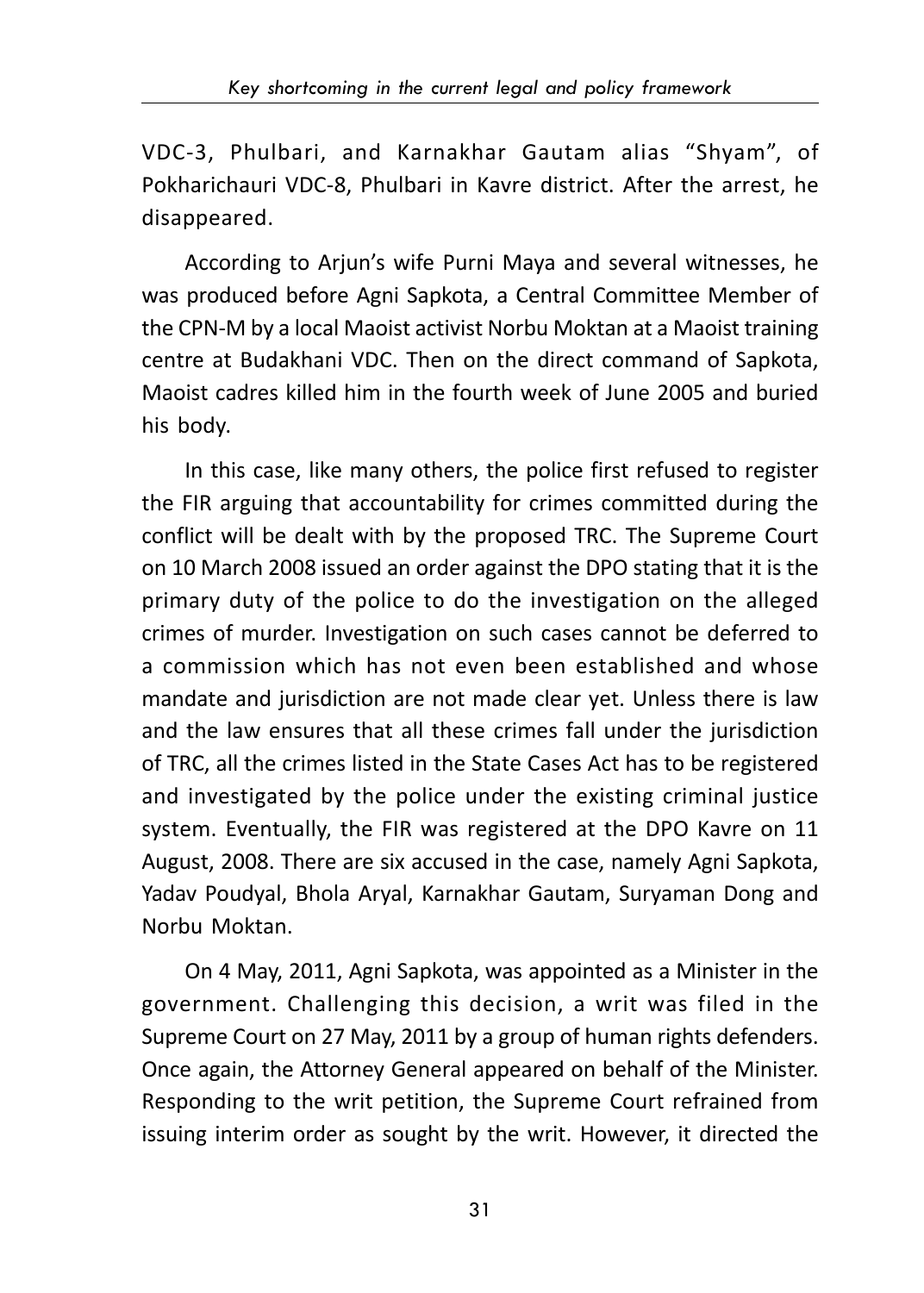Kavre District police to initiate prompt investigation into the Arjun Lama case and to report every 15 days to the court via the Attorney General's Office.

Since then, Advocacy Forum has been regularly following up with the DPO Kavre regarding the progress made upon into the case, and to secure the possible burial site where Arjun Lama is though to have been buried. The DPO Kavre has corresponded to the Foksingtar Area Police Office to protect the site. Advocacy Forum is not aware of any other action by the police. As of mid-August 2011, the Attorney General's Office had not provided any updates to the Supreme Court.

Amid all of this ambiguity in law and policy, the families of the victims are forgotten. There is no protocol in place that sets out how to ensure the dignity of the mortal remains is preserved throughout the exhumation process and to ensure the rights of the families to truth, justice and reparation are upheld, including through genuine consultation, adequate information, psychosocial and social support being provided throughout the process.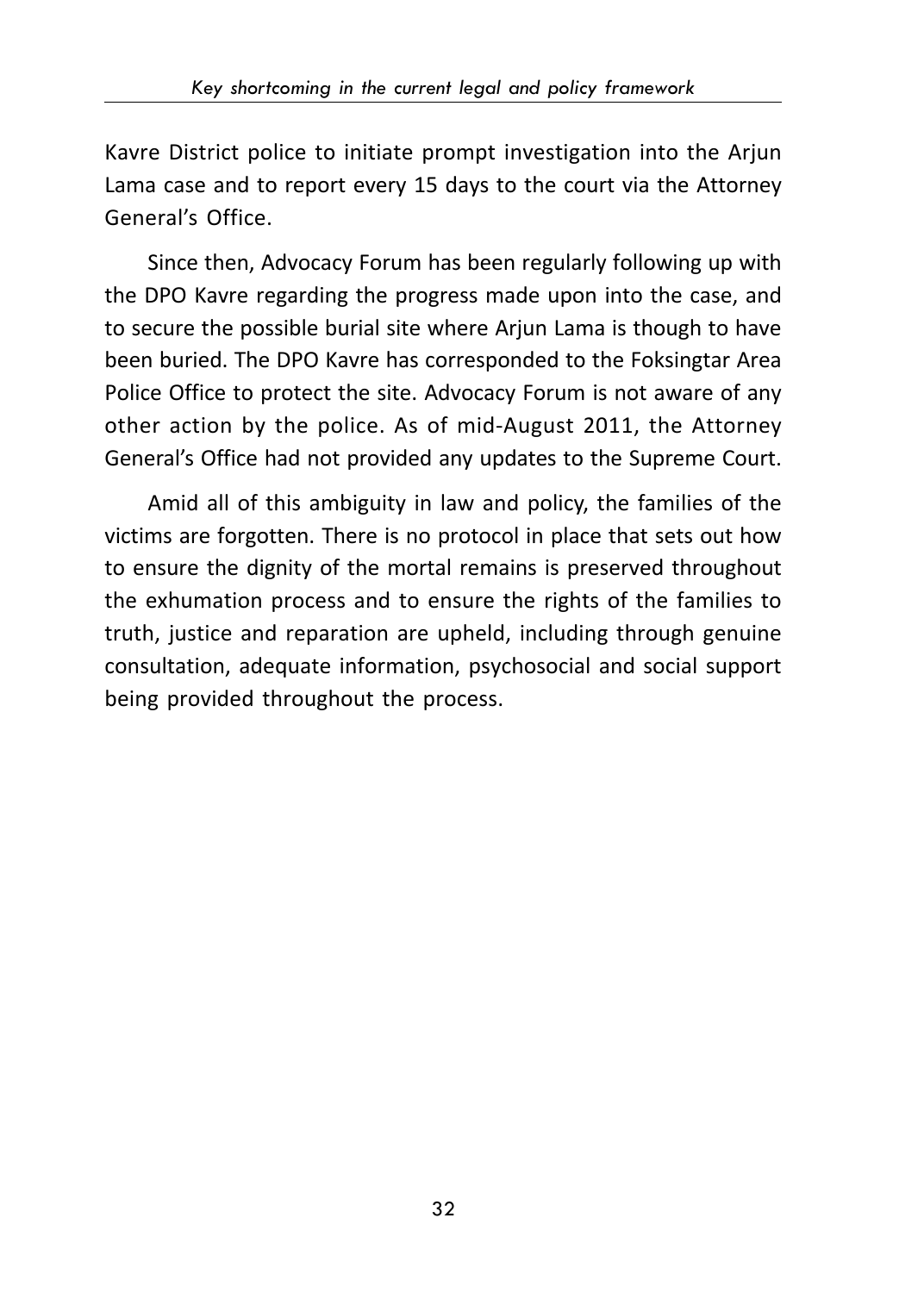# International standards and best practices and best practices

#### **International Instruments**

It has widely been recognised that for the rights of families to be respected, they must be kept informed of developments in the investigations that could lead to clarification of the fate of their loved ones. Article 24 of the Convention for the Protection of All Persons from Enforced Disappearances states that "each victim has the right to know the truth regarding the circumstances of [an] enforced disappearance, the progress and results of the investigation and the fate of the disappeared person." The state has an obligation to keep the victim's family informed of the progress of the investigation. $1$ This has been further emphasised by the UN Working Group on Enforced or Involuntary Disappearances in its General Comment on the Right to Truth, which states that,

1 Article 24 International Convention on the Protection of all Persons from Enforced Disappearances 2006, available at http://www2.ohchr.org/english/law/disappearanceconvention.htm. The Convention entered into force in December 2010. Nepal has not ratified the Convention to date.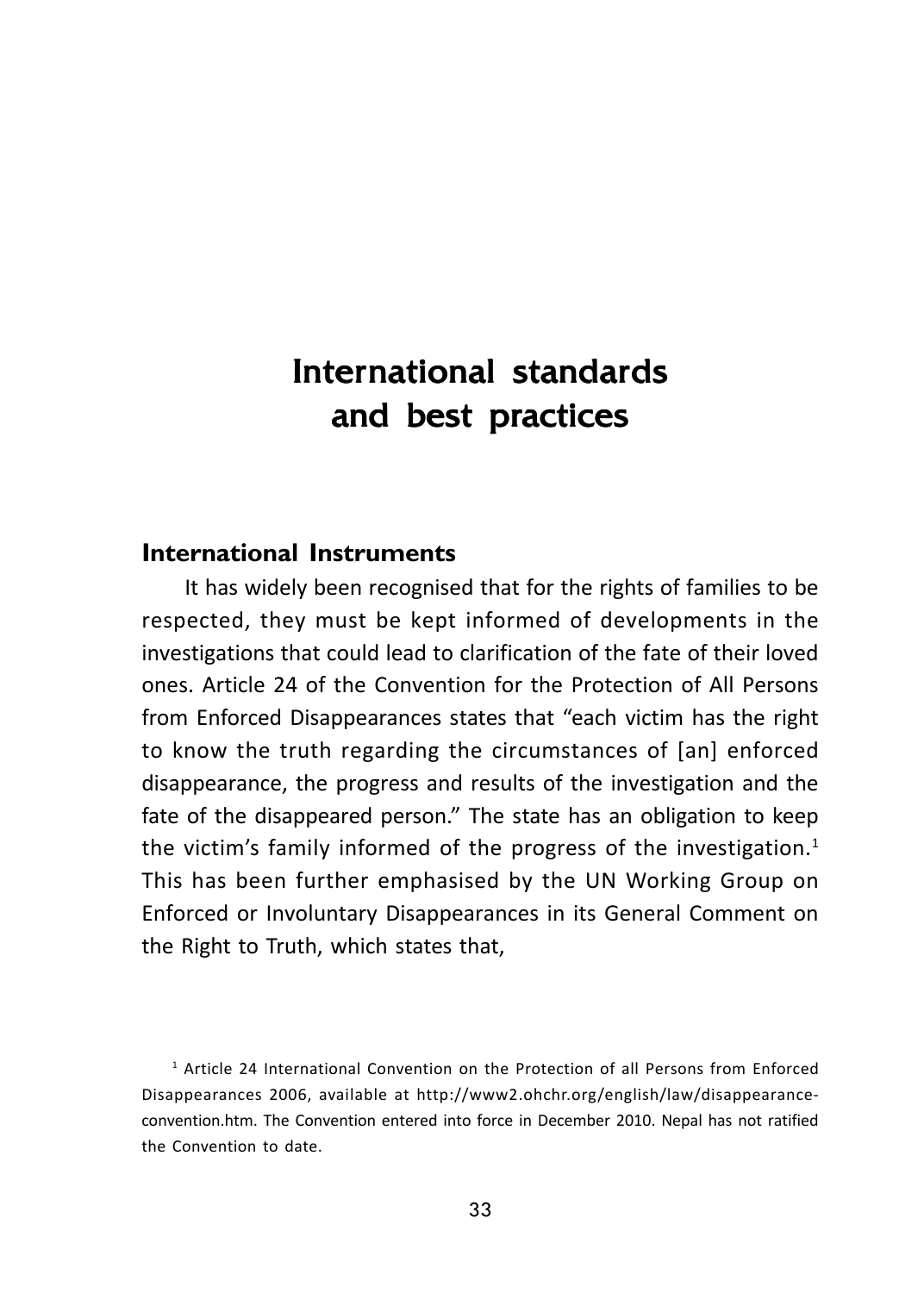*"The right to the truth in relation to enforced disappearances means the right to know about the progress and results of an investigation, the fate or the whereabouts of the disappeared persons, and the circumstances of the disappearances, and the identity of the perpetrator(s)."*

*"Indeed, the relatives of the victims should be closely associated with an investigation into a case of enforced disappearance." 2*

In April 2010, the ICRC organized a conference in Bogota, Colombia, a continuation of ongoing efforts to establish standards for providing psychosocial support to affected families and communities. At this *World Congress on Psychosocial Work in Exhumation Processes, Forced Disappearance, Justice and Truth*, experts from governments, NGOs and international organizations from 27 countries agreed on minimum norms placing a responsibility upon states and governments to provide family members with guarantees of protection, participation, as well as prior and regular information on the status of legal and humanitarian proceedings, including exhumation processes.3 They also urged relevant governmental bodies to permit families of the disappeared "free access to information, transparency in procedures, and a guarantee of protection and security", instructing public functionaries to respect the suffering of families, and to process claims before judicial authorities when human rights violations are committed.

2 UN Working Group on Enforced and Involuntary Disappearances, General Comment on the Right to the Truth, available at http://www2.ohchr.org/english/issues/disappear/ docs/GC-right\_to\_the\_truth.pdf.

3 http://www.congresoexhumaciones.com/index.php?option=com\_content &view=article&id=72&Itemid=94. At the time of writing, the report of the conference was not available in English. AF was able to obtain a copy in Spanish. Any errors in translation are the responsibility of AF.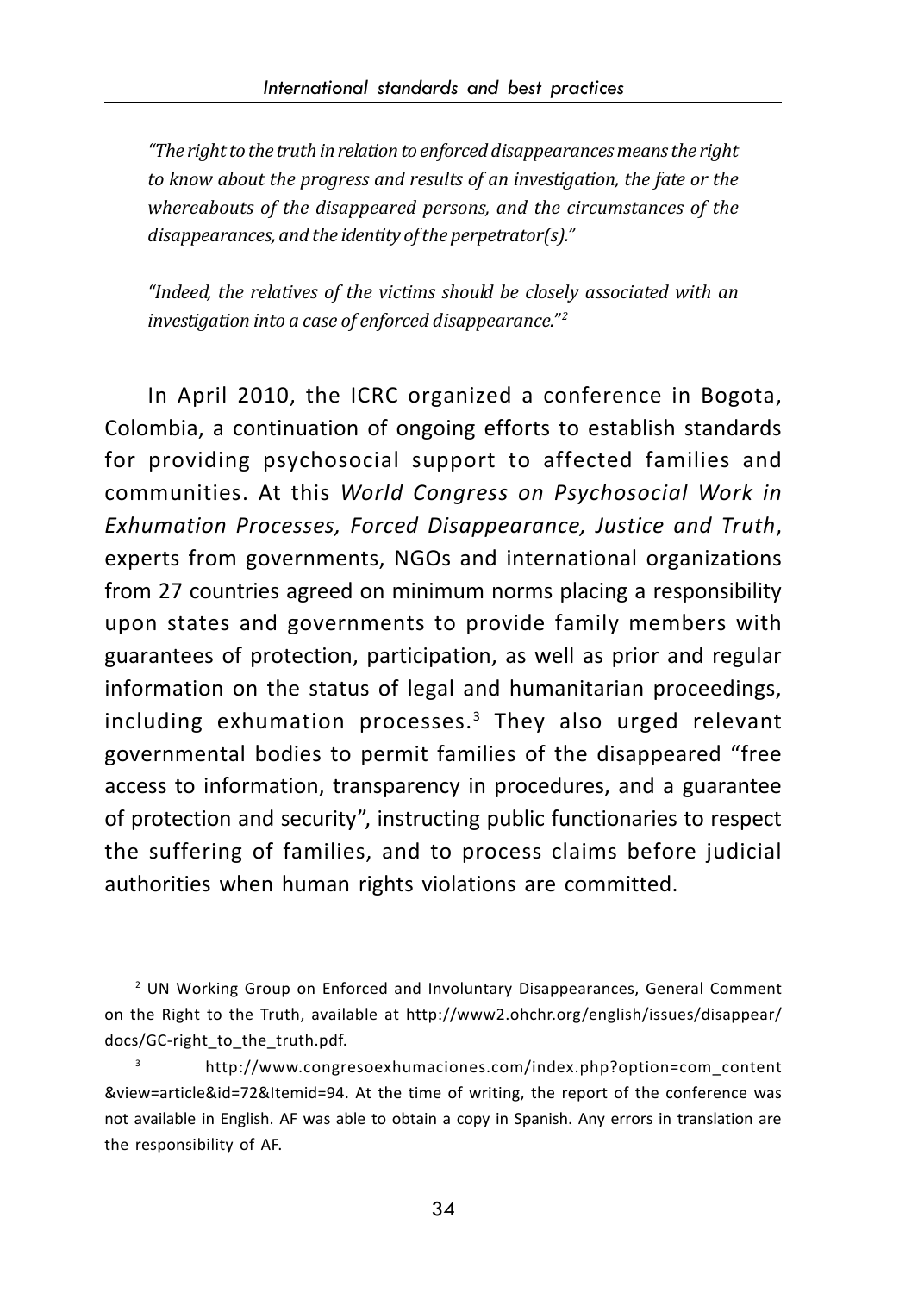Earlier, on 21 February 2003, at an International Conference of Governmental and Non-Governmental experts also organized by the ICRC, the Observations and Recommendations adopted by consensus confirmed the need to ensure "that families of the missing are at the core of efforts to prevent and resolve this tragedy and should have the right to psychological and social support as part of our global response to disappearances resulting from armed conflict and internal violence."4 Nepal was represented at the conference by the NHRC.

While these Observations and Recommendations and the Minimum Norms adopted in Bogota in 2010 are not a legally binding documents, they are promoted as an "operational tool containing practical measures" and would be applicable to Nepal.<sup>5</sup>

The Observations and Recommendations developed at the 2003 conference provide a best practice framework relating to the rights of families to know the truth, to be kept informed and to be involved in the exhumations of their loved ones. The following are particularly relevant in the Nepal context:

#### *State responsibility:*

*"5.2 The State authorities and armed groups bear primary responsibility for providing information on missing persons. They should be obliged to investigate cases. Criminal procedures should include penalties for noncompliance with court orders pertaining to the disclosure of evidence. The*

4 Summaries and outcomes of the International Conference of Governmental and Non-Governmental Experts and the 28th International Conference of the Red Cross and Red Crescent, February 2003, available at http://www.icrc.org/eng/resources/documents/ publication/p0857.htm.

 $^5$  Report by the Chairman to the Plenary, Mr Nicolas Michel, Director, Directorate of Public International Law, Federal Department of Foreign Affairs, Switzerland, ibidem.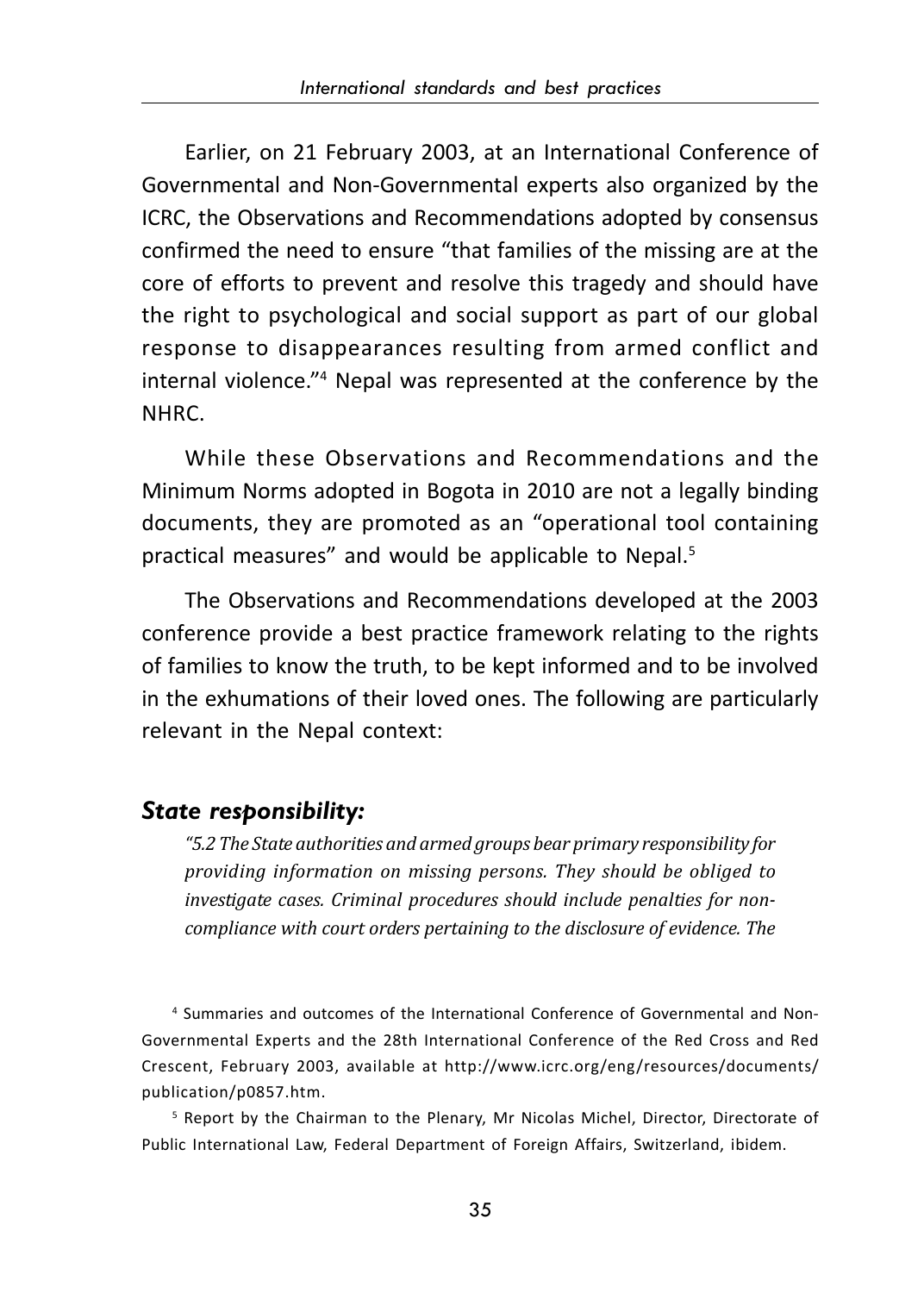*knowing and wilful destruction of evidence should be subject to criminal sanction.*

#### *Families' right to know:*

*5.6.D Information that has been uncovered during a criminal investigation and that can shed light on the fate of a missing person should be provided to the family, in a manner and as soon as compatible with judicial guarantees and effective prosecution.*

### *Role of Forensics experts:*

*6.10 The involvement of forensic specialists requires an adequate working framework and agreed protocols. Identification for the purposes of informing the family and returning remains is just as important as providing evidence for criminal investigations and constitutes due recognition of the rights of the families. The work of forensic specialists is necessary to ensure both objectives.*

## *Right of families during forensic work:*

*6.13 All those involved must recognize the role of forensic specialists and the need for a framework, standard guidelines and protocols relating to exhumation, autopsies and identification. This includes the understanding that exhumation and identification comprise the dual objectives of identification and establishing the cause of death; it also includes a commitment to give simultaneous consideration to the family in all matters pertaining to human remains and to ensure that everything possible is done so that the families are informed and supported. These aspects should be reflected in contracts between the forensic specialists and those employing them.*

*6.20 The communities and the families must be involved in any process to exhume and/or identify human remains. Their involvement should be adapted to the context, and the process must therefore include a communication strategy agreed and implemented by all those involved.*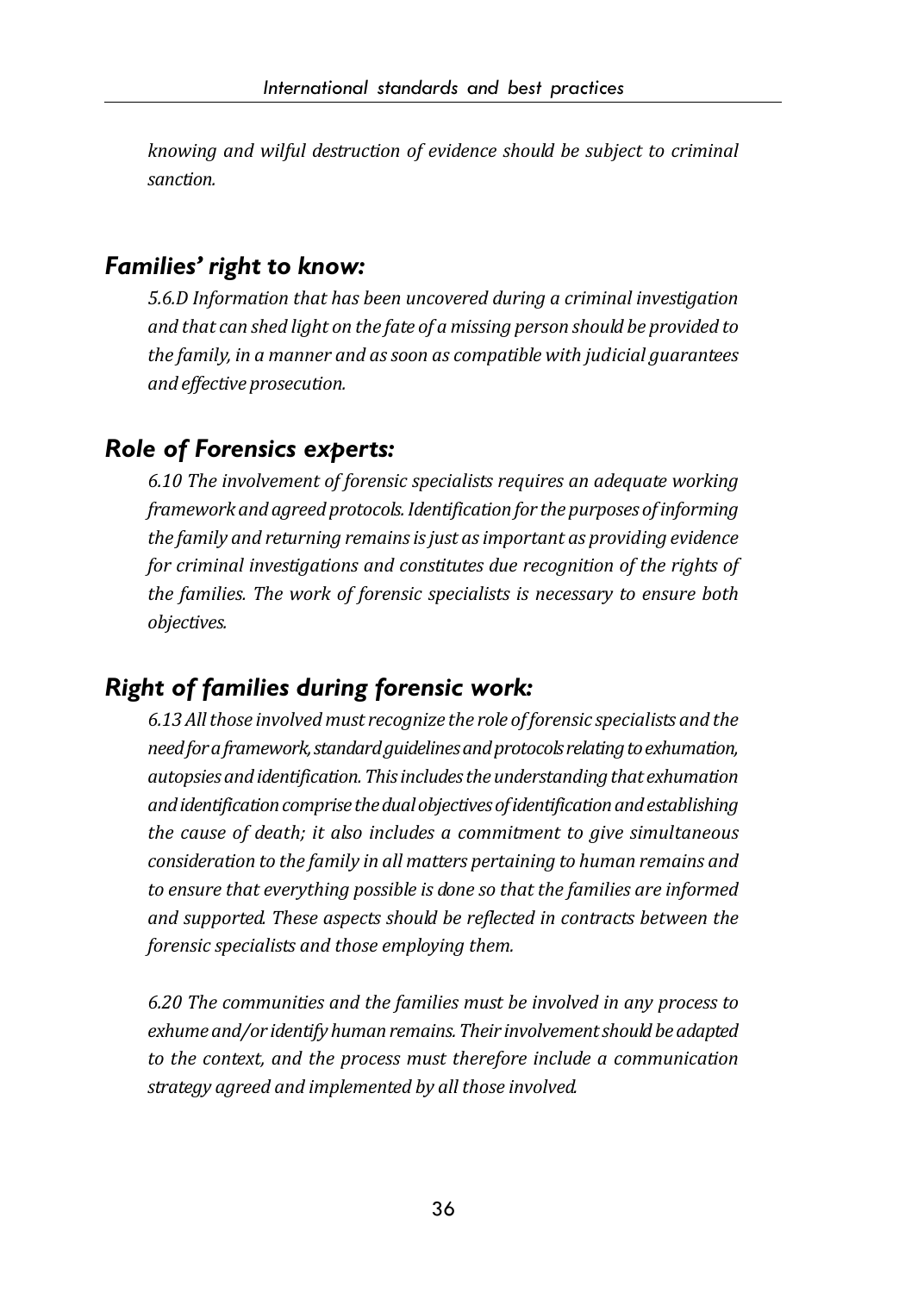*6.21 The same holds true for the collection from relatives of* ante mortem *data and/or samples for DNA analysis.*

## *Need for prior agreement before carrying out an exhumation:*

*6.22 The collection of human remains and the processes of exhumation and identification should only start once a framework for doing so has been agreed by all those involved. This framework must include the relevant protocols, psychological support for the families and organization of the process of* ante mortem *data collection. As a general principle, families should only have to undergo one interview, which may nevertheless be conducted in several stages. Whenever possible, the entire process should be organized for groups of people who went missing under the same circumstances or during the same event and/or whose remains may be expected to be found in the same location, so as to facilitate planning and speed up the process of identification.*

### *Responsibility for support to families:*

*7.2 The families' specific material, financial, psychological and legal needs must be addressed by the directly concerned State authorities, who bear primary responsibility, with the support of the community of States, of international, regional and national governmental and non-governmental organizations and of the ICRC.*

*7.7 Programmes providing psychological support and, when necessary, psychiatric treatment for the families of missing persons should be set up with a view to helping the families adapt to their altered situation and come to terms with the events. Such programmes should be built on the local mental health, primary health care and healing systems, in order to be adapted to the cultural context and habits. Those systems must therefore be supported and reinforced.*

*7.8 The State authorities should incorporate into their domestic legislation provisions regarding the legal situation of missing persons and the rights of*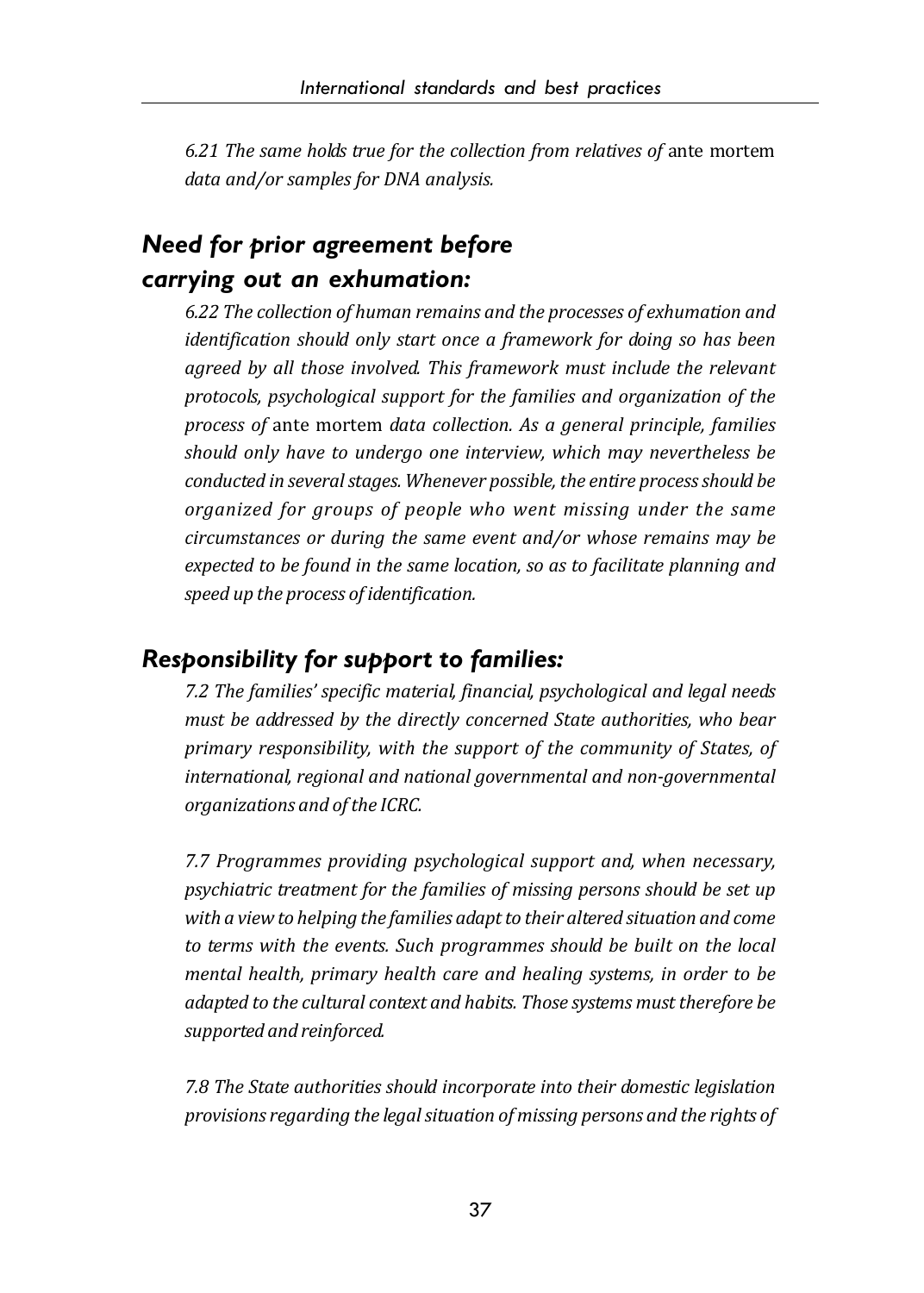*family members while the person is missing. Matters of concern include the civil status of spouse and children, guardianship and parental authority and the administration of the missing person's estate.*

## *Informing families about fate of disappeared:*

*8.5 The process of informing the families about the death of a relative and of returning personal effects or human remains must be well prepared.*

*9. Clarification of the fate of persons unaccounted for: It is crucial that families receive information on the individual fate of their unaccounted for family members. The families and communities also need both acknowledgement of the events leading to persons becoming unaccounted for and perpetrators held accountable. Measures that can be taken include:*

*9.1 …government authorities and armed groups enabling independent investigations to be carried out to clarify the fate of persons unaccounted for and to provide information; […]*

*9.5 …providing the family, in accordance to judicial guarantees and procedures and privacy rights, information collected during criminal investigations that shed light on the fate of a person unaccounted for.*

*11. Management of human remains and of information on the dead: The principle responsibility in the proper handling of all the dead without adverse distinction and in providing information to the families with a view to preventing anxiety and uncertainty lies with government authorities and armed groups. Measures that can be taken include: […]*

*11.7 …beginning the process of exhumation and identification only once a framework has been agreed upon by all those concerned and ensuring that the framework includes: …appropriate means of associating the communities and the families in the exhumation, autopsy and identification procedures;"6*

6 International Conference of Governmental and Non-governmental experts - Outcome Observations and Recommendations-Adopted by Consensus, 21 February 2003, available at http://www.icrc.org/eng/resources/documents/publication/p0857.htm.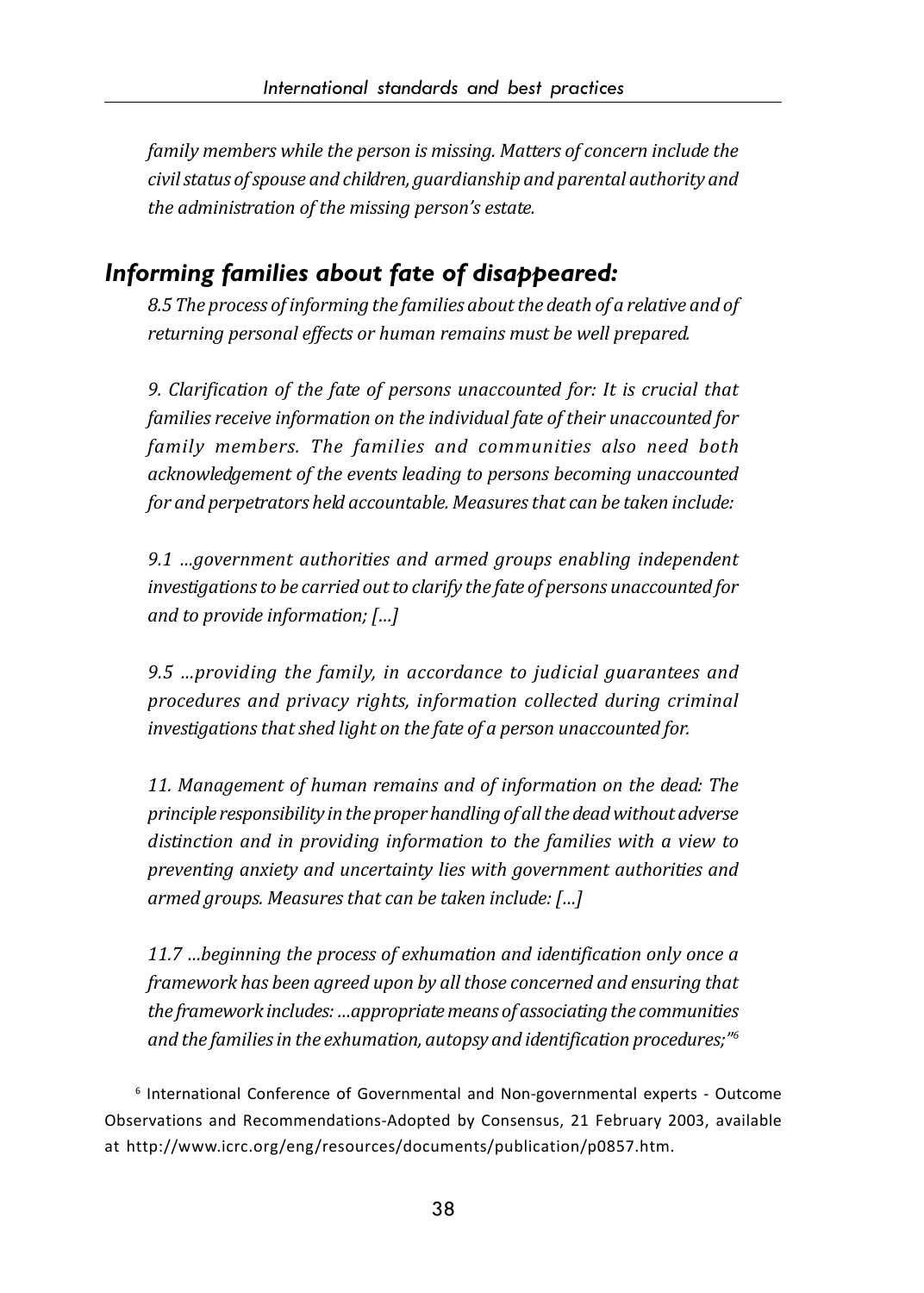#### **International Jurisprudence**

The importance of the inclusion of the family in investigations was also emphasized by the European Court of Human Rights in several cases. In one case, the court stated:

*"The degree of public scrutiny required may well vary from case to case. In all cases, however, the next-of-kin of the victim must be involved in the procedure to the extent necessary to safeguard his or her legitimate interests."7*

*"Besides being independent, accessible to the victim's family, carried out with reasonable promptness and expedition and affording a sufficient element of public scrutiny of the investigation or its results, the investigation must also be effective in the sense that it is capable of leading to a determination of whether the death was caused unlawfully and if so, to the identification and punishment of those responsible."8*

## *Guatemala: An Attempt to Standardize Approaches*

In Latin-America, after many years of experiences in investigating disappearances, several countries have drawn up policy frameworks. In Guatemala a manual was first proposed by organisations working on exhumations in 1997. It was put together with the help of doctors, anthropologists, judges and prosecutors, and covered the procedures to be followed during a forensic anthropology investigation. While it was never approved or signed by the Chief Prosecutor, it was used by several public prosecutors around the country.

7 *Tahsin Acar v. Turkey*, Application No. 26307/95, European Court of Human Rights (2004) (Emphasis added).

 $^{\rm 8}$  Varnava and other,v. Turkey, Applications No. 16064/90, 16065/90, 16066/90, 16068/ 90, 16069/90, 16070/90, 16071/90, 16072/90 and 16073/90 the European Court of Human Rights (2009) (Emphasis added).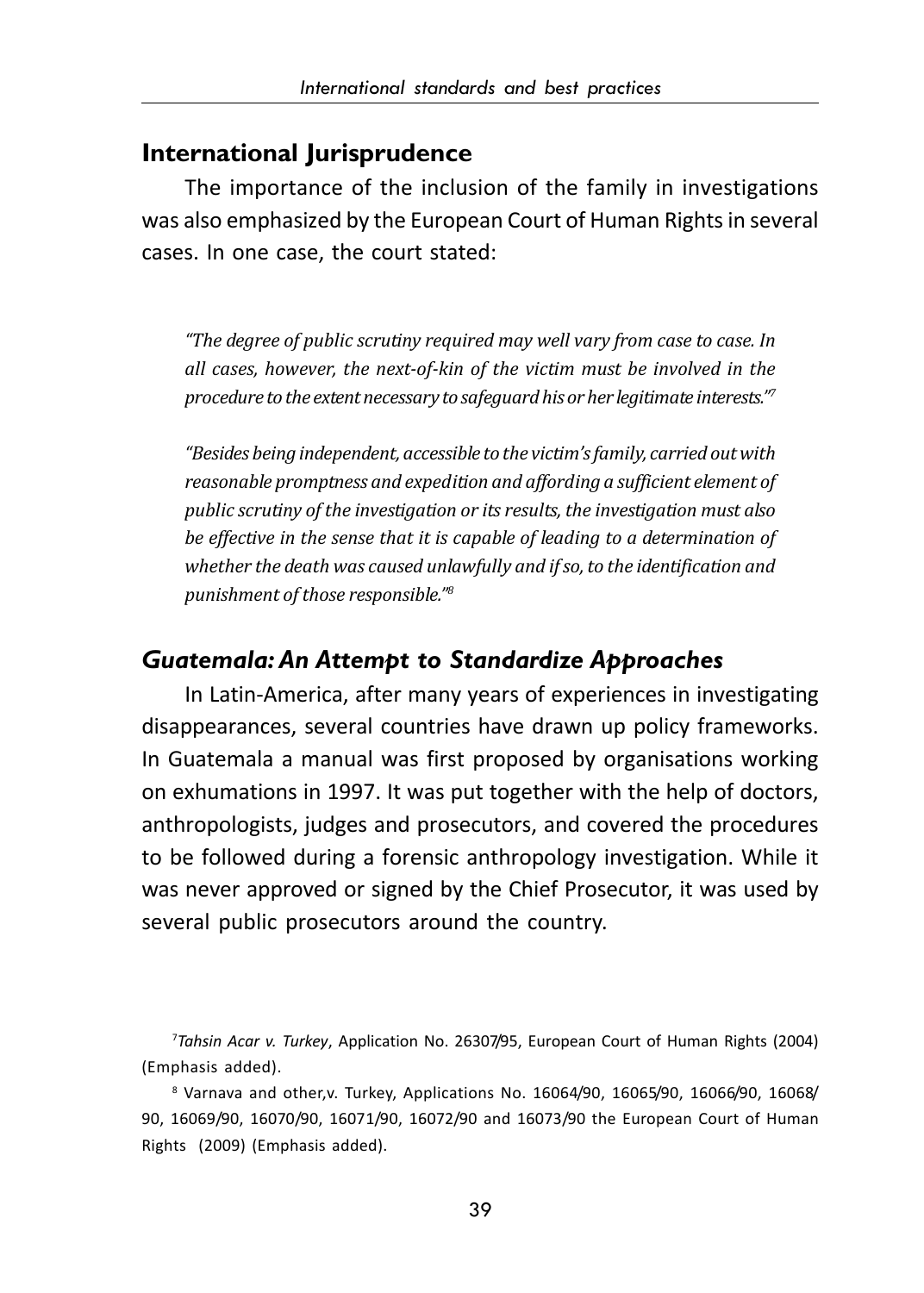In February 2003, the ICRC held an international conference on "The Missing", during which the protocol of the Manual on the Effective Prevention and Investigation of Extra-Legal, Arbitrary and Summary Executions was recognized as the key protocol, and the use of testimony obtained by forensic anthropologists as a basis for laboratory analysis was validated.<sup>9</sup> This confirmed the methodology used by anthropologists in Guatemala since the first forensic anthropology investigations in 1992.

#### *South African Approach*

In South Africa, a policy framework was agreed for the exhumations to be conducted as part of the work of the Truth and Reconciliation Commission. The policy put strong emphasis on the need for clear allocation of responsibility and coordination between the various agencies involved. These included: the police, prosecutor's office, and Ministry of Justice, Ministry of Health, Ministry of Finance, the army and intelligence agencies.<sup>10</sup>

9 ICRC, "The missing and their families. Documents of reference", http://www.icrc.org/ eng/assets/files/other/icrc\_002\_0857.pdf. For more details on the manual and its development, see http://www1.umn.edu/humanrts/instree/executioninvestigation-91.html#II

<sup>10</sup> Department of Justice and Constitutional Development, "Exhumation police. Cases of missing persons reported to the Truth and Reconciliation Commission. Invitation to submit comments", Staatskoerant, 12 December 2008, available at http://uscdn.creamermedia.co.za/assets/articles/attachments/18647\_not1539.pdf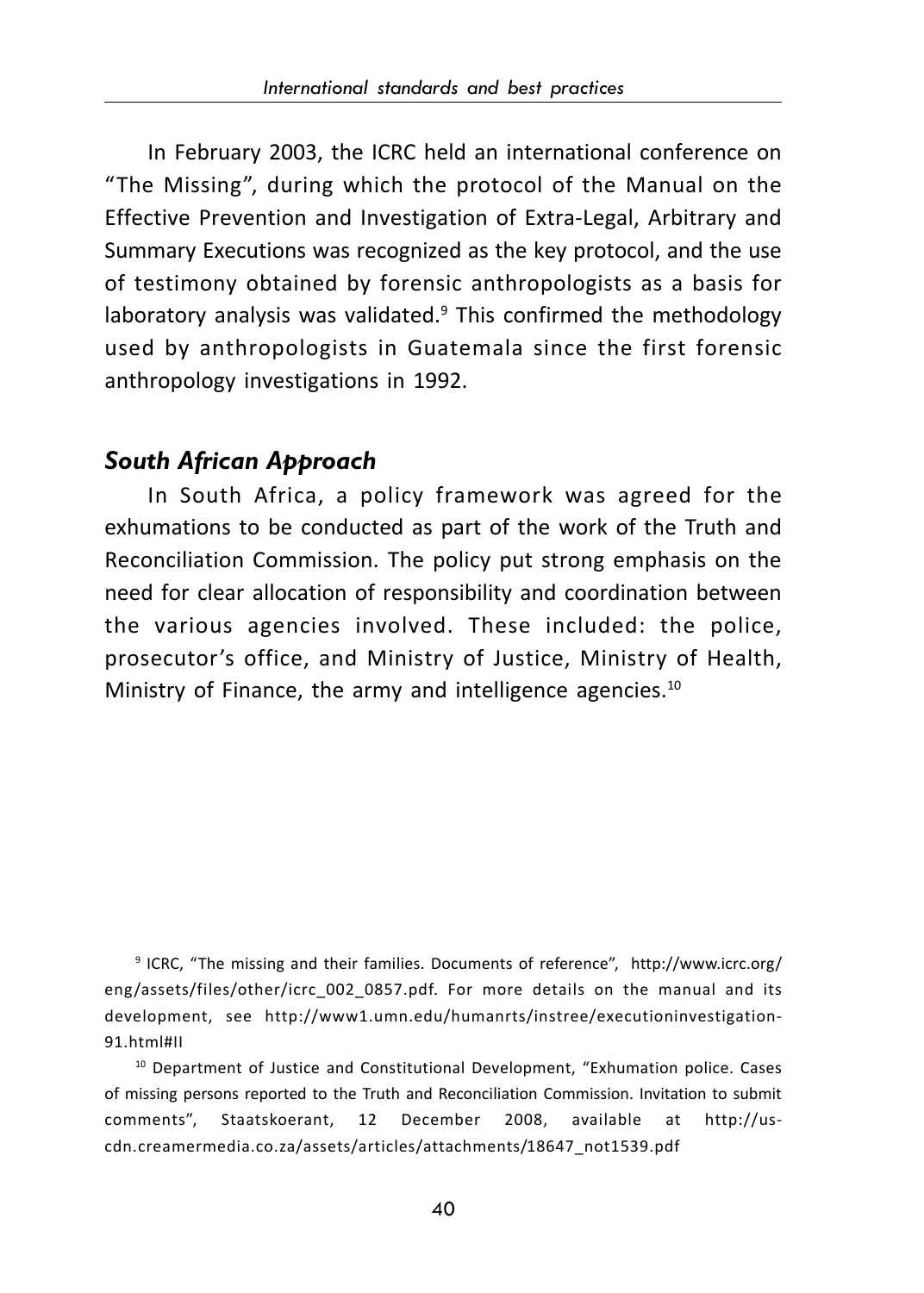## Conclusions and recommendations

Exhumations, whether conducted as part of criminal investigations or as part of investigations conducted by a transitional justice mechanism (such as the TRC or Disappearances Commission in Nepal), are in essence an exercise in collecting evidence of a possible serious violation of the right to life and crimes of murder and enforced disappearances with a view to identify the perpetrators and bring them to justice. They cannot be regarded as a purely humanitarian process however important issues such as the return of the remains are to the relatives.

AF encourages the families of the disappeared to step up their campaigning for truth, justice and reparation and to insist on being consulted about their needs and expectations and any questions they may have, including at the time of any exhumations.

There are serious concerns that some of the early exhumations carried out in Nepal under the authority the NHRC (such as the exhumations of Sarala Sapkota and Hari Prasad Bolakhe) are likely to have destroyed evidence, rather than assisted in the investigations and possible prosecution of those responsible. Similarly, the illegal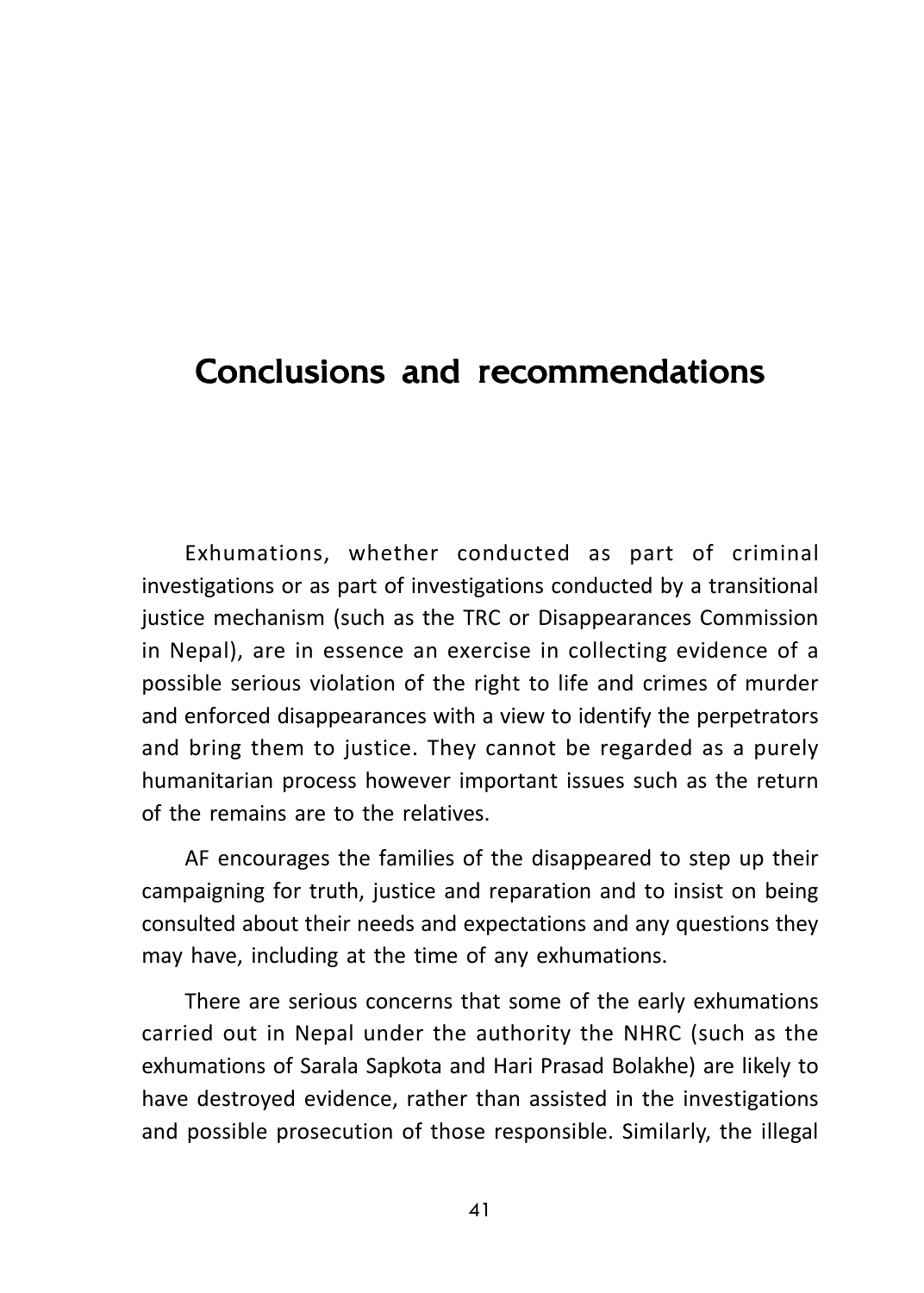exhumations carried out by private actors (such as the Maoist members in Rolpa) have destroyed evidence.

As Nepal is still in the early stages of dealing with the legacy of the armed conflict, there is an opportunity to put in place a clear legal and policy framework to ensure exhumations are conducted in line with international standards and best practices. Such a framework should include:

## **Legislative Reform**

- 1. There should be a clear duty for the authorities to secure the reported site of any illegal burial pending any exhumation and any tampering with the site or unauthorized exhumations should be made a criminal offence.
- 2. The existing legal framework has to be strengthened, including by amending the State Cases Act to ensure the compulsory involvement of forensic doctors and the prohibition for police to dispose of bodies. Similarly, the Police Act and the Muluki Ain, Chapter on Homicide and/or the proposed criminal procedure legislation need to be reviewed and amended in line with the best practices outlined above.
- 3. Non-compliance with court orders should be made a serious offence.
- 4. A detailed victim and witness protection law should be put in place to ensure the necessary protection measures are available for victims of crime and human rights violations and key witnesses.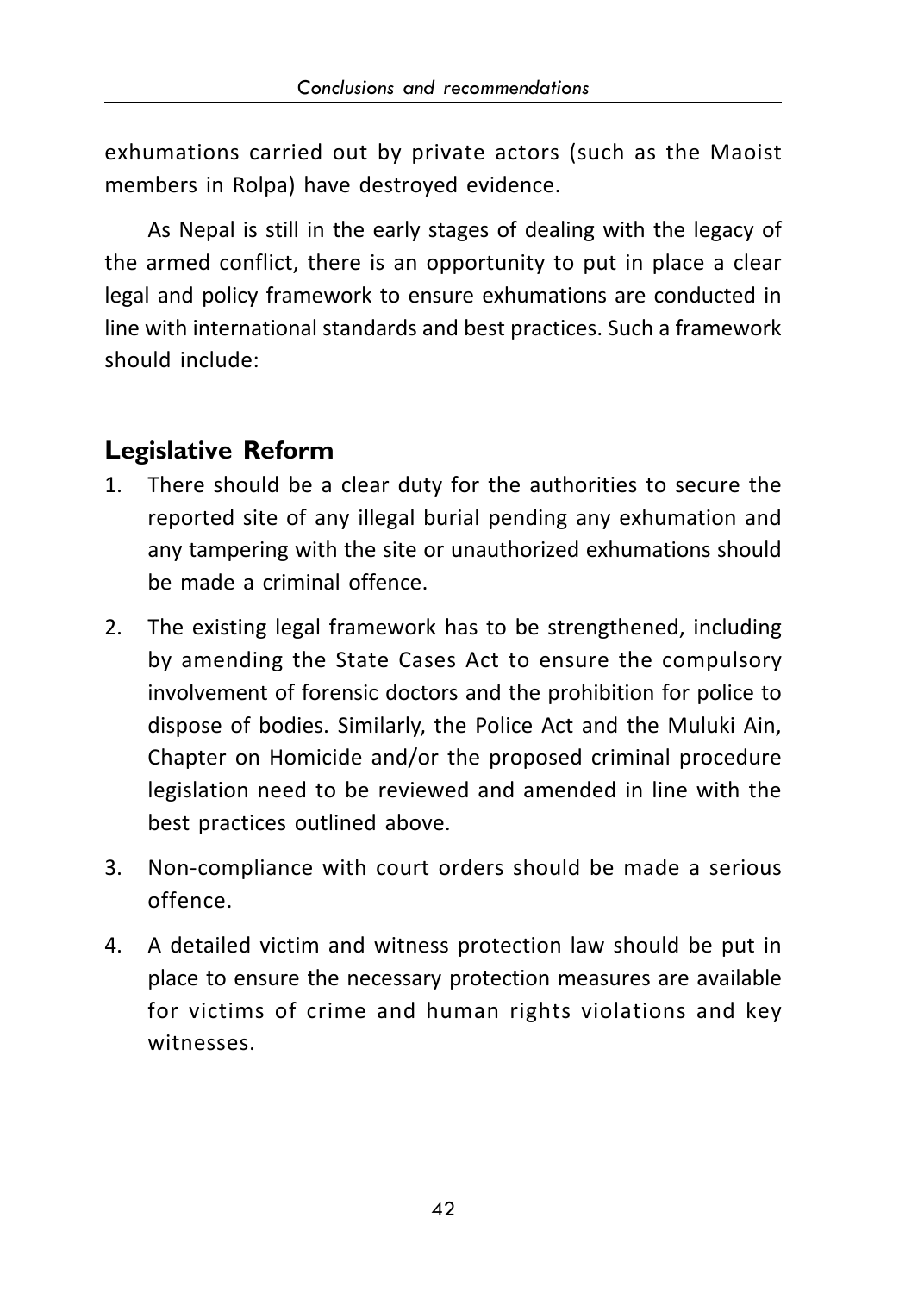## **Policy Framework and Practical Measures**

- 5. As exhumations are a critical phase of gathering evidence relating to complex crimes, they must be conducted under the authority of senior officials and experts. The government should consider appointing a special investigation unit of senior police officers with relevant experience, together with members of the NHRC, and appoint OHCHR as an observer.
- 6. In parallel with the special investigation unit in the Nepal Police, the Attorney General's Office should also consider establishing a special unit and its officers should be empowered to direct police investigations.
- 7. The role of the Attorney General's Office in appearing on behalf of state officials in public interest litigation cases should be reviewed to ensure there is no conflict of interest.
- 8. A policy framework, standard guidelines and protocols should be developed in consultation with families of the disappeared, victims' organisations, human rights defenders, medical profession NHRC and other stakeholders to clearly define the specific roles of individual agencies in all the phases of exhumations, i.e. pre, during and post exhumation.
- 9. The legal and policy framework should ensure the special investigation team have the requisite powers to compel members of the public, state institutions (including the Nepal Army) and suspected perpetrators to fully cooperate with the investigations.
- 10. All suspected perpetrators should be suspended from duty, pending outcome of criminal investigations.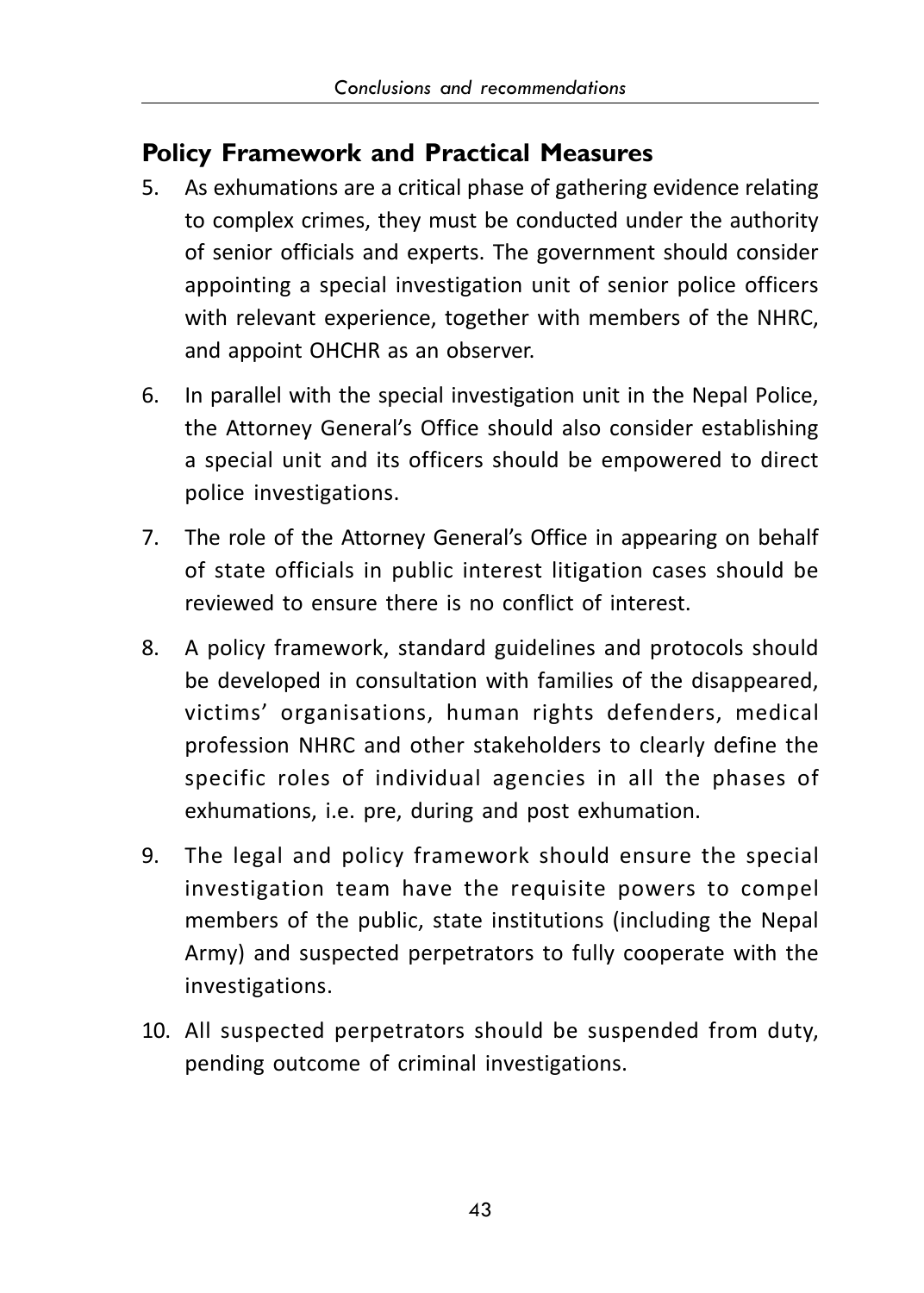- 11. All officers involved should be trained in complex serious crime investigations, including crime scene investigations, the securing of physical evidence and obtaining of statements from potential witnesses, including members of the security forces, and how to check and obtain details of used firearms and ensure successful ballistic tests.
- 12. The policy framework should allocate responsibility for and ensure effective implementation of a sustained dialogue with the relatives of the disappeared, victims' organisations and those supporting them to mitigate the emotional impact of the process.
- 13. The provision of psychological support for the families should be ensured, including through prior consultations with families of victims on any needs, expectations, and questions that they may have and, while, ensuring that re-victimization does not occur, permitting access of victims, as rights holders, to scientific and technical information, and favoring integral processes in search of truth, justice and reparations.
- 14. The standardized collection of *ante mortem* data should be incorporated into the policy framework, including a clear public awareness and communications strategy and the use of standard collection forms. Those collecting the information should be properly trained, including through sensitization on the psychosocial needs of the families. Sufficient financial resources should be allocated for this purpose.
- 15. The list of missing persons in the country should be consolidated and centralized to ensure the most effective tracing efforts and the agency responsible for the management of the register should be clearly allocated in the policy.